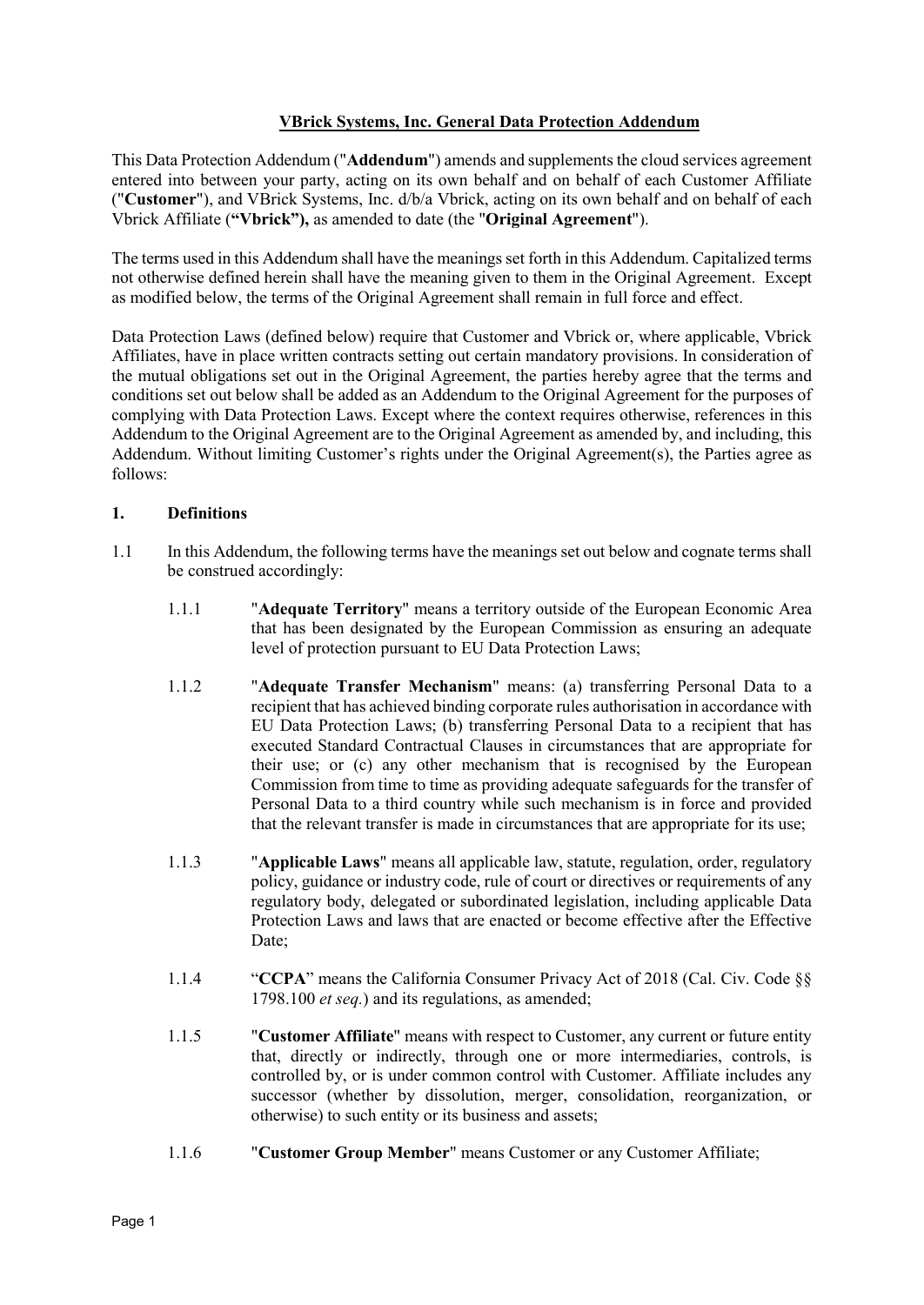- 1.1.7 "**Customer Personal Data**" means any Personal Data Processed by a Contracted Processor on behalf of a Customer Group Member pursuant to or in connection with the Original Agreement;
- 1.1.8 "**Contracted Processor**" means Vbrick or a Subprocessor;
- 1.1.9 "**Data Protection Laws**" means any of the following in respect of which any Customer Group Member is subject with respect to any Customer Personal Data: (a) EU Data Protection Laws; and (b) any other Applicable Laws with respect to data protection or privacy of any other country, which may include the CCPA;
- 1.1.10 "**EEA**" or "European Economic Area" means the Member States of the European Economic Area as it is made up from time to time, comprising the Member States of the European Union and such other countries that are party to the Agreement on the European Economic Area that entered into force on 1 January 1994;
- 1.1.11 "**EU Data Protection Law**" means all Applicable Laws relating to data protection, the processing of Personal Data and privacy, including: (a) the GDPR; (b) Directive 2002/58/EC; and (c) any applicable national laws and regulations that implement the GDPR or Directive 2002/58/EC ; (d) the proposed Regulation on Privacy and Electronic Communications if and when that Regulation comes into force in the European Union; (e) the United Kingdom version of the General Data Protection Regulation; (f) the Data Protection Act 2018; and any other law relating to data protection, the processing of personal data and privacy in the European Union or United Kingdom;
- 1.1.12 "**GDPR**" means EU General Data Protection Regulation 2016/679;
- 1.1.13 "**Permitted Derogation**" means any of the circumstances in which a transfer of Personal Data outside the European Economic Area is permitted in the absence of an adequacy decision pursuant to Article 45(3) GDPR or of appropriate safeguards pursuant to Article 46 GDPR, subject to the conditions set out in Article 49 GDPR as interpreted by Guidelines 2/2018 on derogations of Article 49 under Regulation 2016/679 adopted by the European Data Protection Board on 25 May 2018;
- 1.1.14 "**Personal Data**" means any information that identifies, relates to, describes, is capable of being associated with, or could reasonably be linked, directly or indirectly, with a particular individual or household;
- 1.1.15 "**Restricted Transfer**" has the meaning given to it in Section 12.1;
- 1.1.16 "**Services**" means the services and other activities to be supplied to or carried out by or on behalf of Vbrick for Customer Group Members pursuant to the Original Agreement;
- 1.1.17 "**Standard Contractual Clauses**" means the standard contractual clauses for the transfer of Personal Data to Processors established in third countries approved by the European Commission from time to time;
- 1.1.18 "**Subprocessor**" means any person (including any third party and any Vbrick Affiliate, but excluding an employee of Vbrick) appointed by or on behalf of Vbrick or any Vbrick Affiliate to Process Customer Personal Data on behalf of any Customer Group Member in connection with the Original Agreement;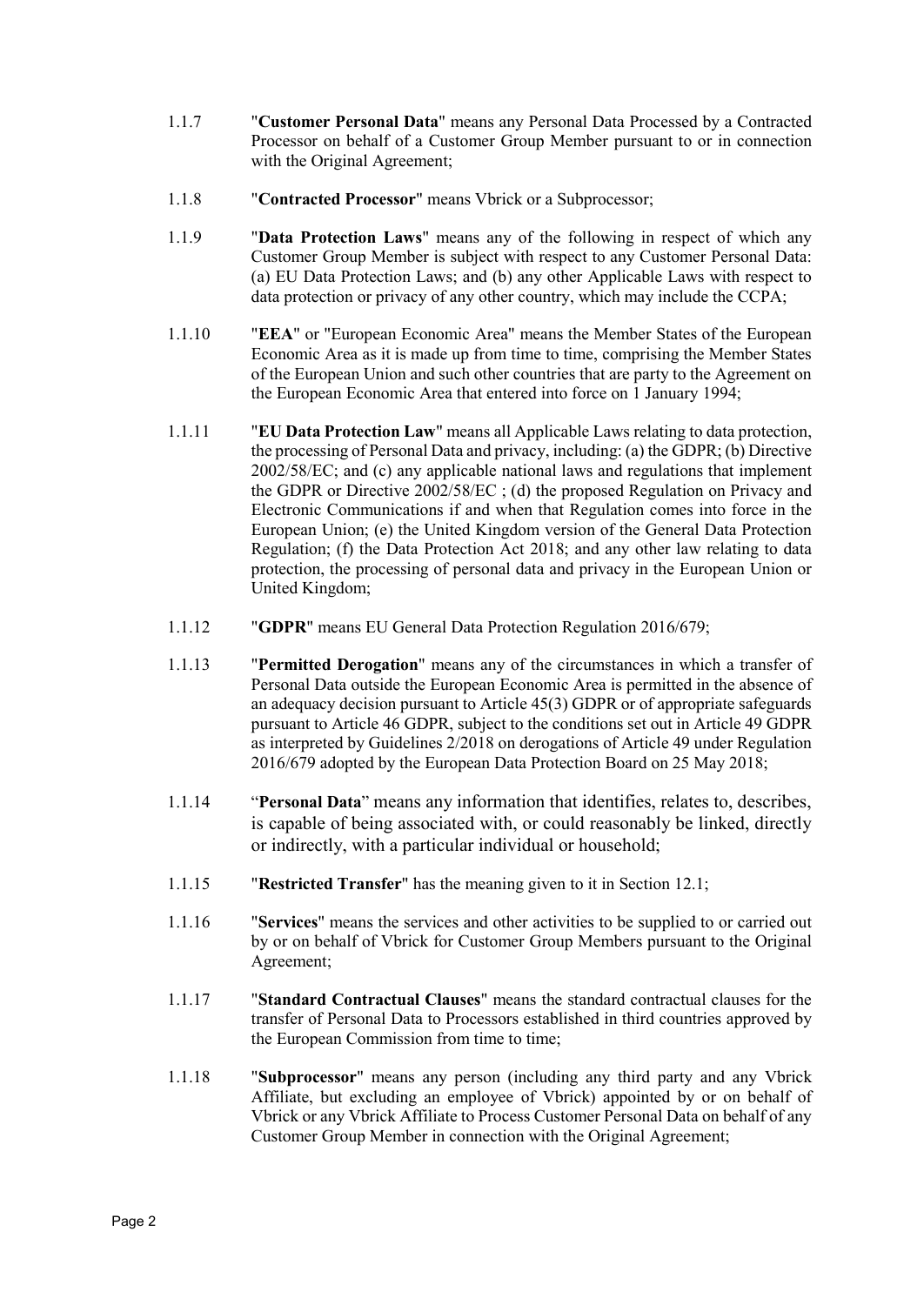- 1.1.19 "**Vbrick Affiliate**" means with respect to Vbrick, any current or future entity that, directly or indirectly, through one or more intermediaries, controls, is controlled by, or is under common control with Vbrick. Affiliate includes any successor (whether by dissolution, merger, consolidation, reorganization, or otherwise) to such entity or its business and assets; and
- 1.1.20 "**Vbrick Group Member**" means Vbrick or any Vbrick Affiliate.
- 1.2 The terms, "**Commission**", "**Controller**", "**Data Subject**", "**Member State**", "**Processing**" and "**Supervisory Authority**" shall have the same meaning as in the GDPR, and their cognate terms shall be construed accordingly. The terms "**Sale**" and "**Sell**" shall have the same meaning as in the CCPA.
- 1.3 The word "**include**" shall be construed to mean include without limitation, and cognate terms shall be construed accordingly.

### **2. Authority**

Vbrick warrants and represents that, before any Vbrick Affiliate Processes any Customer Personal Data on behalf of any Customer Group Member, Vbrick's entry into this Addendum as agent for and on behalf of that Vbrick Affiliate will have been duly and effectively authorized (or subsequently ratified) by that Vbrick Affiliate.

### **3. Processing of Customer Personal Data**

- 3.1 Vbrick and each Vbrick Affiliate shall:
	- 3.1.1 comply with all applicable Data Protection Laws in the Processing of Customer Personal Data;
	- 3.1.2 not collect, retain, use, disclose, or Sell Customer Personal Data for any purpose other than for business purposes specified in the Original Agreement, or as otherwise permitted by law;
	- 3.1.3 not share Customer Personal Data for the purpose of online advertising;
	- 3.1.4 not retain, use, or disclose Customer Personal Data outside of the direct business relationship between Customer and Vbrick;
	- 3.1.5 not combine Customer Personal Data with any Personal Data that Vbrick receives from an individual or any other person; and
	- 3.1.6 only Process Customer Personal Data on documented written instructions from Customer Group Member unless Processing is required by Applicable Laws to which the Contracted Processor is subject, in which case Vbrick or the relevant Vbrick Affiliate will to the extent permitted by law inform the relevant Customer Group Member of the legal requirement before Processing the Personal Data.

#### <span id="page-2-0"></span>3.2 Each Customer Group Member:

- 3.2.1 instructs Vbrick and each approved Vbrick Affiliate (and authorizes Vbrick and each Vbrick Affiliate to instruct each approved Subprocessor) to:
	- 3.2.1.1 Process Customer Personal Data; and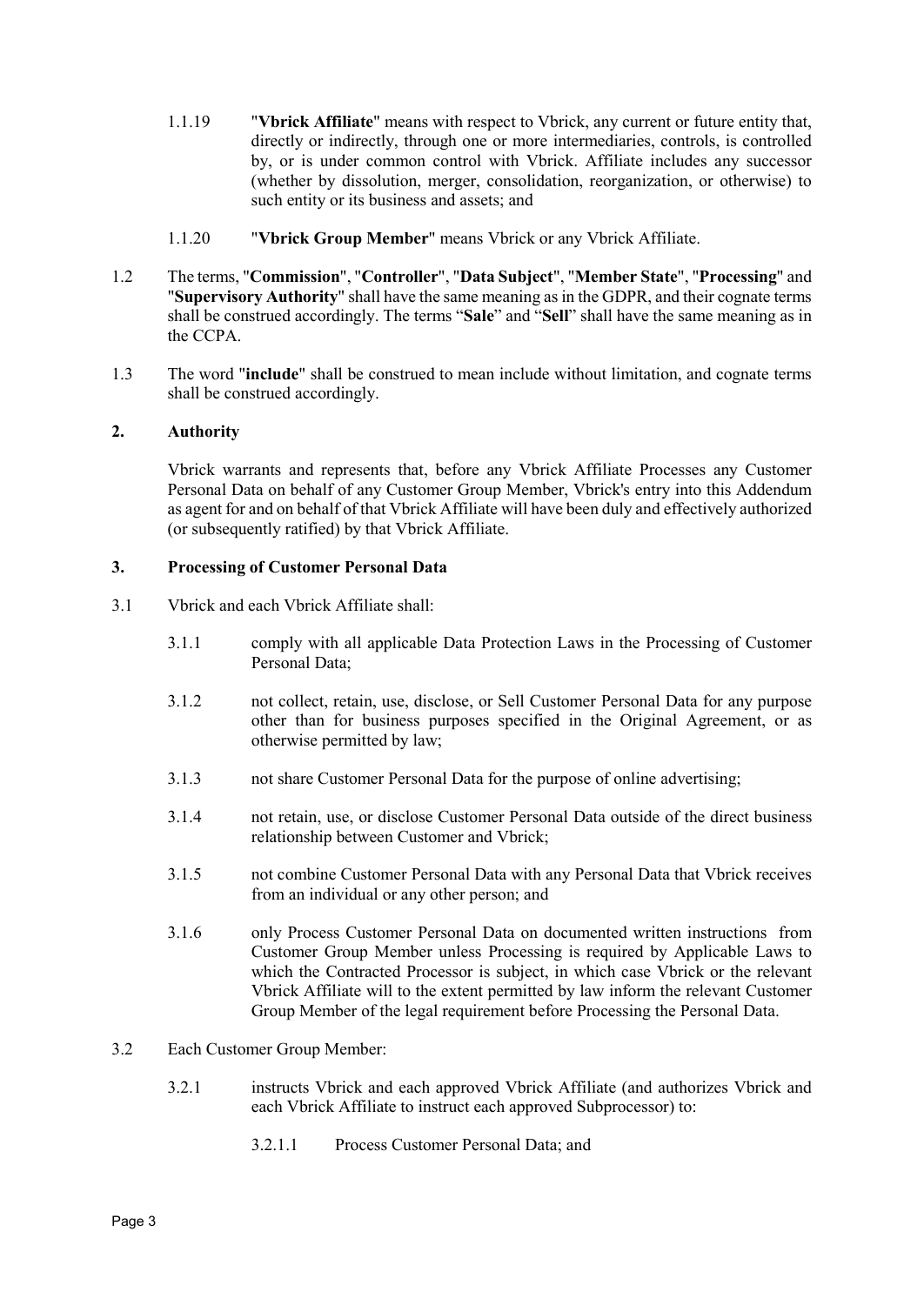### 3.2.1.2 in particular, subject to Section 12, transfer Customer Personal Data to any country or territory,

as reasonably necessary for the provision of the Services and consistent with the Original Agreement and this Addendum; and

3.2.2 warrants that it is and will at all relevant times remain duly and effectively authorized to give the instructions set out in Section [3.2.1](#page-2-0) and 3.2.2 on behalf of each relevant Customer Affiliate and that such instructions shall not violate, or require any Contracted Processor to violate, any Applicable Laws.

To the extent a Customer Group Member provides instructions to any Contracted Processor regarding the Processing of Customer Personal Data other than those in Section 3.2.1 that would cause such Contracted Processor to incur additional costs or risks or have more than a de minimis impact upon such Contracted Processor's business or operations, Vbrick and the Customer Group Member shall negotiate in good faith to address such Customer Group Member instructions and any associated terms and conditions, costs, and reimbursements through the applicable change management process in the Original Agreement before any Contracted Processor is required to comply with such additional instructions.

3.3 The Vbrick or Vbrick Affiliate shall immediately inform the relevant Customer Group Member if, in its opinion, an instruction infringes Data Protection Laws. For the avoidance of doubt, neither Vbrick nor any Vbrick Affiliate shall have any affirmative obligation to monitor Customer Group Member instructions for compliance with applicable Data Protection Laws.

#### **4. Vbrick and Vbrick Affiliate Personnel**

Vbrick and each Vbrick Affiliate shall take reasonable steps to ensure the reliability of any employee, agent or contractor of any Contracted Processor who may have access to Customer Personal Data, taking reasonable steps to ensure in each case that access is strictly limited to those individuals who need to know / access the relevant Customer Personal Data, as necessary for the purposes of the Original Agreement and this Addendum, and to comply with Applicable Laws in the context of that individual's duties to the Contracted Processor, and ensuring that all such individuals are subject to confidentiality undertakings or professional or statutory obligations of confidentiality.

#### **5. Security**

- 5.1 Taking into account the state of the art, the costs of implementation and the nature, scope, context and purposes of Processing as well as the risk of varying likelihood and severity for the rights and freedoms of natural persons, Vbrick and each Vbrick Affiliate shall in relation to Customer Personal Data implement appropriate technical and organizational measures to ensure a level of security appropriate to that risk, including, as appropriate, the measures referred to in Article 32(1) of the GDPR.
- 5.2 In assessing the appropriate level of security, Vbrick and each Vbrick Affiliate shall take into account the risks that are presented by Processing, in particular from a Personal Data Breach.
- 5.3 At minimum, each Contracted Processor shall implement appropriate security protections and safeguards that are designed to comply with Applicable Laws and protect Customer Personal Data. Vbrick and each Vbrick Affiliate shall comply with the requirements set forth in the Data and Systems Security Schedule, attached as Annex II.

#### **6. Subprocessing**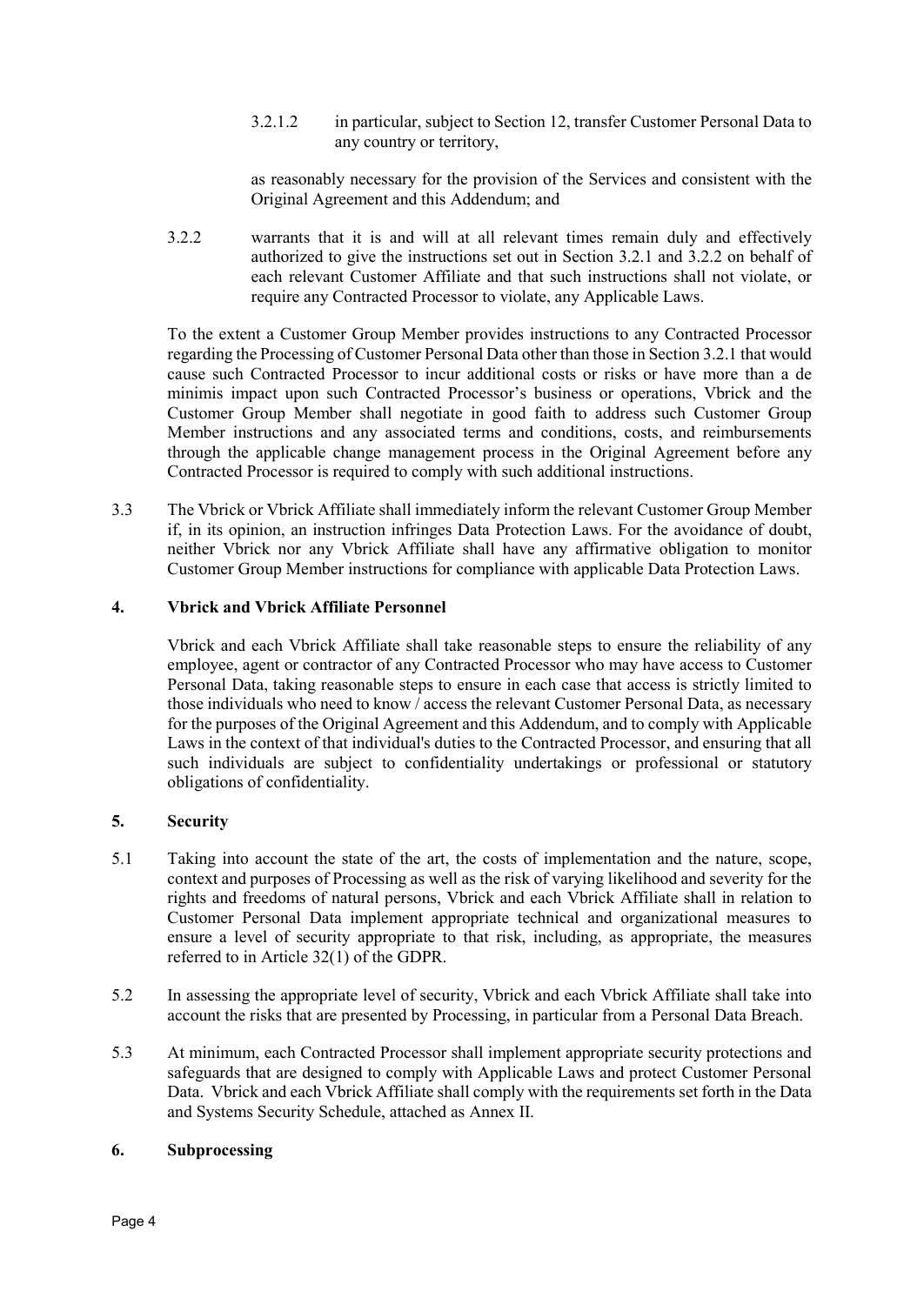- <span id="page-4-1"></span>6.1 Each Customer Group Member provides general written authorization for Vbrick and each Vbrick Affiliate to continue to use those Subprocessors already engaged by Vbrick or any Vbrick Affiliate previously approved by Customer as at the date of this Addendum, subject to Vbrick and each Vbrick Affiliate in each case as soon as practicable meeting the obligations set out in Section [6.3](#page-4-0).
- 6.2 Vbrick shall keep an up to date list of its Subprocessors posted with its privacy policy at [https://vbrick.com/privacy-policy/#0--privacy-policy.](https://vbrick.com/privacy-policy/#0--privacy-policy)
- <span id="page-4-0"></span>6.3 With respect to each Subprocessor, Vbrick or the relevant Vbrick Affiliate shall:
	- 6.3.1 before the Subprocessor first Processes Customer Personal Data (or, where relevant, in accordance with Section [6.2\)](#page-4-1), carry out reasonable due diligence designed to ensure that the Subprocessor is capable of providing the level of protection for Customer Personal Data required by the Original Agreement and this Addendum and provide Customer with the opportunity to object to the engagement of the Subprocessor;
	- 6.3.2 ensure that the arrangement between on the one hand (a) Vbrick, or (b) the relevant Vbrick Affiliate, or (c) the relevant intermediate Subprocessor; and on the other hand the Subprocessor, is governed by a written contract, including terms which offer a similar level of protection for Customer Personal Data as those set out in this Addendum and meets the requirements of article 28(3) of the GDPR; and
	- 6.3.3 if that arrangement involves a Restricted Transfer, ensure that the Standard Contractual Clauses are at all relevant times incorporated into the agreement between on the one hand (a) Vbrick, or (b) the relevant Vbrick Affiliate, or (c) the relevant intermediate Subprocessor; and on the other hand the Subprocessor, in accordance with Section 12.
- 6.4 To the extent a Subprocessor fails to fulfil its data protection obligations, Vbrick and each Vbrick Affiliate shall remain fully responsible and liable to Customer (subject to any disclaimers and limitations of liability in the Original Agreement) as if the Subprocessor were party to this Addendum in place of Vbrick.

## **7. Data Subject Rights**

- 7.1 Taking into account the nature of the Processing, Vbrick and each Vbrick Affiliate shall assist each Customer Group Member by implementing appropriate technical and organizational measures, insofar as this is possible, for the fulfilment of Customer Group Members' obligations, as reasonably understood by Customer, to respond to requests to exercise Data Subject rights under the Data Protection Laws.
- 7.2 Where any Customer Group Member requests assistance from any Vbrick Group Member with respect to Data Subject rights under Data Protection Laws, and such Customer Group Member requires the Vbrick Group Member's assistance to respond to a request to exercise Data Subject rights under Data Protection Laws (such as, for example and without limitation, where the Customer Group Member does not have or have access to information necessary for the Customer Group Member to respond to a request to exercise Data Subject Rights under Data Protection Laws), that Vbrick Group Member shall promptly provide such reasonable assistance, cooperation or information requested by Customer Group Member within the timescales required for Customer Group Member to satisfy its obligations under Data Protection Laws, at each Customer Group Member's cost and expense.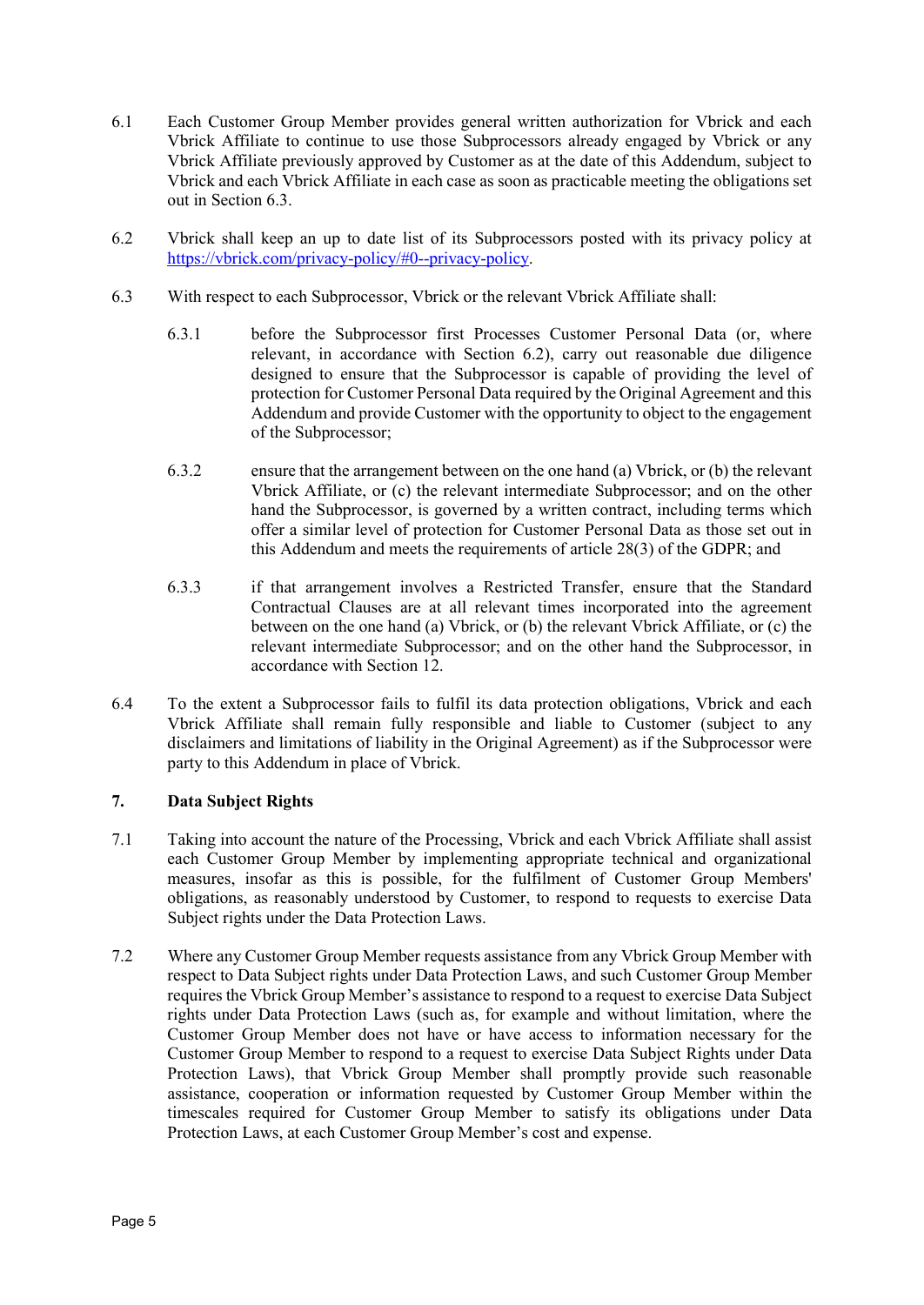- 7.3 Without prejudice to Sections 7.1 and 7.2, Vbrick shall:
	- 7.3.1 promptly notify Customer if any Contracted Processor receives a request from a Data Subject under any Data Protection Law in respect of Customer Personal Data; and
	- 7.3.2 ensure that the Contracted Processor does not respond to that request except on the documented instructions of Customer or the relevant Customer Affiliate or as required by Applicable Laws to which the Contracted Processor is subject, in which case Vbrick shall to the extent permitted by Applicable Laws inform Customer of that legal requirement before the Contracted Processor responds to the request.

### **8. Personal Data Breach**

8.1 Vbrick shall notify Customer without undue delay and in any event within 48 hours upon Vbrick or any Subprocessor becoming aware of a Personal Data Breach affecting Customer Personal Data and shall provide Customer with reasonable cooperation and assistance to allow each Customer Group Member to meet any obligations to report or inform Data Subjects and/or government regulators of the Personal Data Breach as required under the Data Protection Laws.

Such notification shall as a minimum, to the extent known at the time of notification:

8.1.1 describe the nature of the Personal Data Breach, the categories and numbers of Data Subjects concerned, and the categories and numbers of Personal Data records concerned;

8.1.2 communicate the name and contact details of Vbrick's data protection officer or other relevant contact from whom more information may be obtained;

8.1.3 describe the likely consequences of the Personal Data Breach; and

8.1.4 describe the measures taken or proposed to be taken to address the Personal Data Breach.

8.2 Vbrick shall reasonably co-operate with Customer and each Customer Group Member and take such reasonable commercial steps to assist in the investigation, mitigation and remediation of each such Personal Data Breach.

#### **9. Data Protection Impact Assessment and Prior Consultation**

- 9.1 Taking into account the nature of the Services and the information available to Vbrick, Vbrick and each Vbrick Affiliate shall provide reasonable assistance to each Customer Group Member, at each Customer Group Member's cost and expense, with any data protection impact assessments, and prior consultations with Supervising Authorities or other competent data privacy authorities, which Customer reasonably considers to be required of any Customer Group Member by article 35 or 36 of the GDPR or equivalent provisions of any other Data Protection Law, in each case solely in relation to Processing of Customer Personal Data by, and taking into account the nature of the Processing and information available to, the Contracted Processors.
- 9.2 Upon Customer reasonable request, Vbrick shall make available all information in its possession reasonably necessary to demonstrate Vbrick's compliance with Applicable Laws.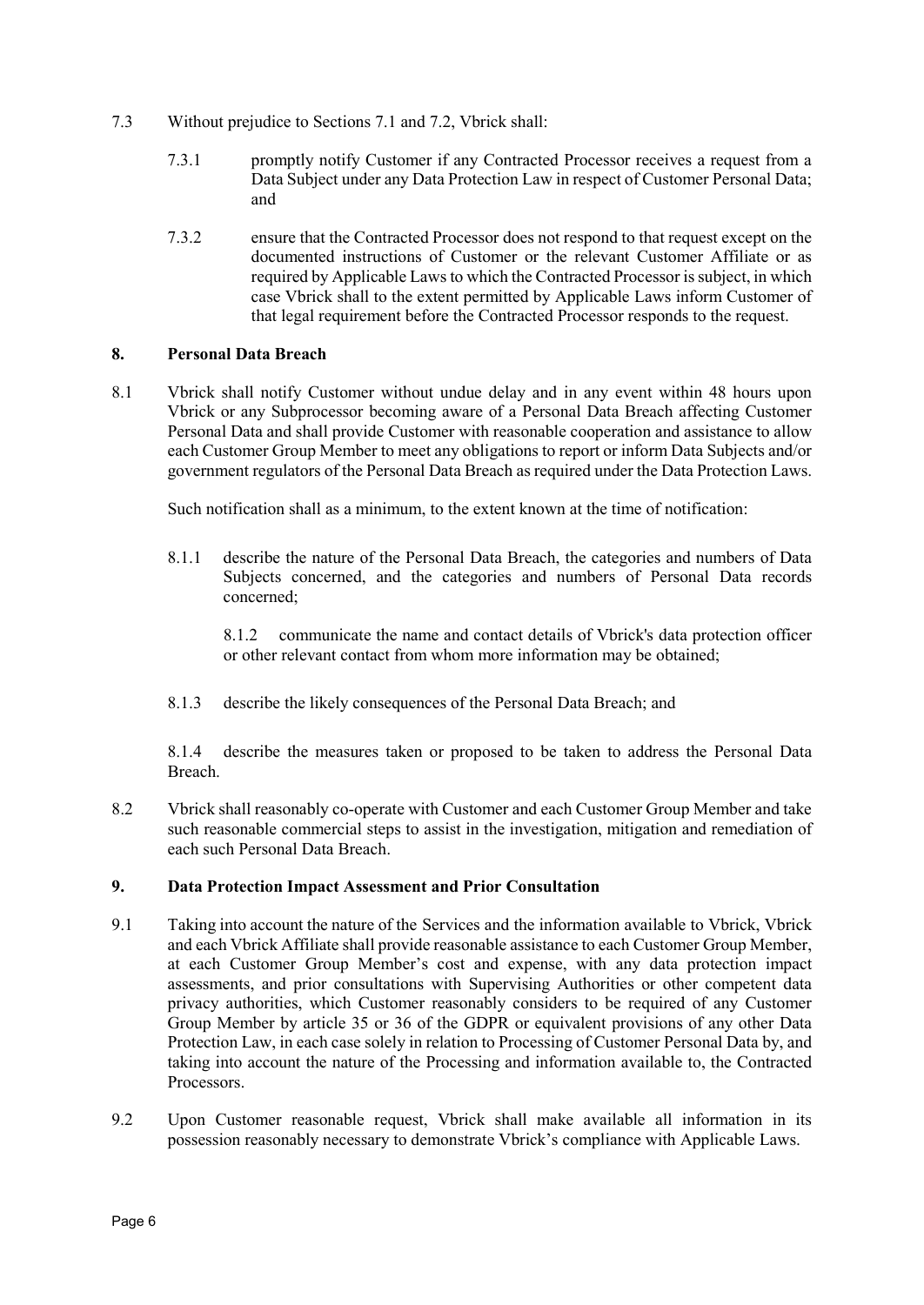#### <span id="page-6-0"></span>**10. Retrieval and deletion of Customer Personal Data**

- 10.1 Customer will have access to and the sole responsibility to delete or retrieve all video files (and supplemental files thereto) and all application metadata, including any Customer Personal Data therein, prior to expiration or termination of the Original Agreement. Customer can retrieve or delete such data using the application user interface, an API provided by Vbrick, or if the Customer deems it necessary to meet Customer specific requirements, through a mutually agreed upon professional services engagement with Vbrick. All Customer data, including any Customer Personal Data therein, that has not been retrieved or deleted by Customer prior to expiration or termination of the Original Agreement, shall be deleted by Vbrick per Vbrick's data retention policy.
- 10.2 Each Contracted Processor may retain Customer Personal Data to the extent required by Applicable Laws and only to the extent and for such period as required by Applicable Laws and always provided that Vbrick and each Vbrick Affiliate shall continue to maintain the confidentiality of all such Customer Personal Data and shall implement controls to ensure that such Customer Personal Data is only Processed as necessary for the purpose(s) specified in the Applicable Laws requiring its storage and for no other purpose.
- 10.3 Upon timely written request from Customer, Vbrick shall provide written certification to Customer that it, and any applicable Vbrick Affiliate, has fully complied with this Section [10.](#page-6-0)

#### **11. Audit rights**

- <span id="page-6-1"></span>11.1 Vbrick will verify the adequacy of its security measures at least annually based on NIST 800- 53 revision 4 standards, and Vbrick and each Vbrick Affiliate shall make available to each Customer Group Member on written request any reasonably requested information necessary to demonstrate compliance with this Addendum.
- 11.2 Customer agrees to exercise any right it may have to conduct an audit or inspection, including under the Standard Contractual Clauses if they apply, by instructing Vbrick to carry out the audits described in Section 11.1. If Customer wishes to change this instruction regarding the audits, then Customer has the right to request a change to this instruction by sendingVbrick written notice as provided for in the Original Agreement. If Vbrick declines to follow any reasonable instruction requested by Customer regarding audits or inspections, Customer is entitled to terminate this Addendumand the Original Agreement. If the Standard Contractual Clauses apply, nothing in this Section varies or modifies the Standard Contractual Clauses nor affects any supervisory authority's or data subject'srights under the Standard Contractual Clauses.
- 11.3 Information and audit rights of Customer Group Members under Section [11.1](#page-6-1) shall be without prejudice to any other information and audit rights under the Original Agreement.

## **12. Vbrick Rev Special Terms**

- 12.1 This Section 12 shall apply only to Vbrick Rev Customers.
	- 12.1.1 Sections 3, 7, 8-11 of this Addendum do not apply to the processing of Customer Personal Data through Vbrick Rev.
- 12.2 The parties acknowledge and agree that with regarding to Customer Personal Data Processed by Vbrick Rev, Customer is an independent controller and Vbrick is an independent controller. For clarity, Customer is not a joint controller with Vbrick.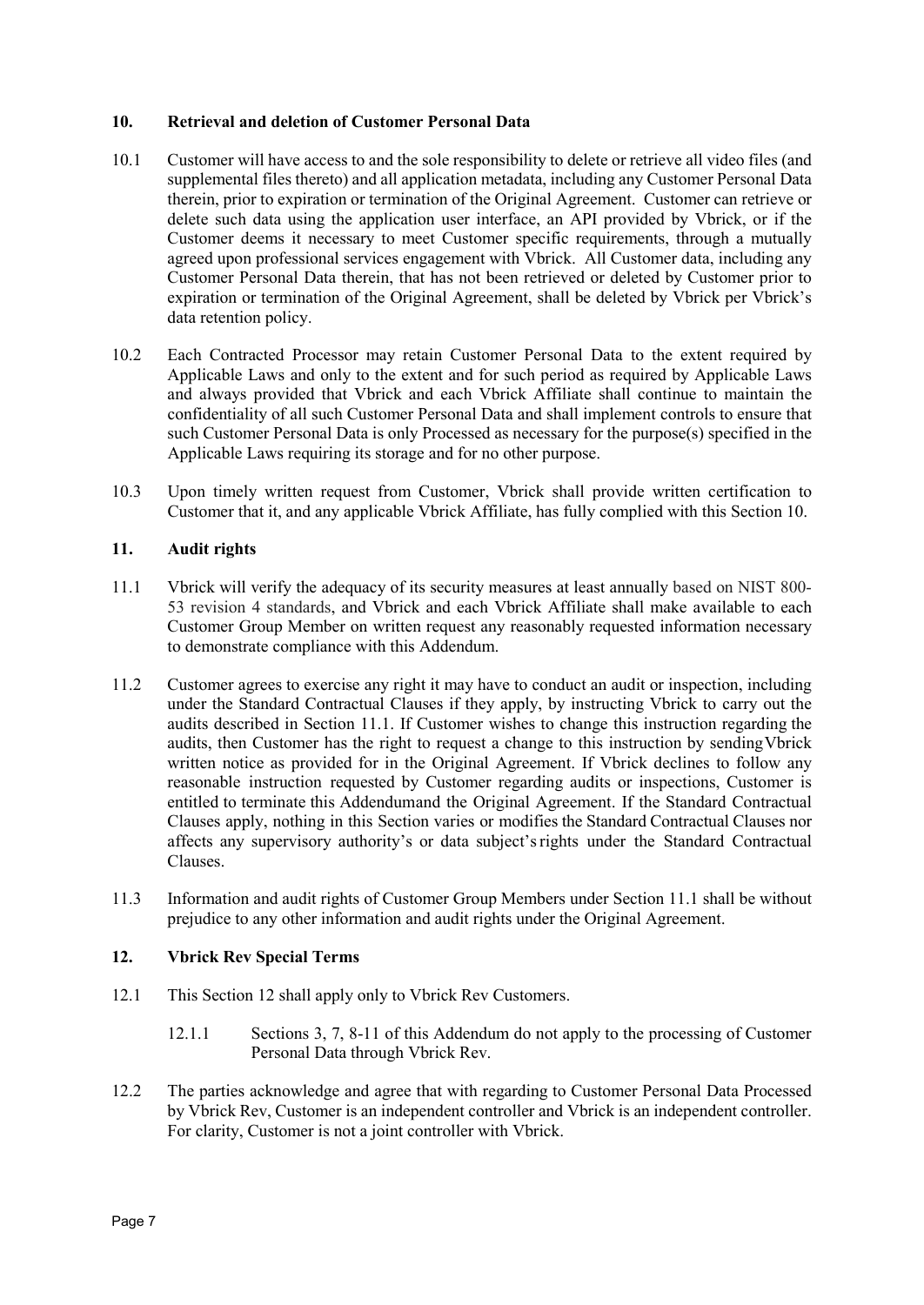- 12.3 Each party shall comply with its obligations under applicable Data Protection Laws, and this Addendum, when Processing Customer Personal Data. Vbrick warrants that it has obtained all necessary rights, consents, and permissions to collect, process, share, use and transfer personal data as contemplated in this Addendum. Upon request, Vbrick shall make available any and all records, disclosures or documentation relating to such consents or other permissions.
- 12.4 For purposes of Section 13, the Standard Contractual Clauses applicable to this Section are attached as Appendix 1 (including Annexes 1-2), and Appendix 2 does not apply.

#### **13. International Transfers**

- <span id="page-7-0"></span>13.1 Vbrick shall not permit (and shall implement controls designed to ensure that Vbrick Affiliates and Subprocessors do not permit) any processing of Customer Personal Data that originated within the European Economic Area or is otherwise subject to EU Data Protection Laws outside the European Economic Area (a "**Restricted Transfer**") unless:
	- 13.1.1 the processing takes place in an Adequate Territory;
	- 13.1.2 Vbrick (or Vbrick Affiliate or Subprocessor) first puts in place an Adequate Transfer Mechanism to ensure the transfer is in compliance with Data Protection Laws; or
	- 13.1.3 Vbrick (or Vbrick Affiliate or Subprocessor) can undertake the processing in accordance with a Permitted Derogation and first obtains Customer's prior written consent to transfer Customer Personal Data outside of the European Economic Area in accordance with the relevant Permitted Derogation.
- 13.2 Unless Vbrick (or Vbrick Affiliate or Subprocessor) relies on Section 13.1.1 or implements a mechanism other than the Standard Contractual Clauses in accordance with Section 13.1.2 or 13.1.3, then each Customer Group Member (as "data exporter") and each Vbrick Group Member, as appropriate, (as "data importer") hereby enter into the Standard Contractual Clauses in respect of any Restricted Transfer from that Customer Group Member to that Vbrick Group Member in accordance with the remaining provisions of this Section 13. Each party warrants that it has the right to enter into the Standard Contractual Clauses as provided in this Section 13.2 as agent for and on behalf of its Affiliates.
- 13.3 The Standard Contractual Clauses shall come into effect under Section [13.2](#page-7-0) upon commencement of the relevant Restricted Transfer, subject to Sections 13.4 and 13.5 and the following conditions:
	- 13.3.1 the Standard Contractual Clauses are attached as Appendix 2;
	- 13.3.2 the appropriate Customer Group Member will be deemed to have entered into the Standard Contractual Clauses in its own name and on its own behalf in relation to Customer Personal Data disclosed to the appropriate Vbrick Group Member (and on behalf of any third party controller on behalf of whom Customer Group Member processes Customer Personal Data that is transferred to the appropriate Vbrick Group Member);
	- 13.3.3 the appropriate Vbrick Group Member will be deemed to have entered into the Standard Contractual Clauses in its own name and on its own behalf in relation to Customer Personal Data disclosed to it by the Data Exporter(s);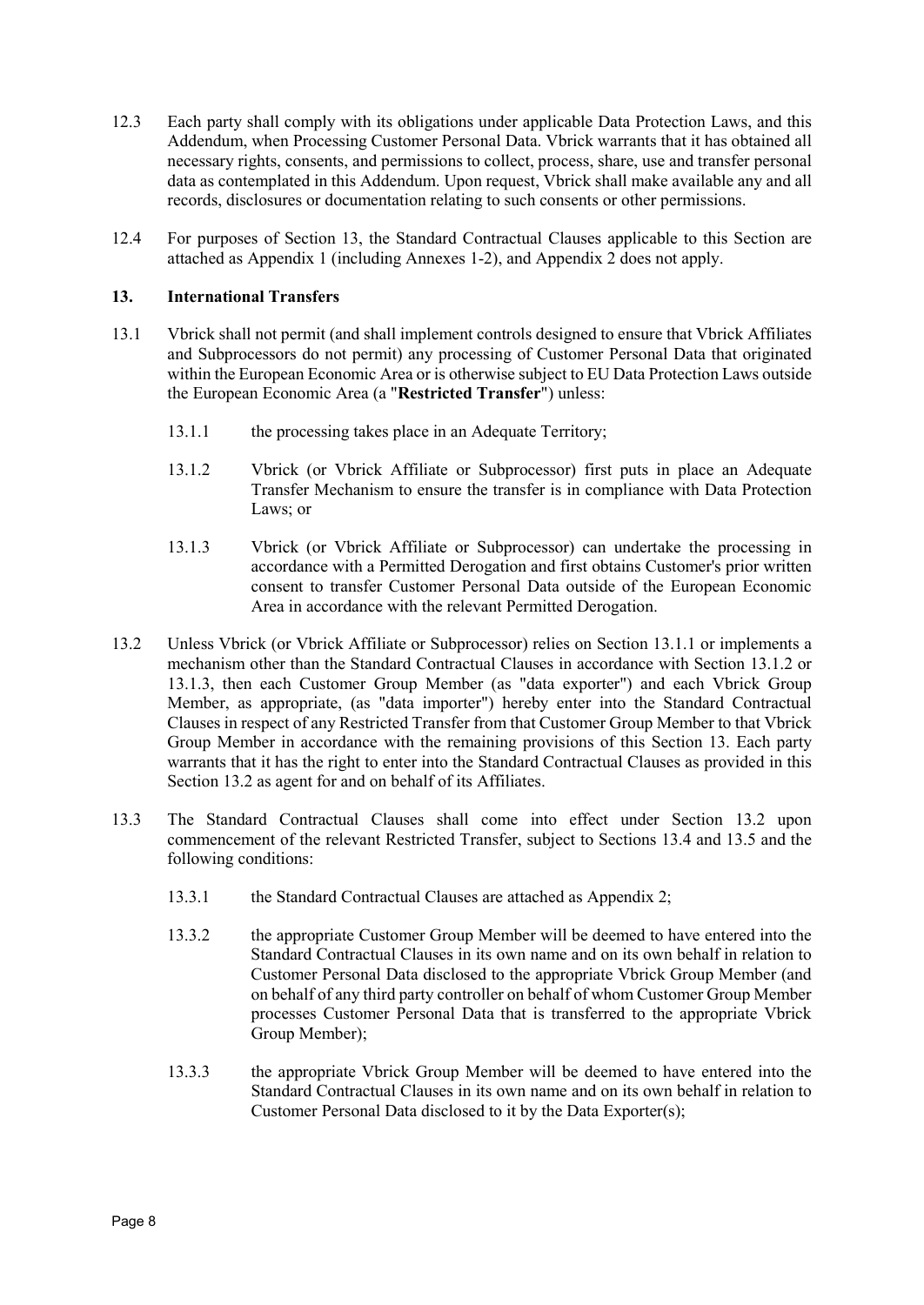- 13.3.4 the security measures referred to in Section 5 will be deemed to be set out in Annex 2 of the Standard Contractual Clauses (where relevant);
- 13.3.5 where and to the extent that the Standard Contractual Clauses apply pursuant to this Section 13, if there is any conflict between this Addendum or the Original Agreement and the Standard Contractual Clauses, the Standard Contractual Clauses will prevail.
- 13.4 In the event that a Customer Group Member is located within the European Economic Area or an Adequate Territory and is acting as a Processor with respect to any Customer Personal Data, and wishes to transfer Customer Personal Data to a Vbrick Group Member, then that Customer Group Member shall be deemed to have entered into the Standard Contractual Clauses in accordance with Section 13.3 as agent for and on behalf of the Controller of Customer Personal Data (whether the Controller is another Customer Group Member or a third party) with respect to the transfer of Customer Personal Data to the relevant Vbrick Group Member.
- 13.5 In the event that a Vbrick Group Member is located within the European Economic Area or an Adequate Territory and wishes to transfer Customer Personal Data to a Contracted Processor located in a territory outside of the European Economic Area that is not an Adequate Territory, then Vbrick Group Member shall ensure that the Contracted Processor first enters into Standard Contractual Clauses with Customer Group Member from whom Customer Personal Data has originated on substantially the same terms as those set out in Section 13.3.
- 13.6 For the avoidance of doubt, where Vbrick Group Member has entered into the Standard Contractual Clauses pursuant to this Section 13 and wishes to undertake a subsequent transfer to a Subprocessor, then Vbrick Group Member shall enter into the Standard Contractual Clauses with such Subprocessor as provided in the Standard Contractual Clauses to which it is a party with Customer or Customer Group Member. At the request of a Customer Group Member, Vbrick Group Member shall use commercially reasonable efforts to procure that the Subprocessor enters into Standard Contractual Clauses directly with Customer Group Member to facilitate such subsequent transfer.

#### **14. General Terms**

#### *Governing law and jurisdiction*

- 14.1 Without prejudice to and save as and to the extent provided in clauses 17 (Governing Law) and 18 (Choice of Forum and Jurisdiction) of the Standard Contractual Clauses:
	- 14.1.1 the parties to this Addendum hereby submit to the choice of jurisdiction stipulated in the Original Agreement with respect to any disputes or claims howsoever arising under this Addendum, including disputes regarding its existence, validity or termination or the consequences of its nullity; and
	- 14.1.2 this Addendum and all non-contractual or other obligations arising out of or in connection with it are governed by the laws of the country or territory stipulated for this purpose in the Original Agreement.

#### *Order of precedence*

<span id="page-8-0"></span>14.2 Nothing in this Addendum reduces Vbrick's or any Vbrick Affiliate's obligations under the Original Agreement in relation to the protection of Personal Data or permits Vbrick or any Vbrick Affiliate to Process (or permit the Processing of) Personal Data in a manner which is prohibited by the Original Agreement. In the event of any conflict or inconsistency between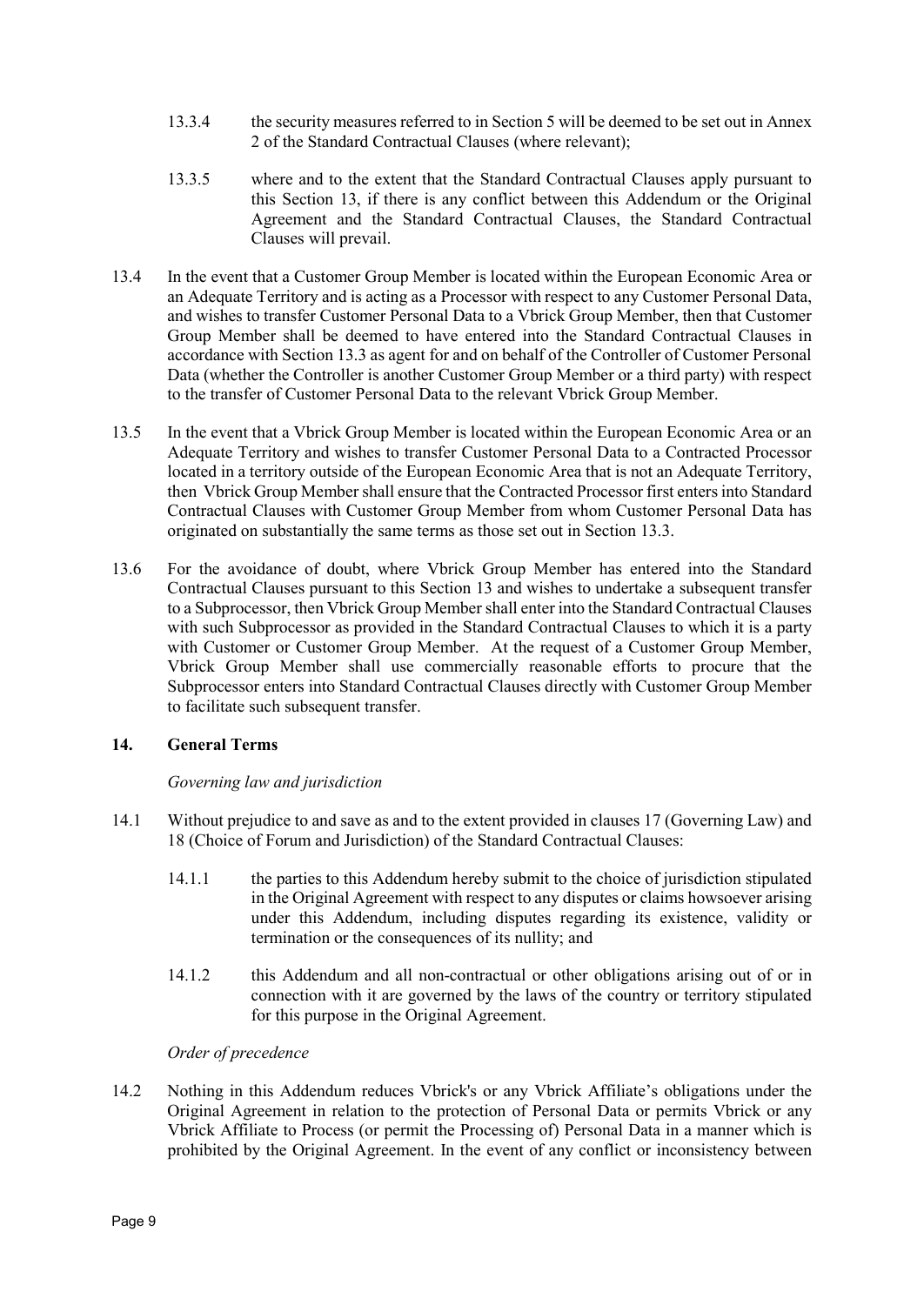this Addendum and the Standard Contractual Clauses, the Standard Contractual Clauses shall prevail.

14.3 Subject to Section [13.2,](#page-8-0) with regard to the subject matter of this Addendum, in the event of inconsistencies between the provisions of this Addendum and any other agreements between the parties, including the Original Agreement and including (except where explicitly agreed otherwise in writing, signed on behalf of the parties) agreements entered into or purported to be entered into after the date of this Addendum, the provisions of this Addendum shall prevail.

*Changes in Data Protection Laws, etc.*

14.4 The parties may agree to revise this Addendum by replacing it with any applicable controller to processor standard clauses or similar terms forming part of an applicable certification scheme (which shall apply when incorporated by attachment to this Agreement) or by revising the form of Standard Contractual Clauses that are deemed to be entered into pursuant to Section 12. Neither Customer nor Vbrick shall require the consent or approval of any Customer Affiliate or Vbrick Affiliate or Subprocessor to amend this Addendum pursuant to this Section 13.4.

#### 14.5 *Severance*

Should any provision of this Addendum be invalid or unenforceable, then the remainder of this Addendum shall remain valid and in force. The invalid or unenforceable provision shall be either (i) amended as necessary to ensure its validity and enforceability, while preserving the parties' intentions as closely as possible or, if this is not possible, (ii) construed in a manner as if the invalid or unenforceable part had never been contained therein.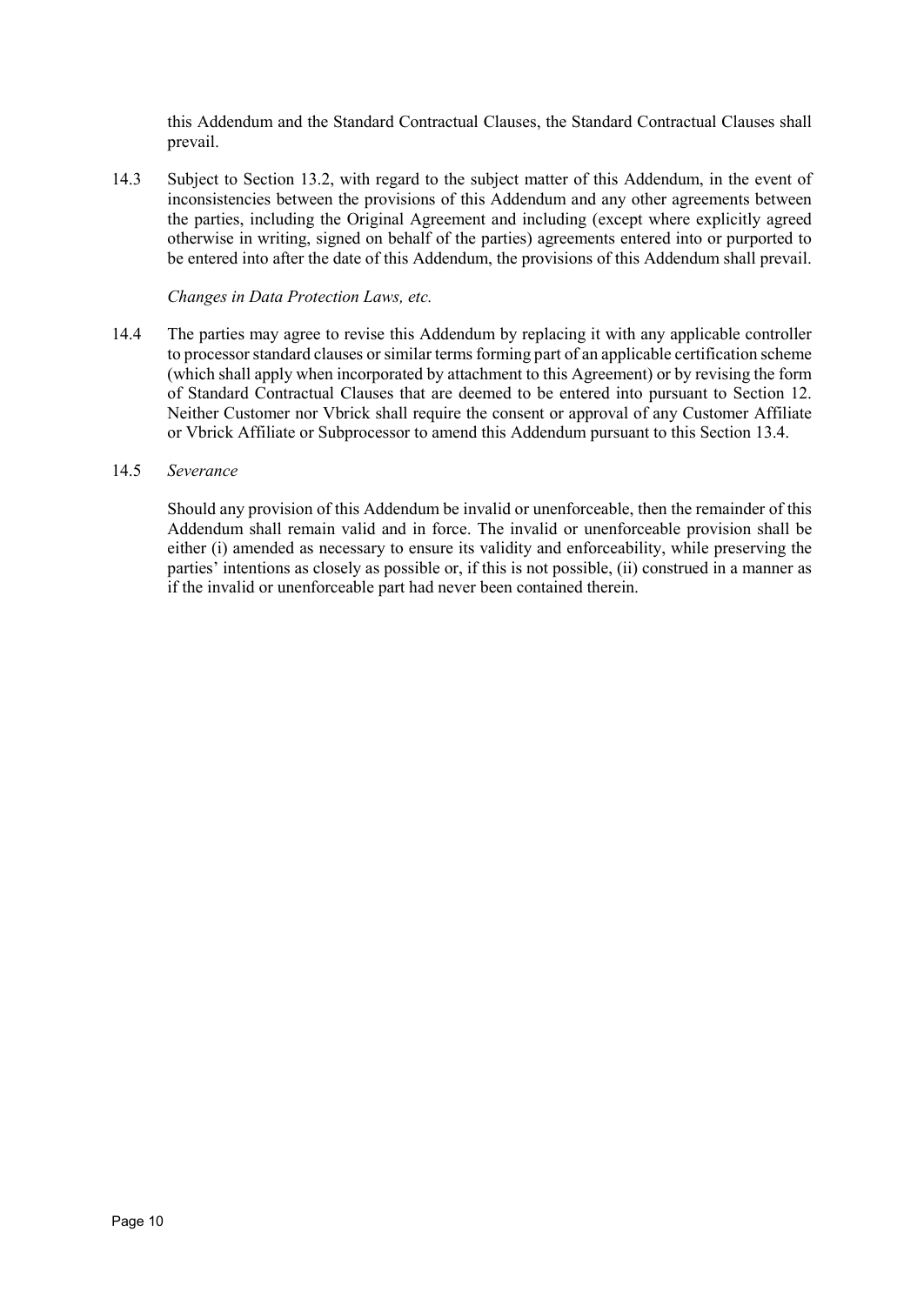### **APPENDIX 1: STANDARD CONTRACTUAL CLAUSES (Vbrick as Controller)**

# **SECTION I**

### *Clause 1*

### *Purpose and scope*

- (a) The purpose of these standard contractual clauses is to ensure compliance with the requirements of Regulation (EU) 2016/679 of the European Parliament and of the Council of 27 April 2016 on the protection of natural persons with regard to the processing of personal data and on the free movement of such data (General Data Protection Regulation) for the transfer of personal data to a third country.
- (b) The Parties:
	- (i) the natural or legal person(s), public authority/ies, agency/ies or other body/ies (hereinafter "entity/ies") transferring the personal data, as listed in Annex I.A. (hereinafter each "data exporter"), and
	- (ii) the entity/ies in a third country receiving the personal data from the data exporter, directly or indirectly via another entity also Party to these Clauses, as listed in Annex I.A. (hereinafter each "data importer")

have agreed to these standard contractual clauses (hereinafter: "Clauses").

- (c) These Clauses apply with respect to the transfer of personal data as specified in Annex I.B.
- (d) The Appendix to these Clauses containing the Annexes referred to therein forms an integral part of these Clauses.

## *Clause 2*

## *Effect and invariability of the Clauses*

(a) These Clauses set out appropriate safeguards, including enforceable data subject rights and effective legal remedies, pursuant to Article 46(1) and Article 46 (2)(c) of Regulation (EU) 2016/679 and, with respect to data transfers from controllers to processors and/or processors to processors, standard contractual clauses pursuant to Article 28(7) of Regulation (EU) 2016/679, provided they are not modified, except to select the appropriate Module(s) or to add or update information in the Appendix. This does not prevent the Parties from including the standard contractual clauses laid down in these Clauses in a wider contract and/or to add other clauses or additional safeguards, provided that they do not contradict, directly or indirectly, these Clauses or prejudice the fundamental rights or freedoms of data subjects.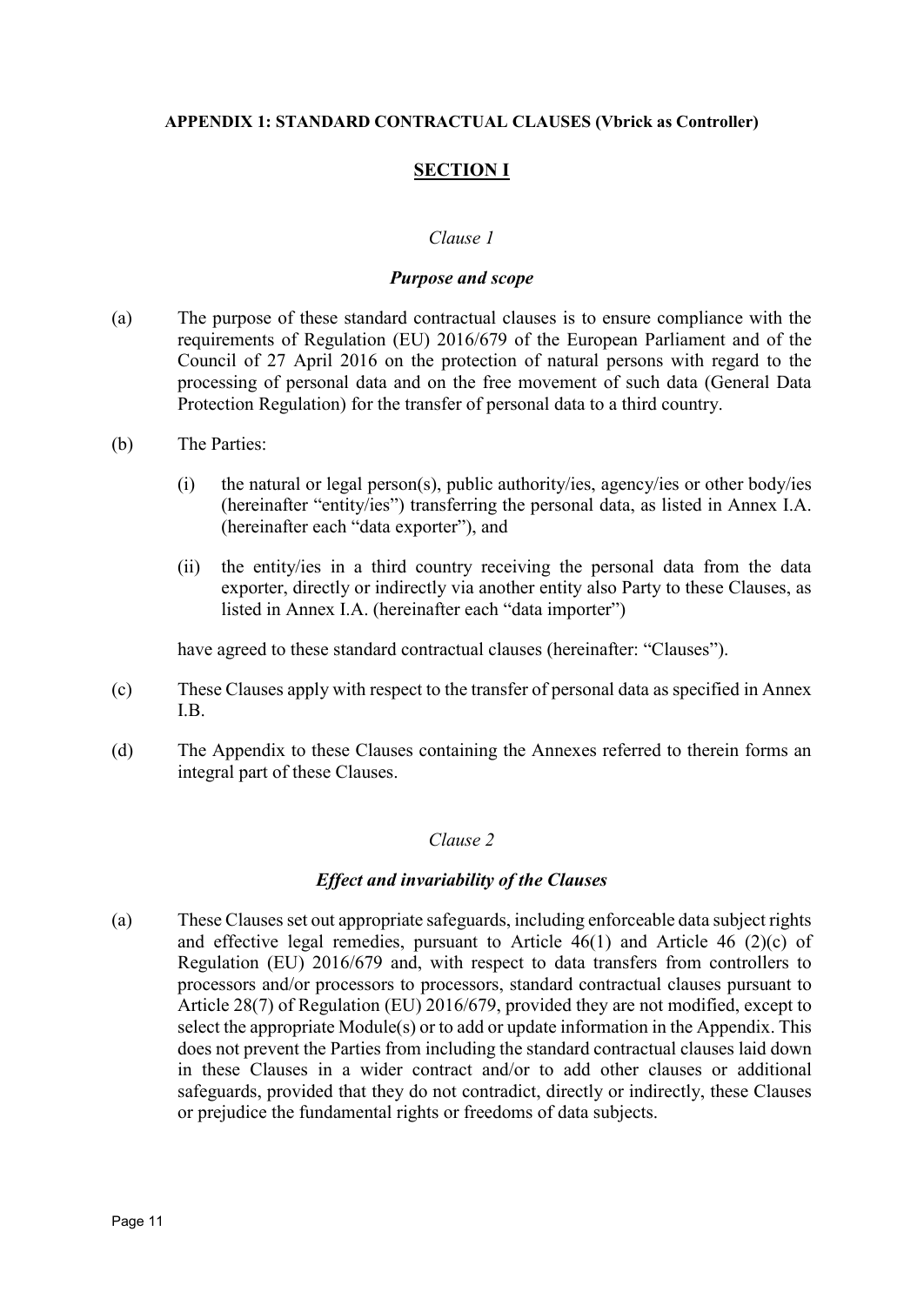(b) These Clauses are without prejudice to obligations to which the data exporter is subject by virtue of Regulation (EU) 2016/679.

### *Clause 3*

#### *Third-party beneficiaries*

- (a) Data subjects may invoke and enforce these Clauses, as third-party beneficiaries, against the data exporter and/or data importer, with the following exceptions:
	- (i) Clause 1, Clause 2, Clause 3, Clause 6, Clause 7;
	- (ii) Clause 8 Module One: Clause 8.5 (e) and Clause 8.9(b); Module Two: Clause 8.1(b), 8.9(a), (c), (d) and (e); Module Three: Clause 8.1(a), (c) and (d) and Clause 8.9(a), (c), (d), (e), (f) and (g); Module Four: Clause 8.1 (b) and Clause 8.3(b);
	- (iii) Clause 9 Module Two: Clause 9(a), (c), (d) and (e); Module Three: Clause  $9(a)$ , (c), (d) and (e);
	- (iv) Clause 12 Module One: Clause 12(a) and (d); Modules Two and Three: Clause  $12(a)$ , (d) and (f);
	- (v) Clause 13;
	- (vi) Clause 15.1(c), (d) and (e);
	- (vii) Clause  $16(e)$ ;
	- (viii) Clause 18 Modules One, Two and Three: Clause 18(a) and (b); Module Four: Clause 18.
- (b) Paragraph (a) is without prejudice to rights of data subjects under Regulation (EU) 2016/679.

#### *Clause 4*

#### *Interpretation*

- (a) Where these Clauses use terms that are defined in Regulation (EU) 2016/679, those terms shall have the same meaning as in that Regulation.
- (b) These Clauses shall be read and interpreted in the light of the provisions of Regulation (EU) 2016/679.
- (c) These Clauses shall not be interpreted in a way that conflicts with rights and obligations provided for in Regulation (EU) 2016/679.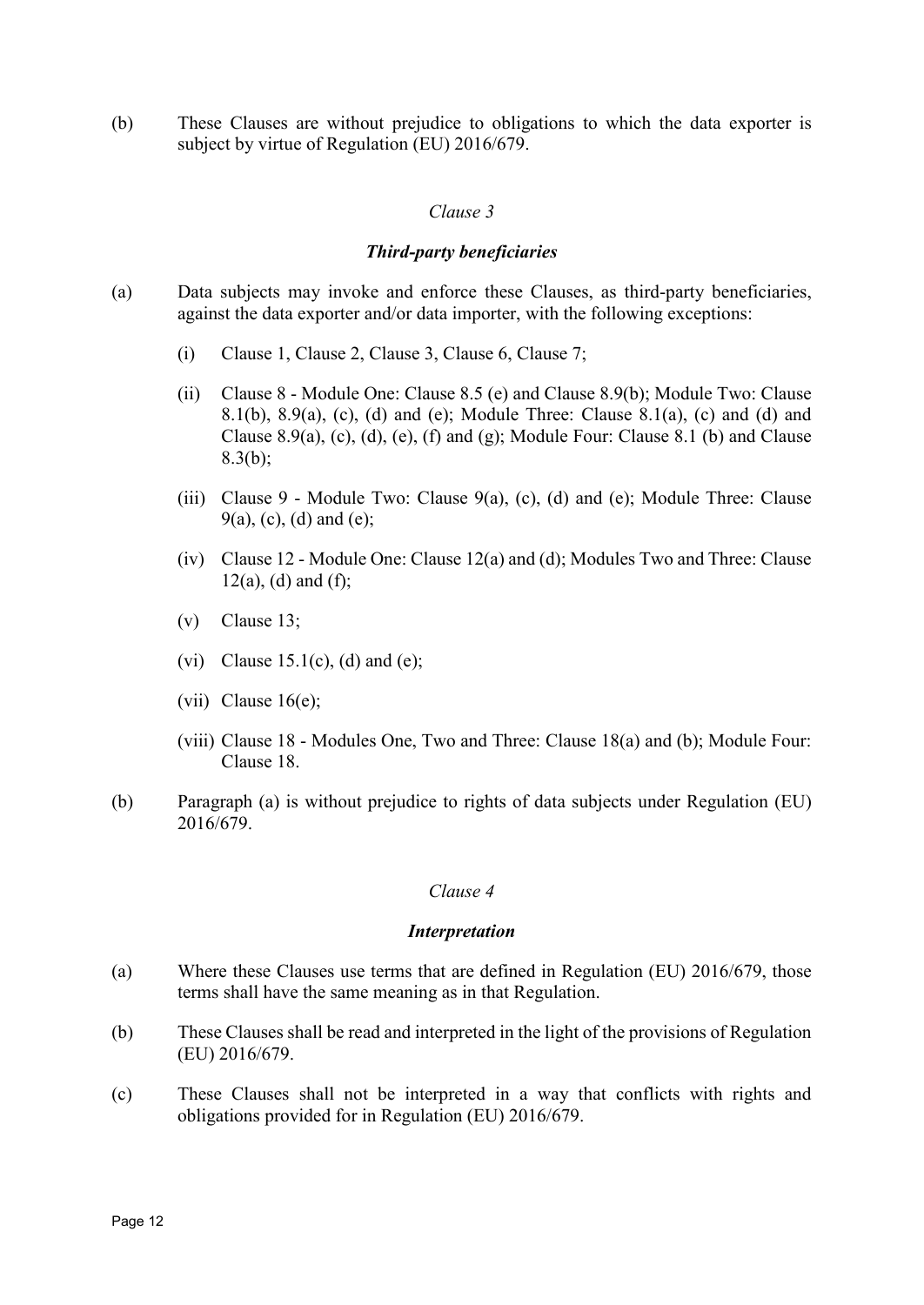## *Clause 5*

### *Hierarchy*

In the event of a contradiction between these Clauses and the provisions of related agreements between the Parties, existing at the time these Clauses are agreed or entered into thereafter, these Clauses shall prevail.

## *Clause 6*

### *Description of the transfer(s)*

The details of the transfer(s), and in particular the categories of personal data that are transferred and the purpose(s) for which they are transferred, are specified in Annex I.B.

## *Clause 7 omitted*

## **SECTION II – OBLIGATIONS OF THE PARTIES**

### *Clause 8*

## *Data protection safeguards*

The data exporter warrants that it has used reasonable efforts to determine that the data importer is able, through the implementation of appropriate technical and organisational measures, to satisfy its obligations under these Clauses.

### **8.1 Purpose limitation**

The data importer shall process the personal data only for the specific purpose(s) of the transfer, as set out in Annex I.B. It may only process the personal data for another purpose:

- (i) where it has obtained the data subject's prior consent;
- (ii) where necessary for the establishment, exercise or defence of legal claims in the context of specific administrative, regulatory or judicial proceedings; or
- (iii) where necessary in order to protect the vital interests of the data subject or of another natural person.

## **8.2 Transparency**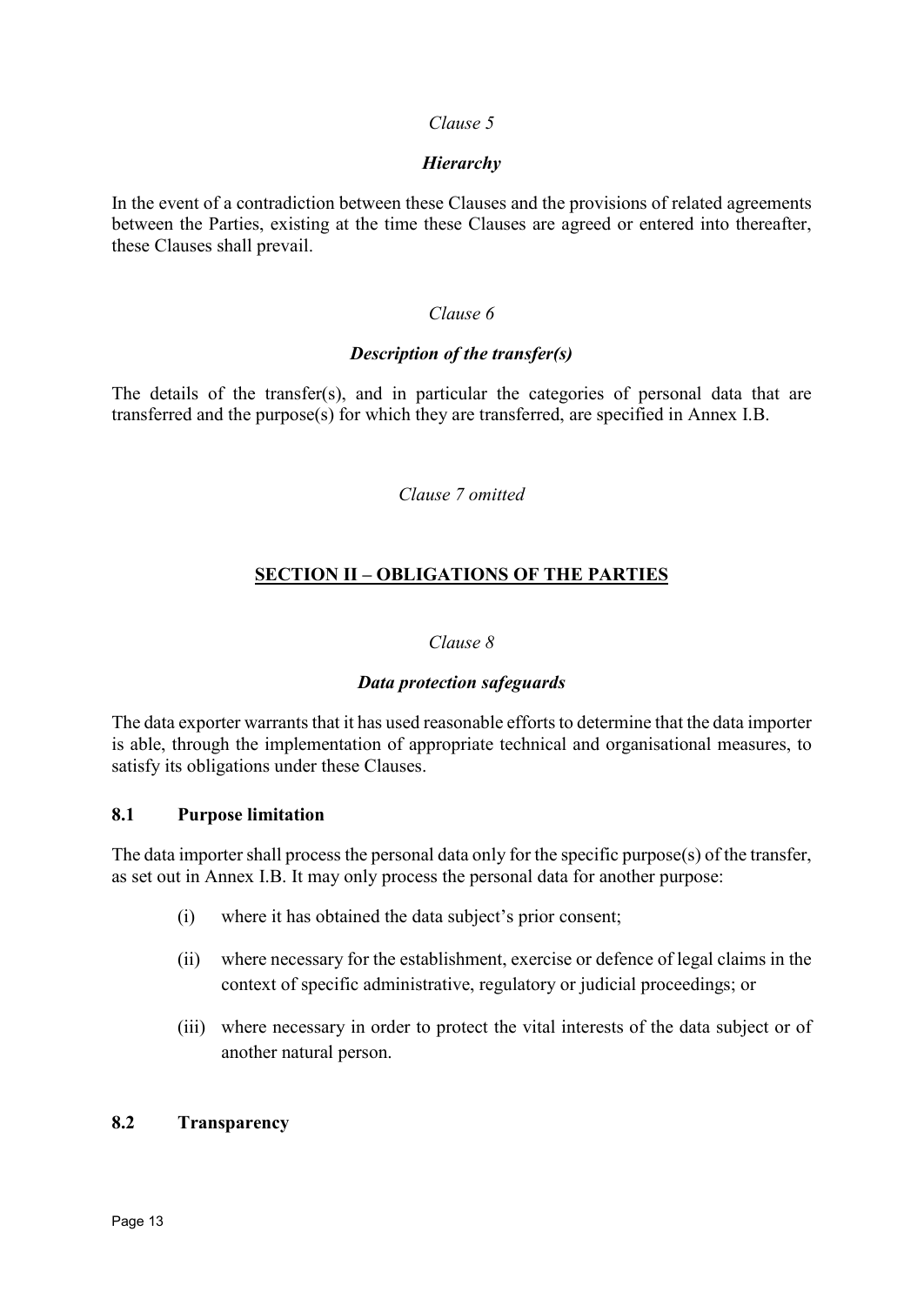- (a) In order to enable data subjects to effectively exercise their rights pursuant to Clause 10, the data importer shall inform them, either directly or through the data exporter:
	- (i) of its identity and contact details;
	- (ii) of the categories of personal data processed;
	- (iii) of the right to obtain a copy of these Clauses;
	- (iv) where it intends to onward transfer the personal data to any third party/ies, of the recipient or categories of recipients (as appropriate with a view to providing meaningful information), the purpose of such onward transfer and the ground therefore pursuant to Clause 8.7.
- (b) Paragraph (a) shall not apply where the data subject already has the information, including when such information has already been provided by the data exporter, or providing the information proves impossible or would involve a disproportionate effort for the data importer. In the latter case, the data importer shall, to the extent possible, make the information publicly available.
- (c) On request, the Parties shall make a copy of these Clauses, including the Appendix as completed by them, available to the data subject free of charge. To the extent necessary to protect business secrets or other confidential information, including personal data, the Parties may redact part of the text of the Appendix prior to sharing a copy, but shall provide a meaningful summary where the data subject would otherwise not be able to understand its content or exercise his/her rights. On request, the Parties shall provide the data subject with the reasons for the redactions, to the extent possible without revealing the redacted information.
- (d) Paragraphs (a) to (c) are without prejudice to the obligations of the data exporter under Articles 13 and 14 of Regulation (EU) 2016/679.

## **8.3 Accuracy and data minimisation**

- (a) Each Party shall ensure that the personal data is accurate and, where necessary, kept up to date. The data importer shall take every reasonable step to ensure that personal data that is inaccurate, having regard to the purpose(s) of processing, is erased or rectified without delay.
- (b) If one of the Parties becomes aware that the personal data it has transferred or received is inaccurate, or has become outdated, it shall inform the other Party without undue delay.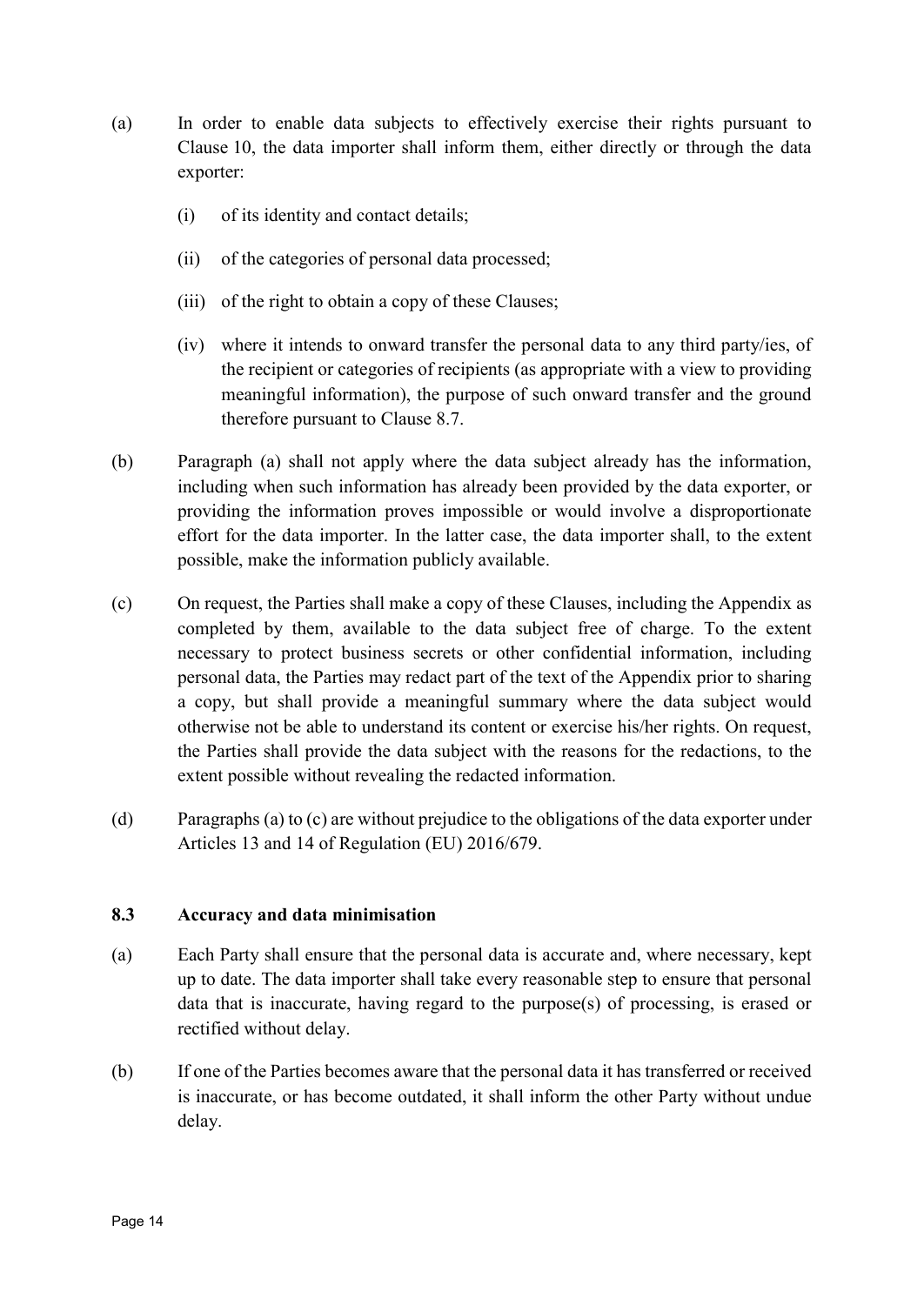(c) The data importer shall ensure that the personal data is adequate, relevant and limited to what is necessary in relation to the purpose(s) of processing.

## **8.4 Storage limitation**

The data importer shall retain the personal data for no longer than necessary for the purpose(s) for which it is processed. It shall put in place appropriate technical or organisational measures to ensure compliance with this obligation, including erasure or anonymisation of the data and all back-ups at the end of the retention period.

## **8.5 Security of processing**

- (a) The data importer and, during transmission, also the data exporter shall implement appropriate technical and organisational measures to ensure the security of the personal data, including protection against a breach of security leading to accidental or unlawful destruction, loss, alteration, unauthorised disclosure or access (hereinafter "personal data breach"). In assessing the appropriate level of security, they shall take due account of the state of the art, the costs of implementation, the nature, scope, context and purpose(s) of processing and the risks involved in the processing for the data subject. The Parties shall in particular consider having recourse to encryption or pseudonymisation, including during transmission, where the purpose of processing can be fulfilled in that manner.
- (a) The Parties have agreed on the technical and organisational measures set out in Annex II. The data importer shall carry out regular checks to ensure that these measures continue to provide an appropriate level of security.
- (b) The data importer shall ensure that persons authorised to process the personal data have committed themselves to confidentiality or are under an appropriate statutory obligation of confidentiality.
- (c) In the event of a personal data breach concerning personal data processed by the data importer under these Clauses, the data importer shall take appropriate measures to address the personal data breach, including measures to mitigate its possible adverse effects.
- (d) In case of a personal data breach that is likely to result in a risk to the rights and freedoms of natural persons, the data importer shall without undue delay notify both the data exporter and the competent supervisory authority pursuant to Clause 13. Such notification shall contain i) a description of the nature of the breach (including, where possible, categories and approximate number of data subjects and personal data records concerned), ii) its likely consequences, iii) the measures taken or proposed to address the breach, and iv) the details of a contact point from whom more information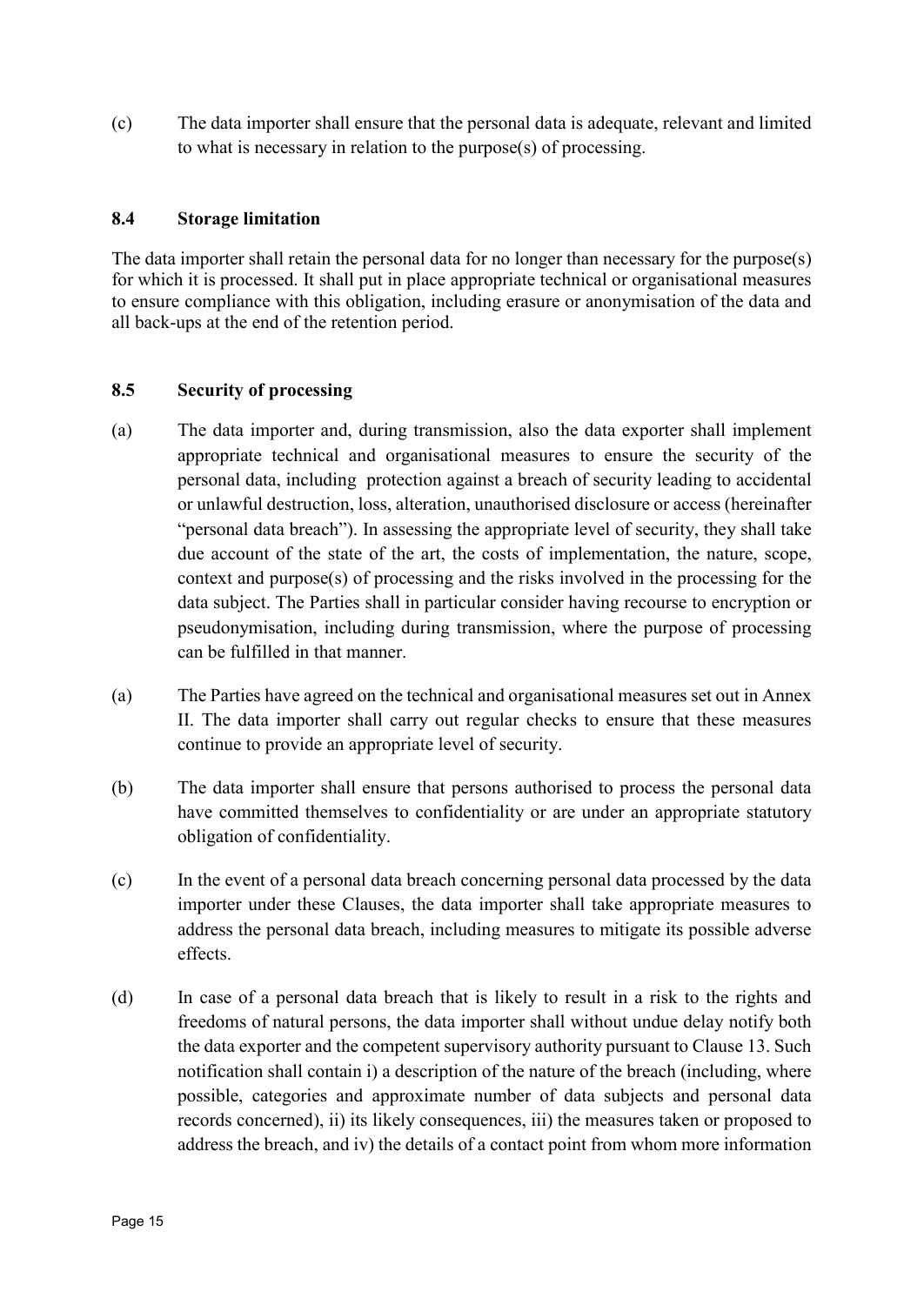can be obtained. To the extent it is not possible for the data importer to provide all the information at the same time, it may do so in phases without undue further delay.

- (e) In case of a personal data breach that is likely to result in a high risk to the rights and freedoms of natural persons, the data importer shall also notify without undue delay the data subjects concerned of the personal data breach and its nature, if necessary in cooperation with the data exporter, together with the information referred to in paragraph (e), points ii) to iv), unless the data importer has implemented measures to significantly reduce the risk to the rights or freedoms of natural persons, or notification would involve disproportionate efforts. In the latter case, the data importer shall instead issue a public communication or take a similar measure to inform the public of the personal data breach.
- (f) The data importer shall document all relevant facts relating to the personal data breach, including its effects and any remedial action taken, and keep a record thereof.

## **8.6 Sensitive data**

Where the transfer involves personal data revealing racial or ethnic origin, political opinions, religious or philosophical beliefs, or trade union membership, genetic data, or biometric data for the purpose of uniquely identifying a natural person, data concerning health or a person's sex life or sexual orientation, or data relating to criminal convictions or offences (hereinafter "sensitive data"), the data importer shall apply specific restrictions and/or additional safeguards adapted to the specific nature of the data and the risks involved. This may include restricting the personnel permitted to access the personal data, additional security measures (such as pseudonymisation) and/or additional restrictions with respect to further disclosure.

# **8.7 Onward transfers**

The data importer shall not disclose the personal data to a third party located outside the European Union (in the same country as the data importer or in another third country, hereinafter "onward transfer") unless the third party is or agrees to be bound by these Clauses, under the appropriate Module. Otherwise, an onward transfer by the data importer may only take place if:

- (i) it is to a country benefitting from an adequacy decision pursuant to Article 45 of Regulation (EU) 2016/679 that covers the onward transfer;
- (ii) the third party otherwise ensures appropriate safeguards pursuant to Articles 46 or 47 of Regulation (EU) 2016/679 with respect to the processing in question;
- (iii) the third party enters into a binding instrument with the data importer ensuring the same level of data protection as under these Clauses, and the data importer provides a copy of these safeguards to the data exporter;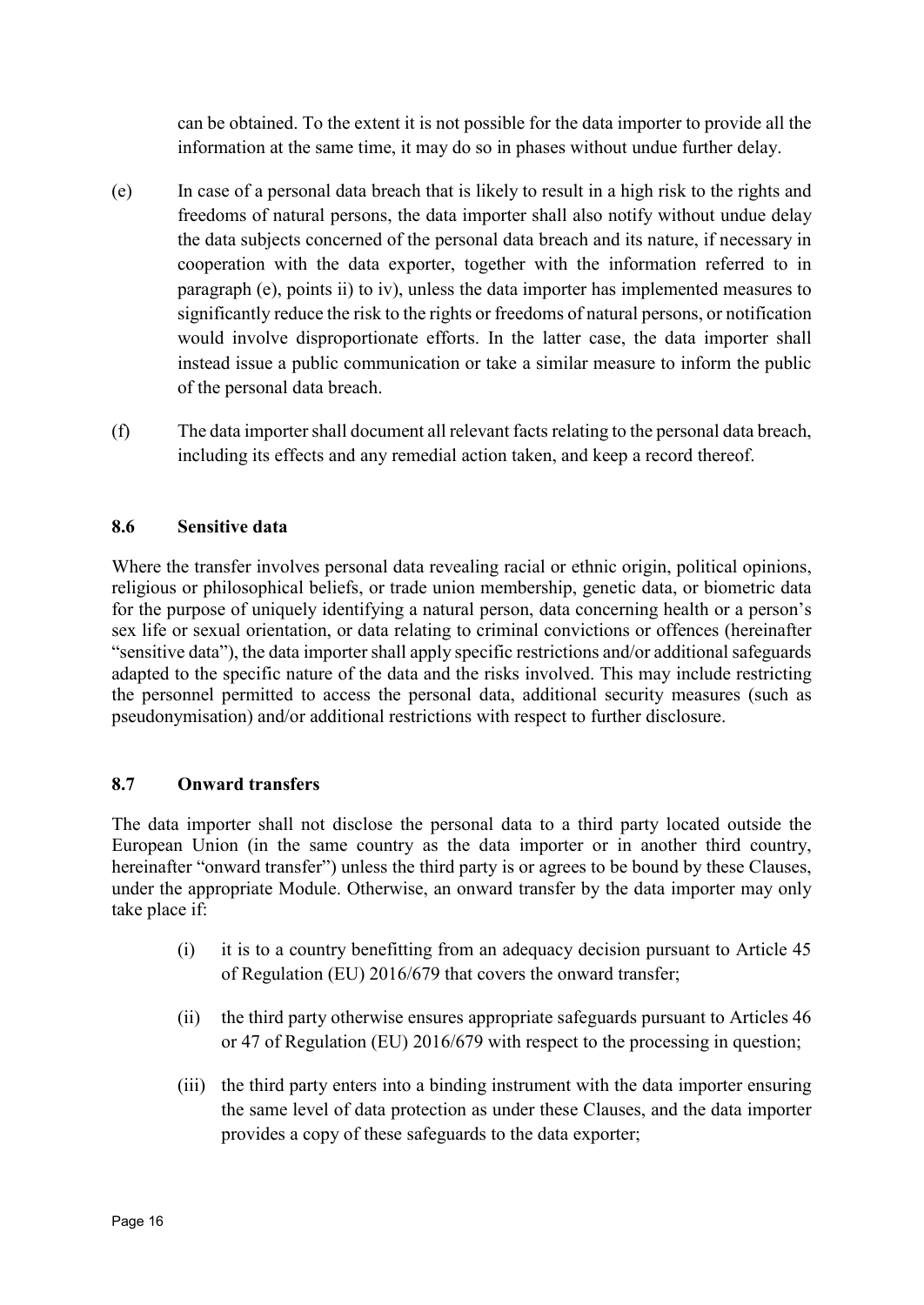- (iv) it is necessary for the establishment, exercise or defence of legal claims in the context of specific administrative, regulatory or judicial proceedings;
- (v) it is necessary in order to protect the vital interests of the data subject or of another natural person; or
- (vi) where none of the other conditions apply, the data importer has obtained the explicit consent of the data subject for an onward transfer in a specific situation, after having informed him/her of its purpose(s), the identity of the recipient and the possible risks of such transfer to him/her due to the lack of appropriate data protection safeguards. In this case, the data importer shall inform the data exporter and, at the request of the latter, shall transmit to it a copy of the information provided to the data subject.

Any onward transfer is subject to compliance by the data importer with all the other safeguards under these Clauses, in particular purpose limitation.

# **8.8 Processing under the authority of the data importer**

The data importer shall ensure that any person acting under its authority, including a processor, processes the data only on its instructions.

# **8.9 Documentation and compliance**

- (a) Each Party shall be able to demonstrate compliance with its obligations under these Clauses. In particular, the data importer shall keep appropriate documentation of the processing activities carried out under its responsibility.
- (b) The data importer shall make such documentation available to the competent supervisory authority on request.

# *Clause 9 omitted*

# *Clause 10*

## *Data subject rights*

(a) The data importer, where relevant with the assistance of the data exporter, shall deal with any enquiries and requests it receives from a data subject relating to the processing of his/her personal data and the exercise of his/her rights under these Clauses without undue delay and at the latest within one month of the receipt of the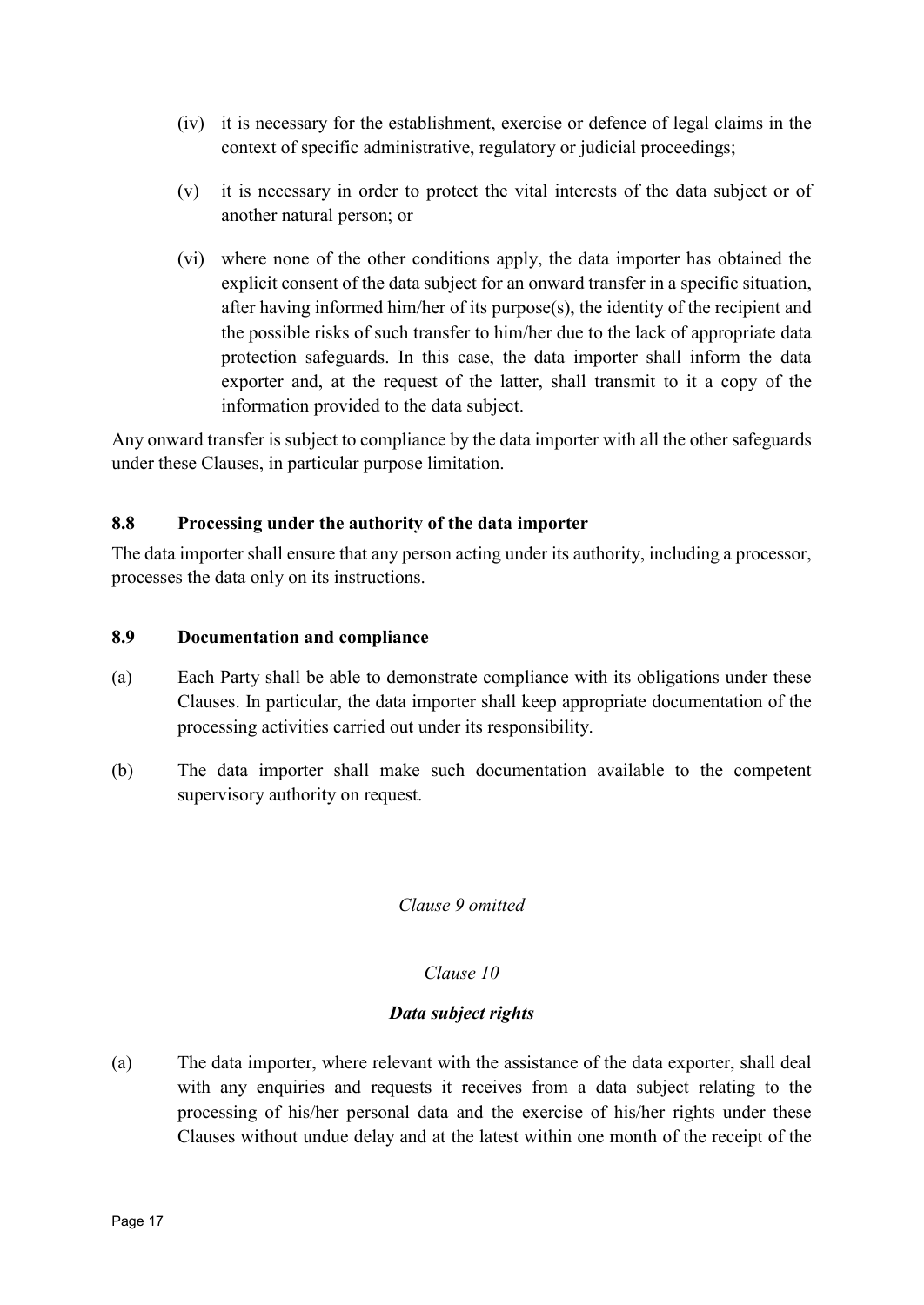enquiry or request. The data importer shall take appropriate measures to facilitate such enquiries, requests and the exercise of data subject rights. Any information provided to the data subject shall be in an intelligible and easily accessible form, using clear and plain language.

- (b) In particular, upon request by the data subject the data importer shall, free of charge :
	- (i) provide confirmation to the data subject as to whether personal data concerning him/her is being processed and, where this is the case, a copy of the data relating to him/her and the information in Annex I; if personal data has been or will be onward transferred, provide information on recipients or categories of recipients (as appropriate with a view to providing meaningful information) to which the personal data has been or will be onward transferred, the purpose of such onward transfers and their ground pursuant to Clause 8.7; and provide information on the right to lodge a complaint with a supervisory authority in accordance with Clause  $12(c)(i)$ ;
	- (ii) rectify inaccurate or incomplete data concerning the data subject;
	- (iii) erase personal data concerning the data subject if such data is being or has been processed in violation of any of these Clauses ensuring third-party beneficiary rights, or if the data subject withdraws the consent on which the processing is based.
- (c) Where the data importer processes the personal data for direct marketing purposes, it shall cease processing for such purposes if the data subject objects to it.
- (d) The data importer shall not make a decision based solely on the automated processing of the personal data transferred (hereinafter "automated decision"), which would produce legal effects concerning the data subject or similarly significantly affect him / her, unless with the explicit consent of the data subject or if authorised to do so under the laws of the country of destination, provided that such laws lays down suitable measures to safeguard the data subject's rights and legitimate interests. In this case, the data importer shall, where necessary in cooperation with the data exporter:
	- (i) inform the data subject about the envisaged automated decision, the envisaged consequences and the logic involved; and
	- (ii) implement suitable safeguards, at least by enabling the data subject to contest the decision, express his/her point of view and obtain review by a human being.
- (e) Where requests from a data subject are excessive, in particular because of their repetitive character, the data importer may either charge a reasonable fee taking into account the administrative costs of granting the request or refuse to act on the request.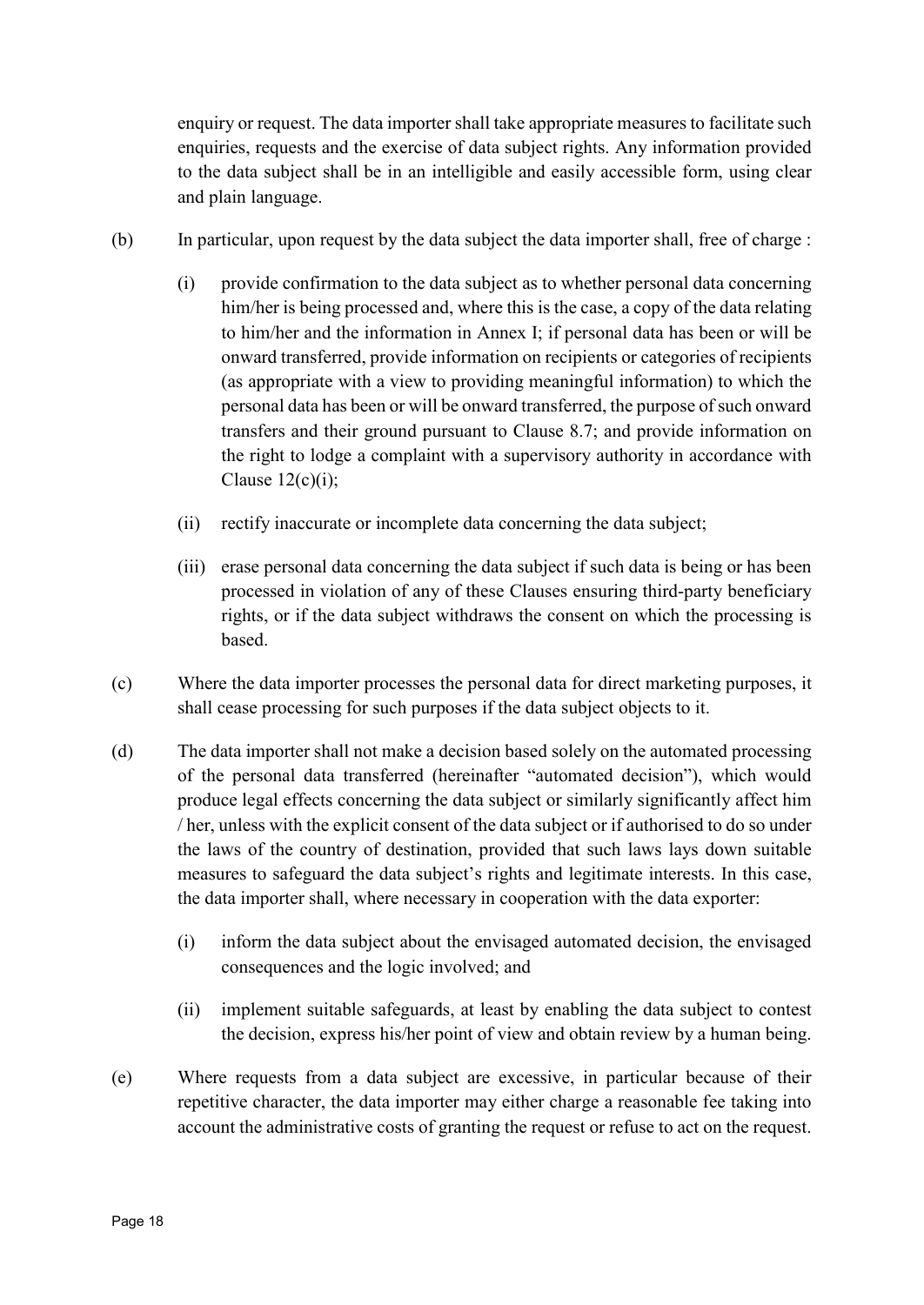- (f) The data importer may refuse a data subject's request if such refusal is allowed under the laws of the country of destination and is necessary and proportionate in a democratic society to protect one of the objectives listed in Article 23(1) of Regulation (EU) 2016/679.
- (g) If the data importer intends to refuse a data subject's request, it shall inform the data subject of the reasons for the refusal and the possibility of lodging a complaint with the competent supervisory authority and/or seeking judicial redress.

## *Clause 11*

## *Redress*

- (a) The data importer shall inform data subjects in a transparent and easily accessible format, through individual notice or on its website, of a contact point authorised to handle complaints. It shall deal promptly with any complaints it receives from a data subject.
- (b) In case of a dispute between a data subject and one of the Parties as regards compliance with these Clauses, that Party shall use its best efforts to resolve the issue amicably in a timely fashion. The Parties shall keep each other informed about such disputes and, where appropriate, cooperate in resolving them.
- (c) Where the data subject invokes a third-party beneficiary right pursuant to Clause 3, the data importer shall accept the decision of the data subject to:
	- (i) lodge a complaint with the supervisory authority in the Member State of his/her habitual residence or place of work, or the competent supervisory authority pursuant to Clause 13;
	- (ii) refer the dispute to the competent courts within the meaning of Clause 18.
- (d) The Parties accept that the data subject may be represented by a not-for-profit body, organisation or association under the conditions set out in Article 80(1) of Regulation (EU) 2016/679.
- (e) The data importer shall abide by a decision that is binding under the applicable EU or Member State law.
- (f) The data importer agrees that the choice made by the data subject will not prejudice his/her substantive and procedural rights to seek remedies in accordance with applicable laws.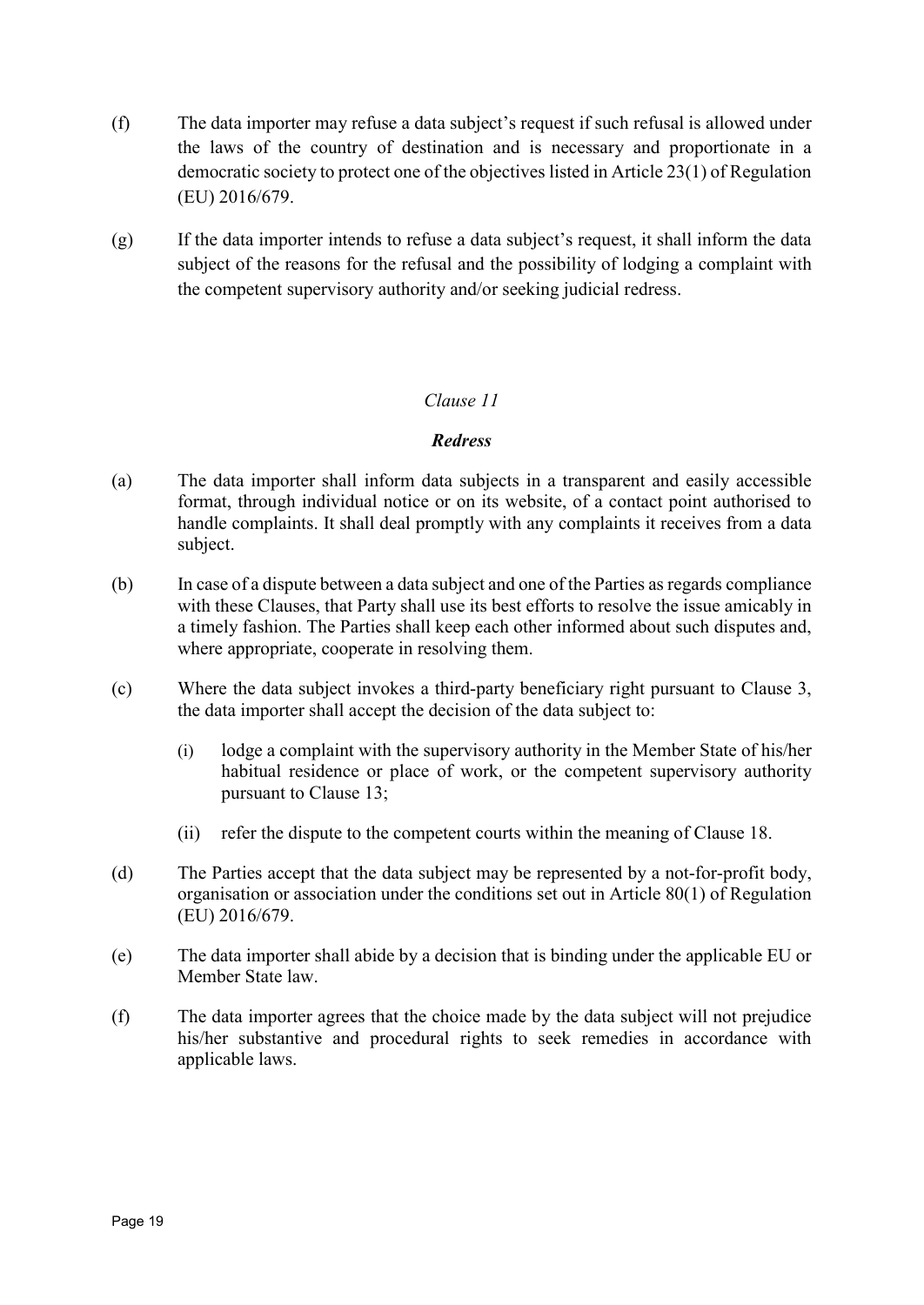## *Clause 12*

## *Liability*

- (a) Each Party shall be liable to the other Party/ies for any damages it causes the other Party/ies by any breach of these Clauses.
- (b) Each Party shall be liable to the data subject, and the data subject shall be entitled to receive compensation, for any material or non-material damages that the Party causes the data subject by breaching the third-party beneficiary rights under these Clauses. This is without prejudice to the liability of the data exporter under Regulation (EU) 2016/679.
- (c) Where more than one Party is responsible for any damage caused to the data subject as a result of a breach of these Clauses, all responsible Parties shall be jointly and severally liable and the data subject is entitled to bring an action in court against any of these Parties.
- (d) The Parties agree that if one Party is held liable under paragraph (c), it shall be entitled to claim back from the other Party/ies that part of the compensation corresponding to its / their responsibility for the damage.
- (e) The data importer may not invoke the conduct of a processor or sub-processor to avoid its own liability.

# *Clause 13*

## *Supervision*

(a) Where the data exporter is established in an EU Member State: The supervisory authority with responsibility for ensuring compliance by the data exporter with Regulation (EU) 2016/679 as regards the data transfer, as indicated in Annex I.C, shall act as competent supervisory authority.

Where the data exporter is not established in an EU Member State, but falls within the territorial scope of application of Regulation (EU) 2016/679 in accordance with its Article 3(2) and has appointed a representative pursuant to Article 27(1) of Regulation (EU) 2016/679: The supervisory authority of the Member State in which the representative within the meaning of Article 27(1) of Regulation (EU) 2016/679 is established, as indicated in Annex I.C, shall act as competent supervisory authority.

Where the data exporter is not established in an EU Member State, but falls within the territorial scope of application of Regulation (EU) 2016/679 in accordance with its Article 3(2) without however having to appoint a representative pursuant to Article 27(2) of Regulation (EU) 2016/679: The supervisory authority of one of the Member States in which the data subjects whose personal data is transferred under these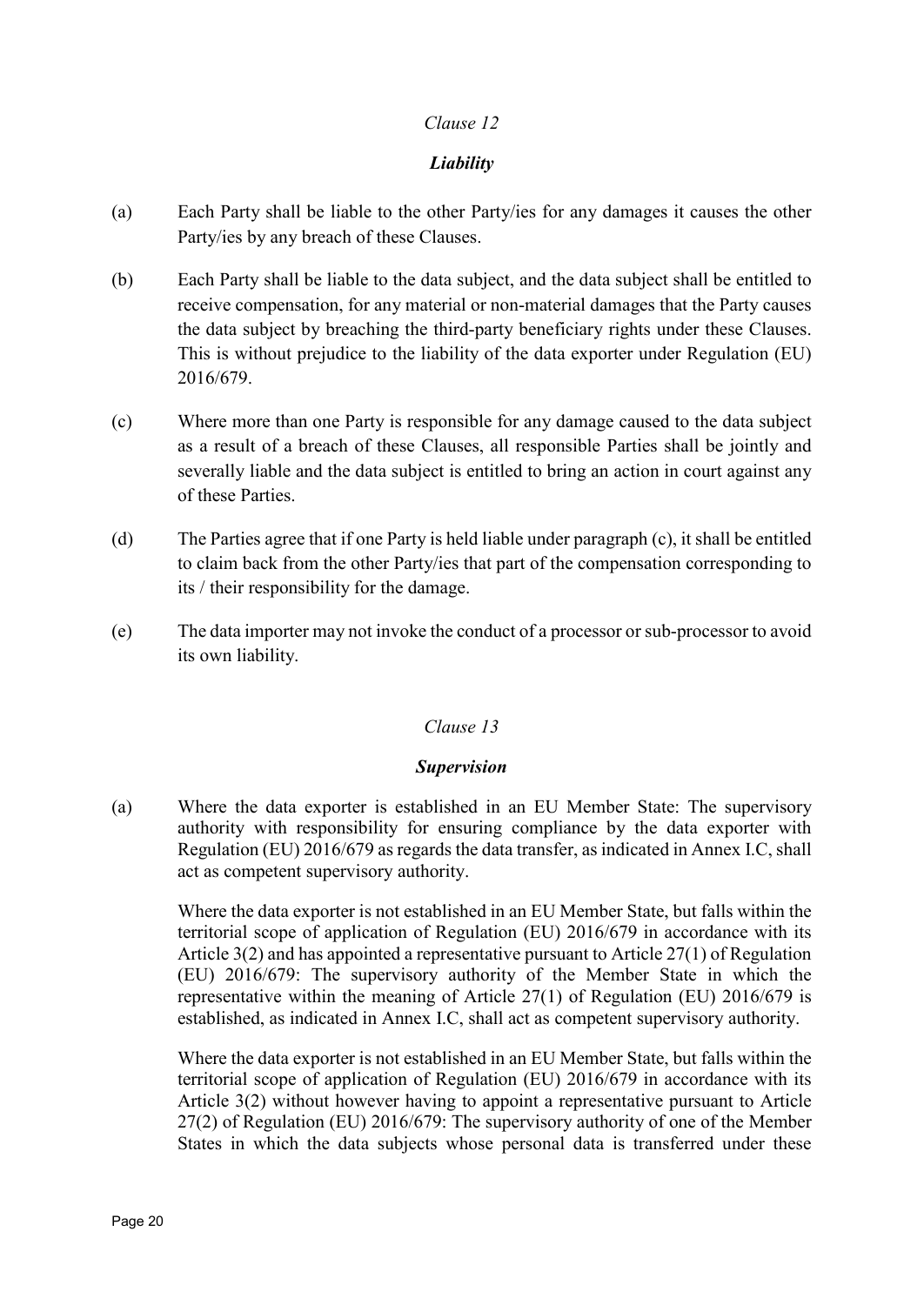Clauses in relation to the offering of goods or services to them, or whose behaviour is monitored, are located, as indicated in Annex I.C, shall act as competent supervisory authority.

(b) The data importer agrees to submit itself to the jurisdiction of and cooperate with the competent supervisory authority in any procedures aimed at ensuring compliance with these Clauses. In particular, the data importer agrees to respond to enquiries, submit to audits and comply with the measures adopted by the supervisory authority, including remedial and compensatory measures. It shall provide the supervisory authority with written confirmation that the necessary actions have been taken.

## **SECTION III – LOCAL LAWS AND OBLIGATIONS IN CASE OF ACCESS BY PUBLIC AUTHORITIES**

## *Clause 14*

### *Local laws and practices affecting compliance with the Clauses*

- (a) The Parties warrant that they have no reason to believe that the laws and practices in the third country of destination applicable to the processing of the personal data by the data importer, including any requirements to disclose personal data or measures authorising access by public authorities, prevent the data importer from fulfilling its obligations under these Clauses. This is based on the understanding that laws and practices that respect the essence of the fundamental rights and freedoms and do not exceed what is necessary and proportionate in a democratic society to safeguard one of the objectives listed in Article 23(1) of Regulation (EU) 2016/679, are not in contradiction with these Clauses.
- (b) The Parties declare that in providing the warranty in paragraph (a), they have taken due account in particular of the following elements:
	- (i) the specific circumstances of the transfer, including the length of the processing chain, the number of actors involved and the transmission channels used; intended onward transfers; the type of recipient; the purpose of processing; the categories and format of the transferred personal data; the economic sector in which the transfer occurs; the storage location of the data transferred;
	- (ii) the laws and practices of the third country of destination– including those requiring the disclosure of data to public authorities or authorising access by such authorities – relevant in light of the specific circumstances of the transfer, and the applicable limitations and safeguards;
	- (iii) any relevant contractual, technical or organisational safeguards put in place to supplement the safeguards under these Clauses, including measures applied during transmission and to the processing of the personal data in the country of destination.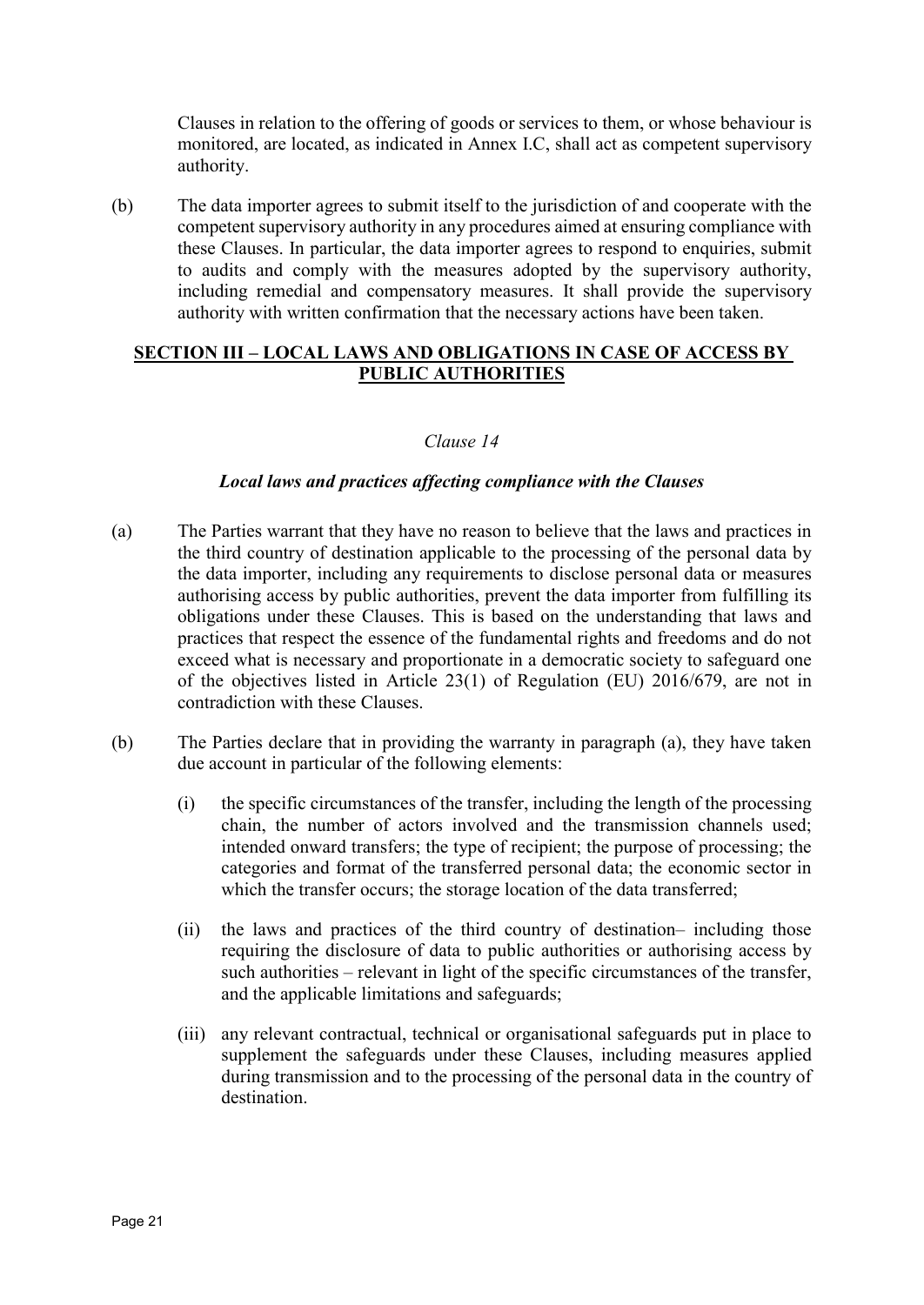- (c) The data importer warrants that, in carrying out the assessment under paragraph (b), it has made its best efforts to provide the data exporter with relevant information and agrees that it will continue to cooperate with the data exporter in ensuring compliance with these Clauses.
- (d) The Parties agree to document the assessment under paragraph (b) and make it available to the competent supervisory authority on request.
- (e) The data importer agrees to notify the data exporter promptly if, after having agreed to these Clauses and for the duration of the contract, it has reason to believe that it is or has become subject to laws or practices not in line with the requirements under paragraph (a), including following a change in the laws of the third country or a measure (such as a disclosure request) indicating an application of such laws in practice that is not in line with the requirements in paragraph (a). For Module Three: The data exporter shall forward the notification to the controller.
- (f) Following a notification pursuant to paragraph (e), or if the data exporter otherwise has reason to believe that the data importer can no longer fulfil its obligations under these Clauses, the data exporter shall promptly identify appropriate measures (e.g. technical or organisational measures to ensure security and confidentiality) to be adopted by the data exporter and/or data importer to address the situation for Module Three: , if appropriate in consultation with the controller. The data exporter shall suspend the data transfer if it considers that no appropriate safeguards for such transfer can be ensured, or if instructed by for Module Three: the controller or the competent supervisory authority to do so. In this case, the data exporter shall be entitled to terminate the contract, insofar as it concerns the processing of personal data under these Clauses. If the contract involves more than two Parties, the data exporter may exercise this right to termination only with respect to the relevant Party, unless the Parties have agreed otherwise. Where the contract is terminated pursuant to this Clause, Clause 16(d) and (e) shall apply.

# *Clause 15*

## *Obligations of the data importer in case of access by public authorities*

## **15.1 Notification**

- (a) The data importer agrees to notify the data exporter and, where possible, the data subject promptly (if necessary with the help of the data exporter) if it:
	- (i) receives a legally binding request from a public authority, including judicial authorities, under the laws of the country of destination for the disclosure of personal data transferred pursuant to these Clauses; such notification shall include information about the personal data requested, the requesting authority, the legal basis for the request and the response provided; or
	- (ii) becomes aware of any direct access by public authorities to personal data transferred pursuant to these Clauses in accordance with the laws of the country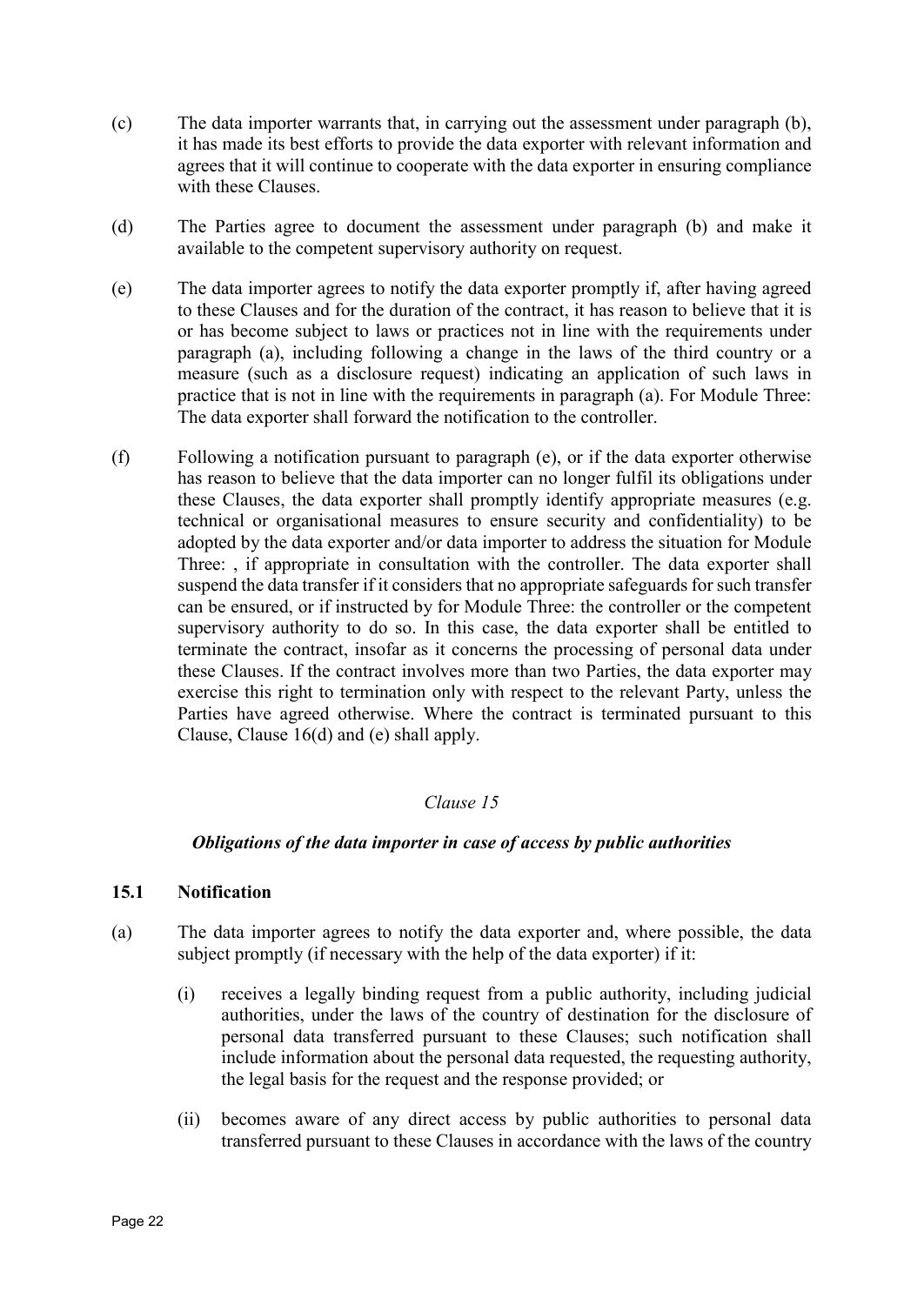of destination; such notification shall include all information available to the importer.

- (b) If the data importer is prohibited from notifying the data exporter and/or the data subject under the laws of the country of destination, the data importer agrees to use its best efforts to obtain a waiver of the prohibition, with a view to communicating as much information as possible, as soon as possible. The data importer agrees to document its best efforts in order to be able to demonstrate them on request of the data exporter.
- (c) Where permissible under the laws of the country of destination, the data importer agrees to provide the data exporter, at regular intervals for the duration of the contract, with as much relevant information as possible on the requests received (in particular, number of requests, type of data requested, requesting authority/ies, whether requests have been challenged and the outcome of such challenges, etc.). For Module Three: The data exporter shall forward the information to the controller.
- (d) The data importer agrees to preserve the information pursuant to paragraphs (a) to (c) for the duration of the contract and make it available to the competent supervisory authority on request.
- (e) Paragraphs (a) to (c) are without prejudice to the obligation of the data importer pursuant to Clause 14(e) and Clause 16 to inform the data exporter promptly where it is unable to comply with these Clauses.

# **15.2 Review of legality and data minimisation**

- (a) The data importer agrees to review the legality of the request for disclosure, in particular whether it remains within the powers granted to the requesting public authority, and to challenge the request if, after careful assessment, it concludes that there are reasonable grounds to consider that the request is unlawful under the laws of the country of destination, applicable obligations under international law and principles of international comity. The data importer shall, under the same conditions, pursue possibilities of appeal. When challenging a request, the data importer shall seek interim measures with a view to suspending the effects of the request until the competent judicial authority has decided on its merits. It shall not disclose the personal data requested until required to do so under the applicable procedural rules. These requirements are without prejudice to the obligations of the data importer under Clause 14(e).
- (b) The data importer agrees to document its legal assessment and any challenge to the request for disclosure and, to the extent permissible under the laws of the country of destination, make the documentation available to the data exporter. It shall also make it available to the competent supervisory authority on request.
- (c) The data importer agrees to provide the minimum amount of information permissible when responding to a request for disclosure, based on a reasonable interpretation of the request.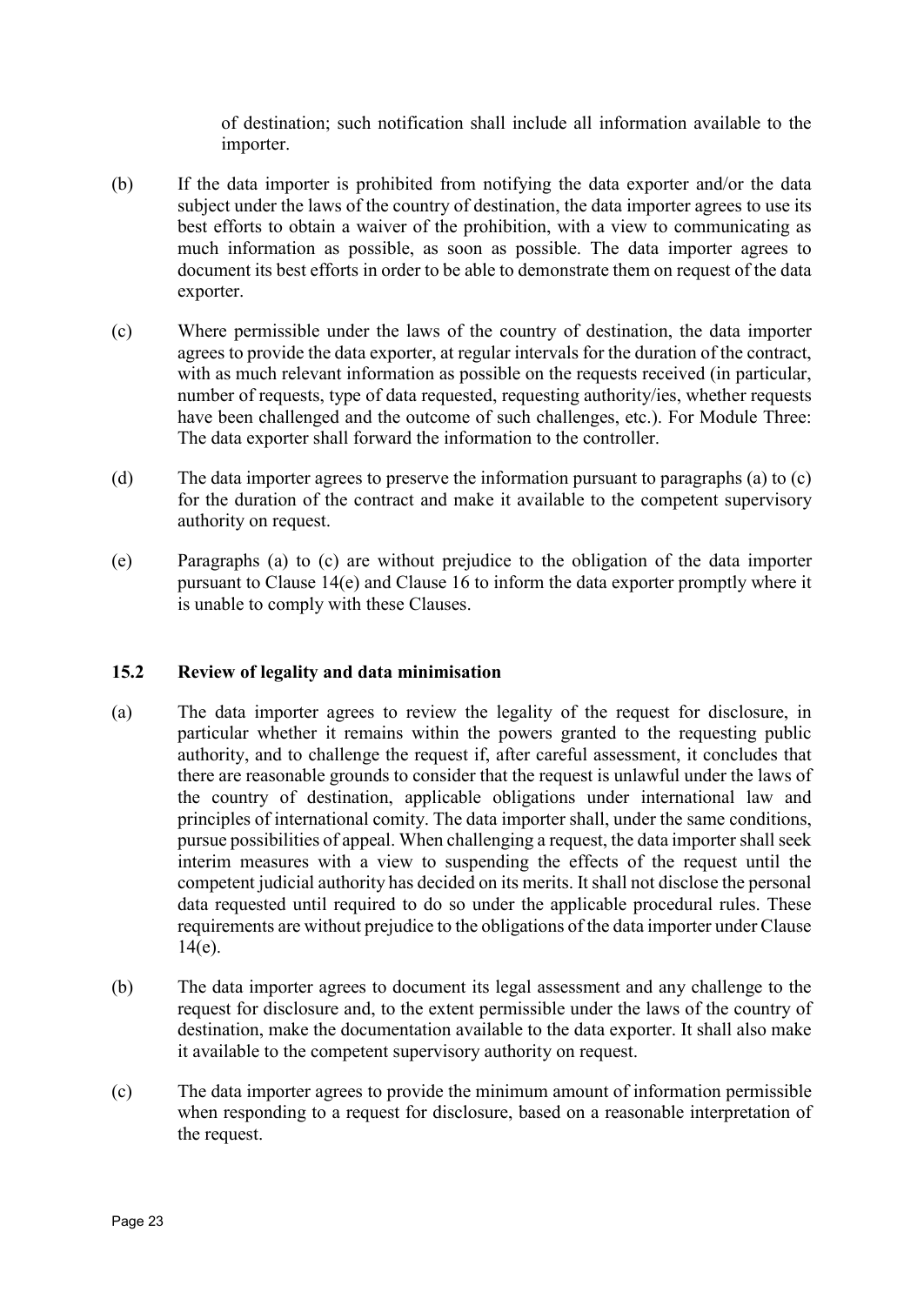# **SECTION IV – FINAL PROVISIONS**

## *Clause 16*

### *Non-compliance with the Clauses and termination*

- (a) The data importer shall promptly inform the data exporter if it is unable to comply with these Clauses, for whatever reason.
- (b) In the event that the data importer is in breach of these Clauses or unable to comply with these Clauses, the data exporter shall suspend the transfer of personal data to the data importer until compliance is again ensured or the contract is terminated. This is without prejudice to Clause 14(f).
- (c) The data exporter shall be entitled to terminate the contract, insofar as it concerns the processing of personal data under these Clauses, where:
	- (i) the data exporter has suspended the transfer of personal data to the data importer pursuant to paragraph (b) and compliance with these Clauses is not restored within a reasonable time and in any event within one month of suspension;
	- (ii) the data importer is in substantial or persistent breach of these Clauses; or
	- (iii) the data importer fails to comply with a binding decision of a competent court or supervisory authority regarding its obligations under these Clauses.

In these cases, it shall inform the competent supervisory authority of such noncompliance. Where the contract involves more than two Parties, the data exporter may exercise this right to termination only with respect to the relevant Party, unless the Parties have agreed otherwise.

- (a) Personal data that has been transferred prior to the termination of the contract pursuant to paragraph (c) shall at the choice of the data exporter immediately be returned to the data exporter or deleted in its entirety. The same shall apply to any copies of the data. The data importer shall certify the deletion of the data to the data exporter. Until the data is deleted or returned, the data importer shall continue to ensure compliance with these Clauses. In case of local laws applicable to the data importer that prohibit the return or deletion of the transferred personal data, the data importer warrants that it will continue to ensure compliance with these Clauses and will only process the data to the extent and for as long as required under that local law.
- (b) Either Party may revoke its agreement to be bound by these Clauses where (i) the European Commission adopts a decision pursuant to Article 45(3) of Regulation (EU) 2016/679 that covers the transfer of personal data to which these Clauses apply; or (ii) Regulation (EU) 2016/679 becomes part of the legal framework of the country to which the personal data is transferred. This is without prejudice to other obligations applying to the processing in question under Regulation (EU) 2016/679.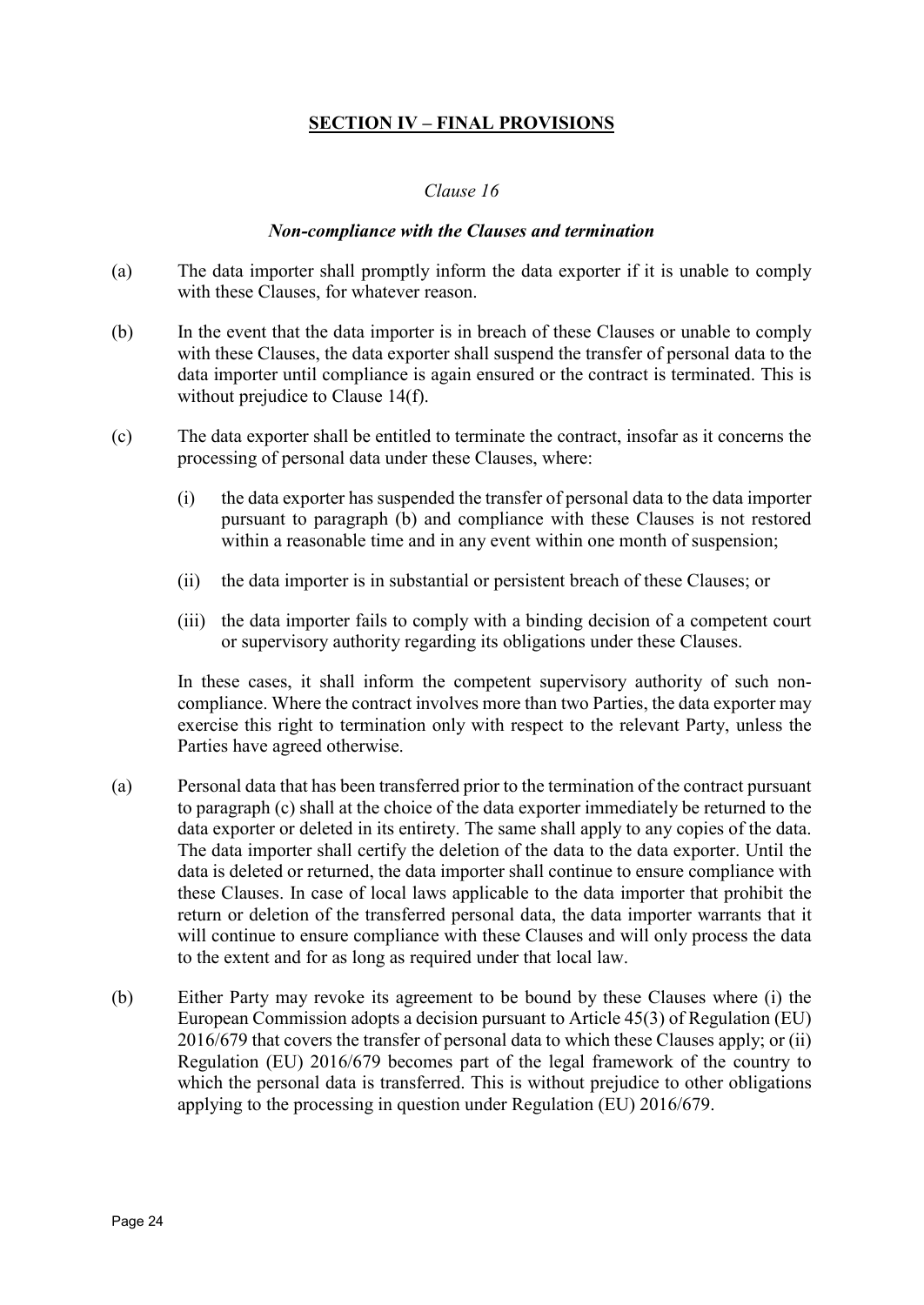## *Clause 17*

## *Governing law*

OPTION 1: These Clauses shall be governed by the law of one of the EU Member States, provided such law allows for third-party beneficiary rights. The Parties agree that this shall be the law of Germany.

OPTION 2: These Clauses shall be governed by the law of the EU Member State in which the data exporter is established. Where such law does not allow for third-party beneficiary rights, they shall be governed by the law of another EU Member State that does allow for third-party beneficiary rights. The Parties agree that this shall be the law of Germany.

## *Clause 18*

## *Choice of forum and jurisdiction*

- (a) Any dispute arising from these Clauses shall be resolved by the courts of an EU Member State.
- (b) The Parties agree that those shall be the courts of Germany.
- (c) A data subject may also bring legal proceedings against the data exporter and/or data importer before the courts of the Member State in which he/she has his/her habitual residence.
- (d) The Parties agree to submit themselves to the jurisdiction of such courts.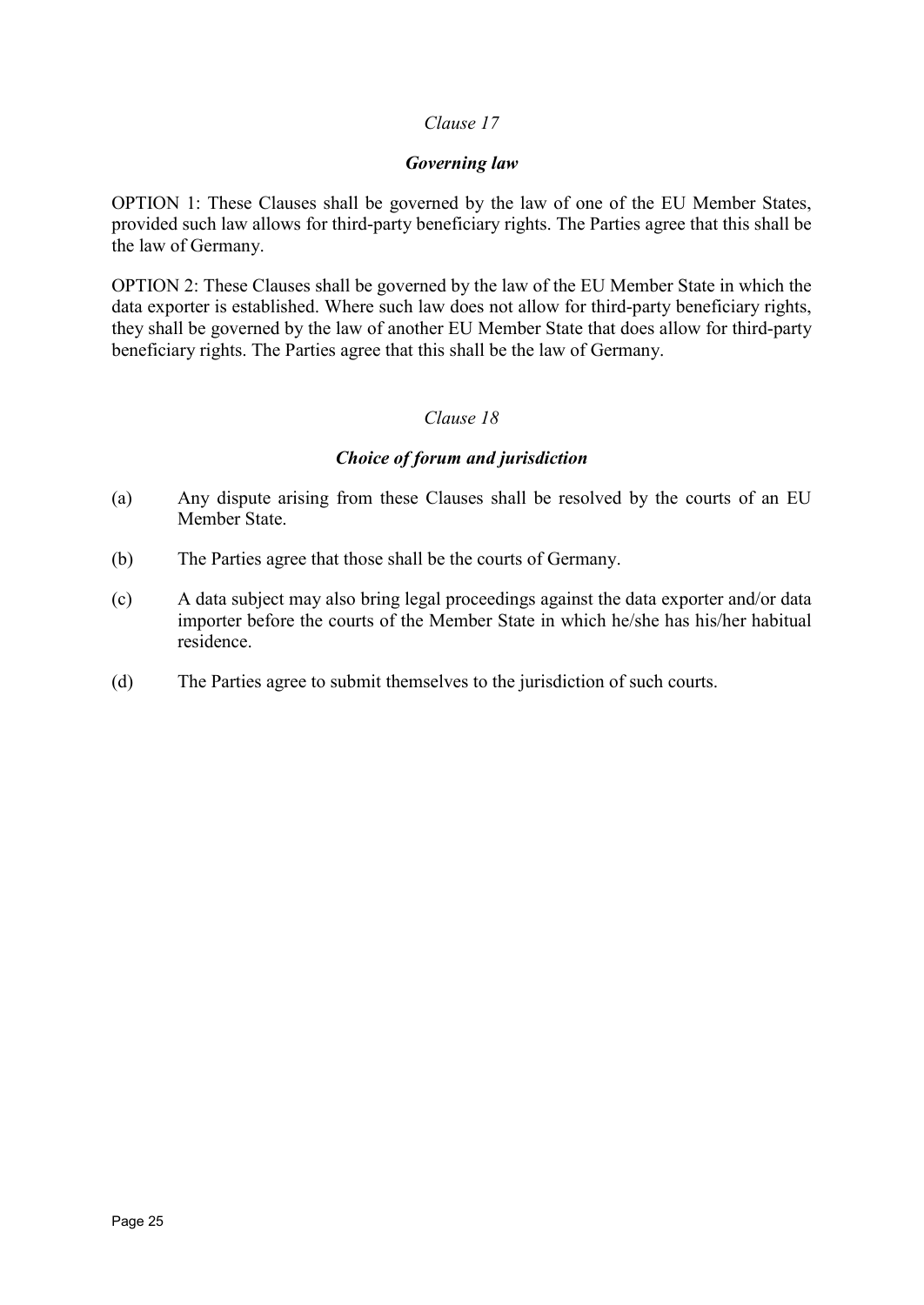### **APPENDIX 2: STANDARD CONTRACTUAL CLAUSES (Vbrick as Processor)**

# **SECTION I**

### *Clause 1*

### *Purpose and scope*

- (a) The purpose of these standard contractual clauses is to ensure compliance with the requirements of Regulation (EU) 2016/679 of the European Parliament and of the Council of 27 April 2016 on the protection of natural persons with regard to the processing of personal data and on the free movement of such data (General Data Protection Regulation) for the transfer of personal data to a third country.
- (b) The Parties:
	- (i) the natural or legal person(s), public authority/ies, agency/ies or other body/ies (hereinafter "entity/ies") transferring the personal data, as listed in Annex I.A. (hereinafter each "data exporter"), and
	- (ii) the entity/ies in a third country receiving the personal data from the data exporter, directly or indirectly via another entity also Party to these Clauses, as listed in Annex I.A. (hereinafter each "data importer")

have agreed to these standard contractual clauses (hereinafter: "Clauses").

- (c) These Clauses apply with respect to the transfer of personal data as specified in Annex I.B.
- (d) The Appendix to these Clauses containing the Annexes referred to therein forms an integral part of these Clauses.

## *Clause 2*

## *Effect and invariability of the Clauses*

(a) These Clauses set out appropriate safeguards, including enforceable data subject rights and effective legal remedies, pursuant to Article 46(1) and Article 46 (2)(c) of Regulation (EU) 2016/679 and, with respect to data transfers from controllers to processors and/or processors to processors, standard contractual clauses pursuant to Article 28(7) of Regulation (EU) 2016/679, provided they are not modified, except to select the appropriate Module(s) or to add or update information in the Appendix. This does not prevent the Parties from including the standard contractual clauses laid down in these Clauses in a wider contract and/or to add other clauses or additional safeguards, provided that they do not contradict, directly or indirectly, these Clauses or prejudice the fundamental rights or freedoms of data subjects.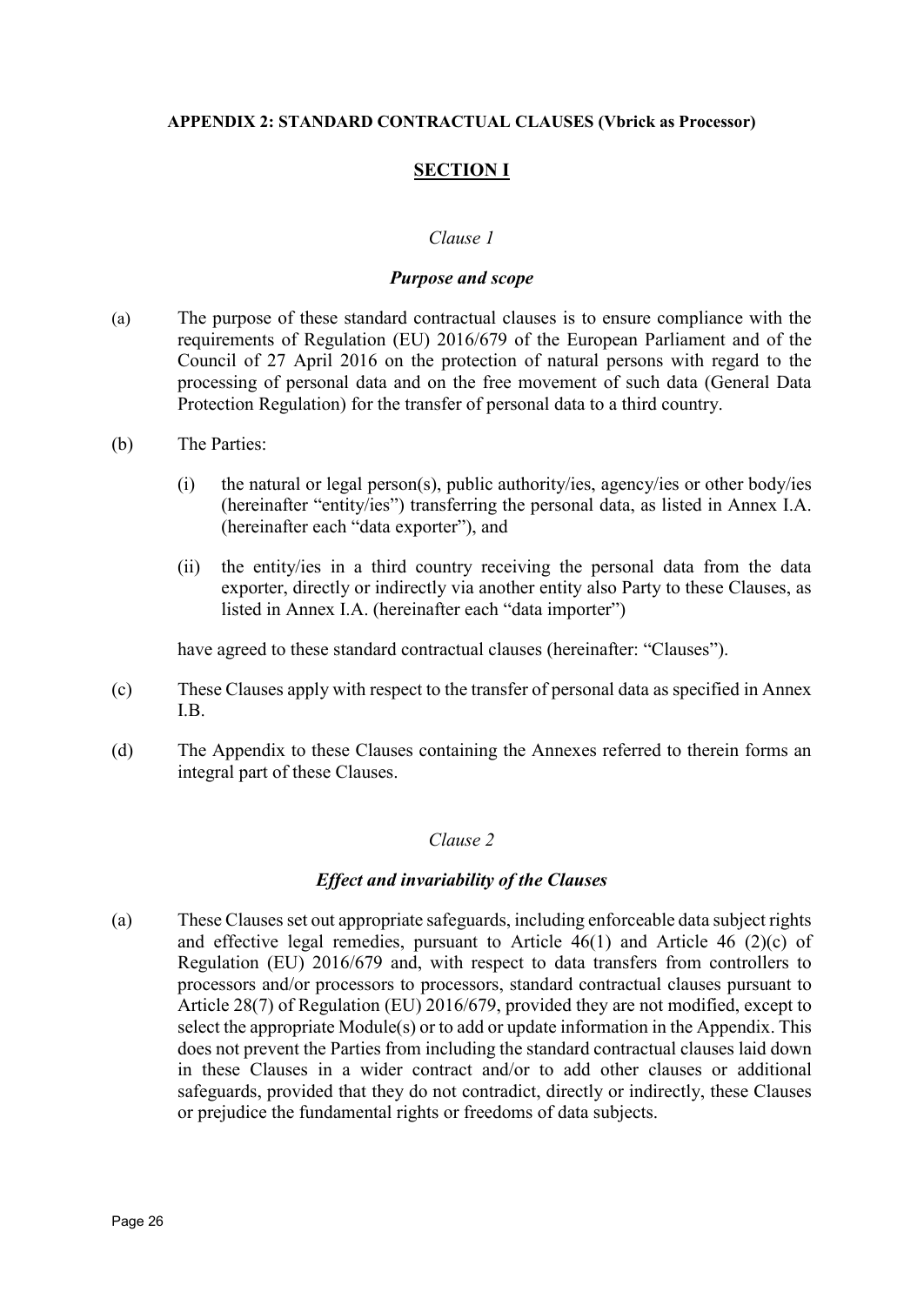(b) These Clauses are without prejudice to obligations to which the data exporter is subject by virtue of Regulation (EU) 2016/679.

### *Clause 3*

#### *Third-party beneficiaries*

- (a) Data subjects may invoke and enforce these Clauses, as third-party beneficiaries, against the data exporter and/or data importer, with the following exceptions:
	- (i) Clause 1, Clause 2, Clause 3, Clause 6, Clause 7;
	- (ii) Clause 8 Module One: Clause 8.5 (e) and Clause 8.9(b); Module Two: Clause 8.1(b), 8.9(a), (c), (d) and (e); Module Three: Clause 8.1(a), (c) and (d) and Clause 8.9(a), (c), (d), (e), (f) and (g); Module Four: Clause 8.1 (b) and Clause 8.3(b);
	- (iii) Clause 9 Module Two: Clause 9(a), (c), (d) and (e); Module Three: Clause  $9(a)$ , (c), (d) and (e);
	- (iv) Clause 12 Module One: Clause 12(a) and (d); Modules Two and Three: Clause  $12(a)$ , (d) and (f);
	- (v) Clause 13;
	- (vi) Clause  $15.1(c)$ , (d) and (e);
	- (vii) Clause  $16(e)$ ;
	- (viii) Clause 18 Modules One, Two and Three: Clause 18(a) and (b); Module Four: Clause 18.
- (b) Paragraph (a) is without prejudice to rights of data subjects under Regulation (EU) 2016/679.

### *Clause 4*

#### *Interpretation*

- (c) Where these Clauses use terms that are defined in Regulation (EU) 2016/679, those terms shall have the same meaning as in that Regulation.
- (d) These Clauses shall be read and interpreted in the light of the provisions of Regulation (EU) 2016/679.
- (e) These Clauses shall not be interpreted in a way that conflicts with rights and obligations provided for in Regulation (EU) 2016/679.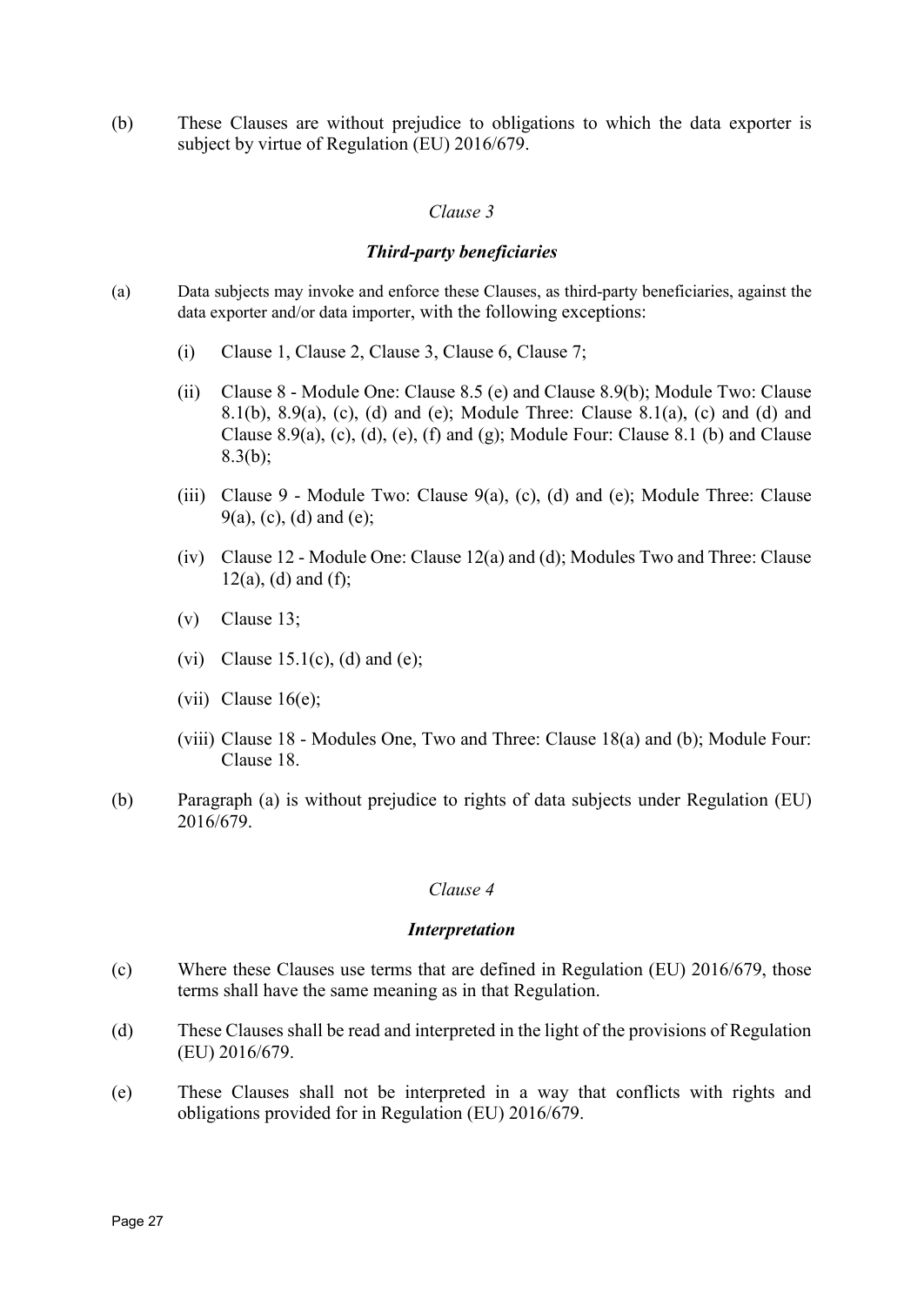## *Clause 5*

### *Hierarchy*

In the event of a contradiction between these Clauses and the provisions of related agreements between the Parties, existing at the time these Clauses are agreed or entered into thereafter, these Clauses shall prevail.

## *Clause 6*

## *Description of the transfer(s)*

The details of the transfer(s), and in particular the categories of personal data that are transferred and the purpose(s) for which they are transferred, are specified in Annex I.B.

## *Clause 7 omitted*

## **SECTION II – OBLIGATIONS OF THE PARTIES**

### *Clause 8*

## *Data protection safeguards*

The data exporter warrants that it has used reasonable efforts to determine that the data importer is able, through the implementation of appropriate technical and organisational measures, to satisfy its obligations under these Clauses.

#### **8.1 Instructions**

- (a) The data importer shall process the personal data only on documented instructions from the data exporter. The data exporter may give such instructions throughout the duration of the contract.
- (b) The data importer shall immediately inform the data exporter if it is unable to follow those instructions.

### **8.2 Purpose limitation**

The data importer shall process the personal data only for the specific purpose(s) of the transfer, as set out in Annex I.B, unless on further instructions from the data exporter.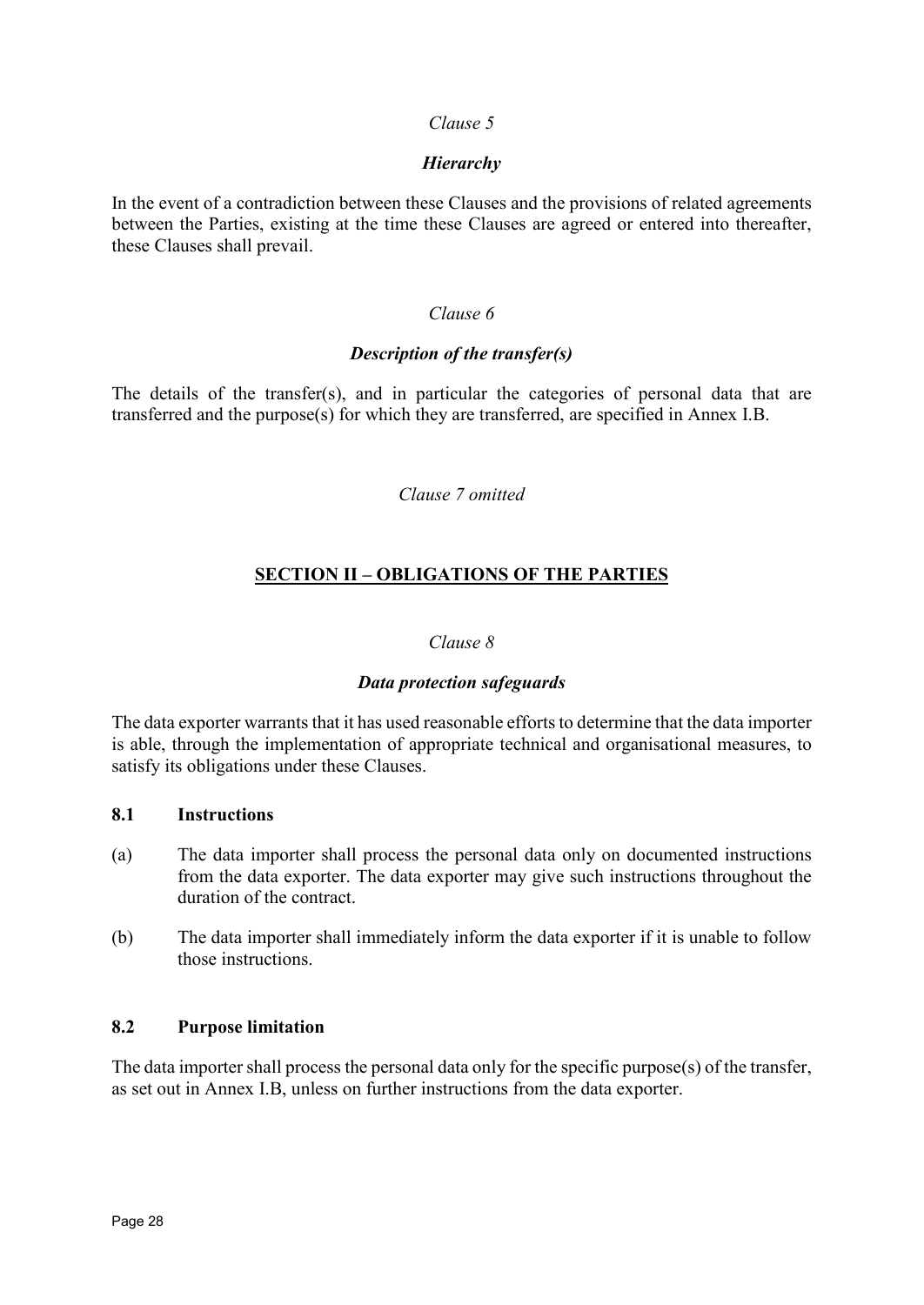## **8.3 Transparency**

On request, the data exporter shall make a copy of these Clauses, including the Appendix as completed by the Parties, available to the data subject free of charge. To the extent necessary to protect business secrets or other confidential information, including the measures described in Annex II and personal data, the data exporter may redact part of the text of the Appendix to these Clauses prior to sharing a copy, but shall provide a meaningful summary where the data subject would otherwise not be able to understand the its content or exercise his/her rights. On request, the Parties shall provide the data subject with the reasons for the redactions, to the extent possible without revealing the redacted information. This Clause is without prejudice to the obligations of the data exporter under Articles 13 and 14 of Regulation (EU) 2016/679.

## **8.4 Accuracy**

If the data importer becomes aware that the personal data it has received is inaccurate, or has become outdated, it shall inform the data exporter without undue delay. In this case, the data importer shall cooperate with the data exporter to erase or rectify the data.

# **8.5 Duration of processing and erasure or return of data**

Processing by the data importer shall only take place for the duration specified in Annex I.B. After the end of the provision of the processing services, the data importer shall, at the choice of the data exporter, delete all personal data processed on behalf of the data exporter and certify to the data exporter that it has done so, or return to the data exporter all personal data processed on its behalf and delete existing copies. Until the data is deleted or returned, the data importer shall continue to ensure compliance with these Clauses. In case of local laws applicable to the data importer that prohibit return or deletion of the personal data, the data importer warrants that it will continue to ensure compliance with these Clauses and will only process it to the extent and for as long as required under that local law. This is without prejudice to Clause 14, in particular the requirement for the data importer under Clause 14(e) to notify the data exporter throughout the duration of the contract if it has reason to believe that it is or has become subject to laws or practices not in line with the requirements under Clause 14(a).

# **8.6 Security of processing**

(a) The data importer and, during transmission, also the data exporter shall implement appropriate technical and organisational measures to ensure the security of the data, including protection against a breach of security leading to accidental or unlawful destruction, loss, alteration, unauthorised disclosure or access to that data (hereinafter "personal data breach"). In assessing the appropriate level of security, the Parties shall take due account of the state of the art, the costs of implementation, the nature, scope, context and purpose(s) of processing and the risks involved in the processing for the data subjects. The Parties shall in particular consider having recourse to encryption or pseudonymisation, including during transmission, where the purpose of processing can be fulfilled in that manner. In case of pseudonymisation, the additional information for attributing the personal data to a specific data subject shall, where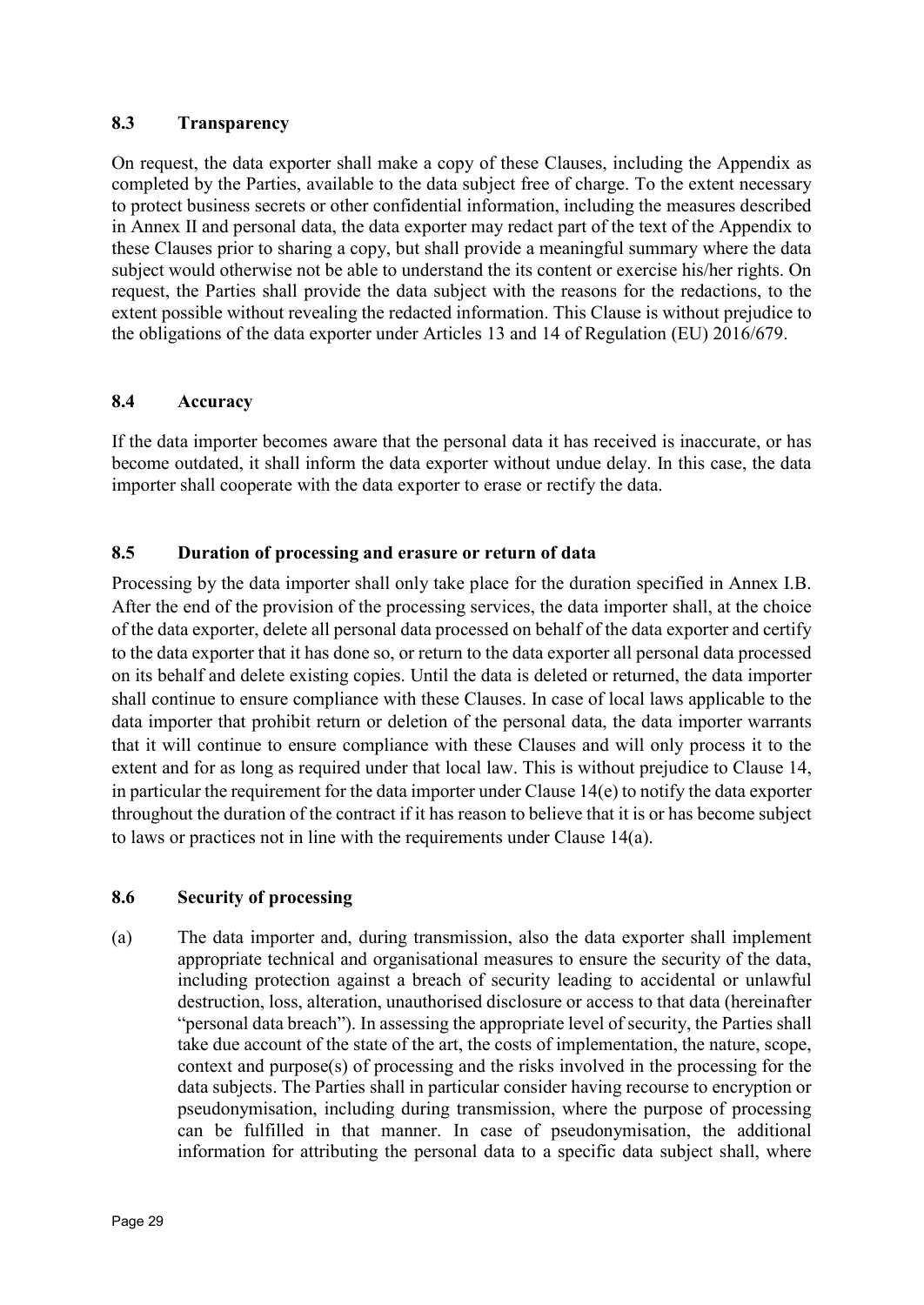possible, remain under the exclusive control of the data exporter. In complying with its obligations under this paragraph, the data importer shall at least implement the technical and organisational measures specified in Annex II. The data importer shall carry out regular checks to ensure that these measures continue to provide an appropriate level of security.

- (b) The data importer shall grant access to the personal data to members of its personnel only to the extent strictly necessary for the implementation, management and monitoring of the contract. It shall ensure that persons authorised to process the personal data have committed themselves to confidentiality or are under an appropriate statutory obligation of confidentiality.
- (c) In the event of a personal data breach concerning personal data processed by the data importer under these Clauses, the data importer shall take appropriate measures to address the breach, including measures to mitigate its adverse effects. The data importer shall also notify the data exporter without undue delay after having become aware of the breach. Such notification shall contain the details of a contact point where more information can be obtained, a description of the nature of the breach (including, where possible, categories and approximate number of data subjects and personal data records concerned), its likely consequences and the measures taken or proposed to address the breach including, where appropriate, measures to mitigate its possible adverse effects. Where, and in so far as, it is not possible to provide all information at the same time, the initial notification shall contain the information then available and further information shall, as it becomes available, subsequently be provided without undue delay.
- (d) The data importer shall cooperate with and assist the data exporter to enable the data exporter to comply with its obligations under Regulation (EU) 2016/679, in particular to notify the competent supervisory authority and the affected data subjects, taking into account the nature of processing and the information available to the data importer.

# **8.7 Sensitive data**

Where the transfer involves personal data revealing racial or ethnic origin, political opinions, religious or philosophical beliefs, or trade union membership, genetic data, or biometric data for the purpose of uniquely identifying a natural person, data concerning health or a person's sex life or sexual orientation, or data relating to criminal convictions and offences (hereinafter "sensitive data"), the data importer shall apply the specific restrictions and/or additional safeguards described in Annex I.B.

# **8.8 Onward transfers**

The data importer shall only disclose the personal data to a third party on documented instructions from the data exporter. In addition, the data may only be disclosed to a third party located outside the European Union (in the same country as the data importer or in another third country, hereinafter "onward transfer") if the third party is or agrees to be bound by these Clauses, under the appropriate Module, or if: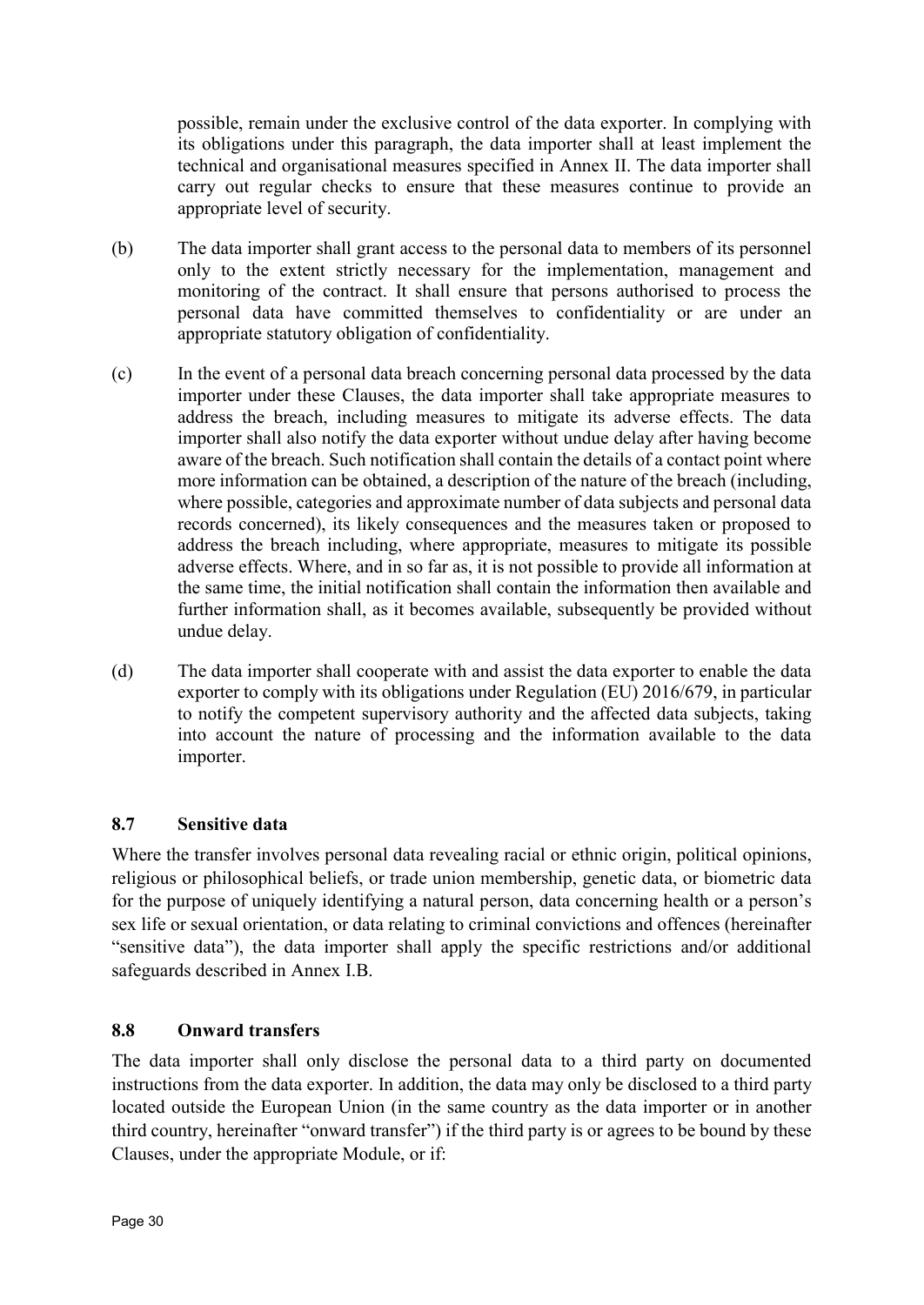- (i) the onward transfer is to a country benefitting from an adequacy decision pursuant to Article 45 of Regulation (EU) 2016/679 that covers the onward transfer;
- (ii) the third party otherwise ensures appropriate safeguards pursuant to Articles 46 or 47 Regulation of (EU) 2016/679 with respect to the processing in question;
- (iii) the onward transfer is necessary for the establishment, exercise or defence of legal claims in the context of specific administrative, regulatory or judicial proceedings; or
- (iv) the onward transfer is necessary in order to protect the vital interests of the data subject or of another natural person.

Any onward transfer is subject to compliance by the data importer with all the other safeguards under these Clauses, in particular purpose limitation.

## **8.9 Documentation and compliance**

- (a) The data importer shall promptly and adequately deal with enquiries from the data exporter that relate to the processing under these Clauses.
- (b) The Parties shall be able to demonstrate compliance with these Clauses. In particular, the data importer shall keep appropriate documentation on the processing activities carried out on behalf of the data exporter.
- (c) The data importer shall make available to the data exporter all information necessary to demonstrate compliance with the obligations set out in these Clauses and at the data exporter's request, allow for and contribute to audits of the processing activities covered by these Clauses, at reasonable intervals or if there are indications of noncompliance. In deciding on a review or audit, the data exporter may take into account relevant certifications held by the data importer.
- (d) The data exporter may choose to conduct the audit by itself or mandate an independent auditor. Audits may include inspections at the premises or physical facilities of the data importer and shall, where appropriate, be carried out with reasonable notice.
- (e) The Parties shall make the information referred to in paragraphs (b) and (c), including the results of any audits, available to the competent supervisory authority on request.

## *Clause 9*

# *Use of sub-processors*

(a) The data importer has the data exporter's general authorisation for the engagement of sub-processor(s) from an agreed list. The data importer shall specifically inform the data exporter in writing (including elctronic communications) of any intended changes to that list through the addition or replacement of sub-processors at least fifteen (15) days in advance, thereby giving the data exporter sufficient time to be able to object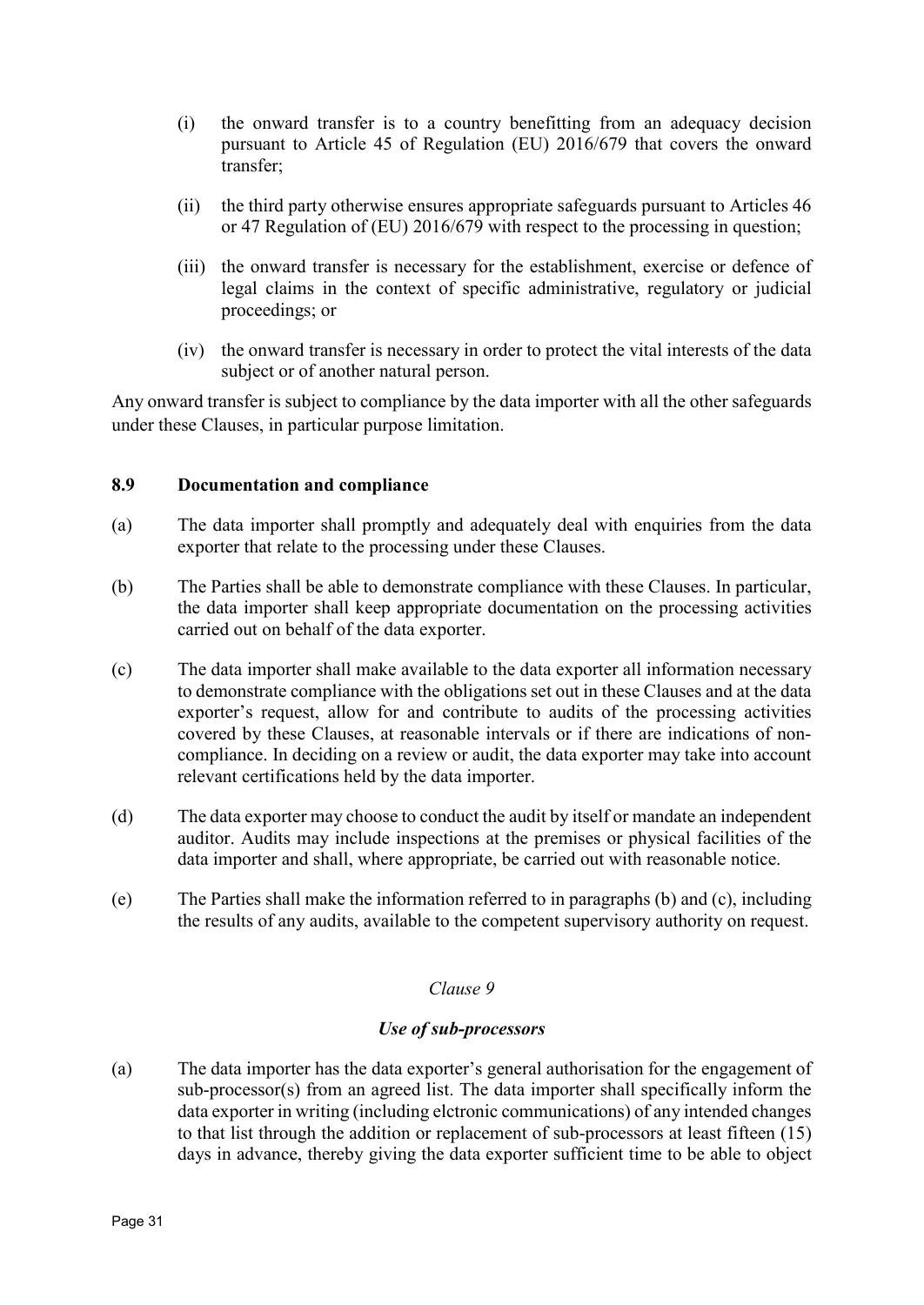to such changes prior to the engagement of the sub-processor(s). The data importer shall provide the data exporter with the information necessary to enable the data exporter to exercise its right to object.

- (b) Where the data importer engages a sub-processor to carry out specific processing activities (on behalf of the data exporter), it shall do so by way of a written contract that provides for, in substance, the same data protection obligations as those binding the data importer under these Clauses, including in terms of third-party beneficiary rights for data subjects. The Parties agree that, by complying with this Clause, the data importer fulfils its obligations under Clause 8.8. The data importer shall ensure that the sub-processor complies with the obligations to which the data importer is subject pursuant to these Clauses.
- (c) The data importer shall provide, at the data exporter's request, a copy of such a subprocessor agreement and any subsequent amendments to the data exporter. To the extent necessary to protect business secrets or other confidential information, including personal data, the data importer may redact the text of the agreement prior to sharing a copy.
- (d) The data importer shall remain fully responsible to the data exporter for the performance of the sub-processor's obligations under its contract with the data importer. The data importer shall notify the data exporter of any failure by the subprocessor to fulfil its obligations under that contract.
- (e) The data importer shall agree a third-party beneficiary clause with the sub-processor whereby - in the event the data importer has factually disappeared, ceased to exist in law or has become insolvent - the data exporter shall have the right to terminate the sub-processor contract and to instruct the sub-processor to erase or return the personal data.

# *Clause 10*

# *Data subject rights*

- (a) The data importer shall promptly notify the data exporter of any request it has received from a data subject. It shall not respond to that request itself unless it has been authorised to do so by the data exporter.
- (b) The data importer shall assist the data exporter in fulfilling its obligations to respond to data subjects' requests for the exercise of their rights under Regulation (EU) 2016/679. In this regard, the Parties shall set out in Annex II the appropriate technical and organisational measures, taking into account the nature of the processing, by which the assistance shall be provided, as well as the scope and the extent of the assistance required.
- (c) In fulfilling its obligations under paragraphs (a) and (b), the data importer shall comply with the instructions from the data exporter.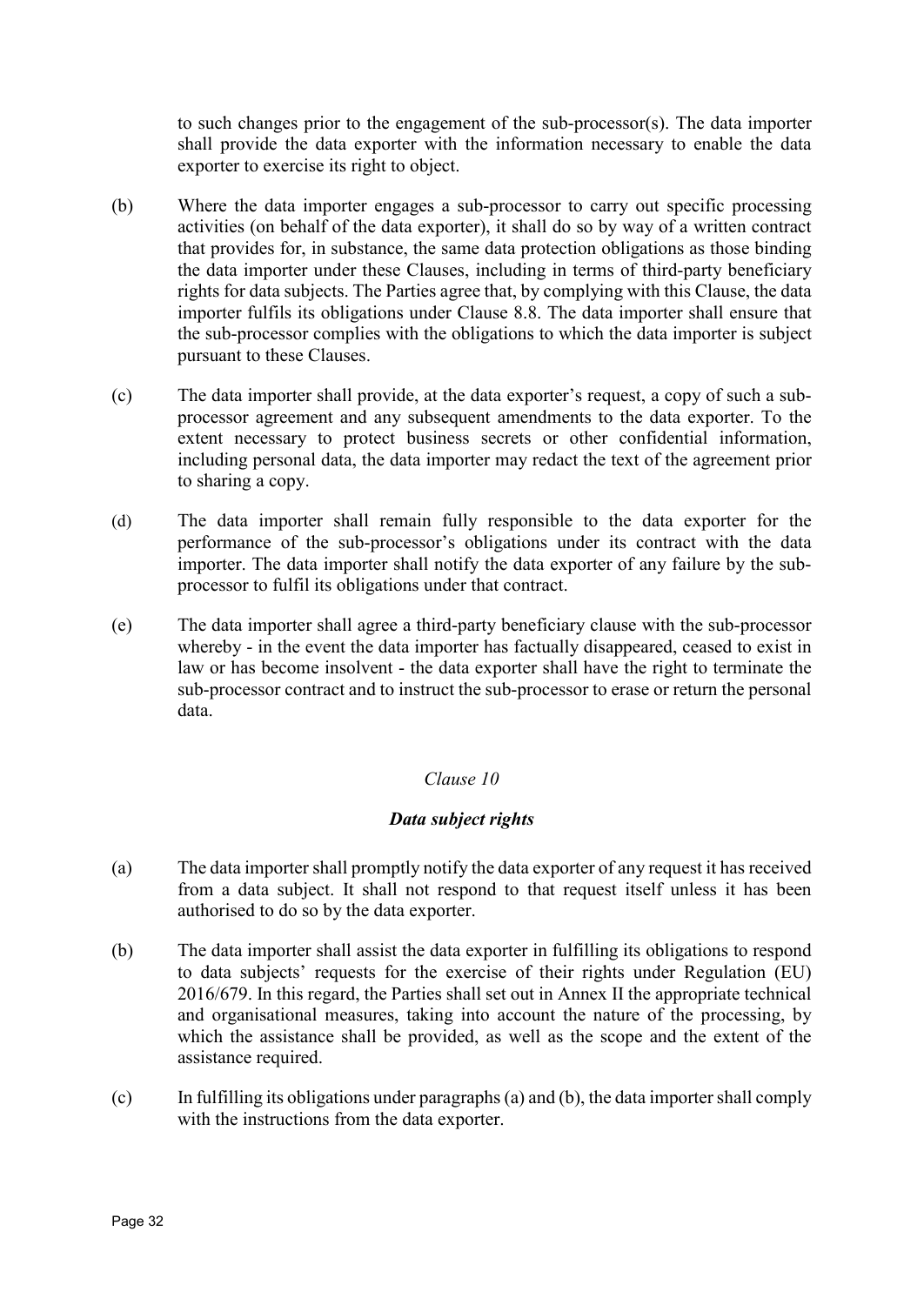## *Clause 11*

### *Redress*

- (a) The data importer shall inform data subjects in a transparent and easily accessible format, through individual notice or on its website, of a contact point authorised to handle complaints. It shall deal promptly with any complaints it receives from a data subject.
- (b) In case of a dispute between a data subject and one of the Parties as regards compliance with these Clauses, that Party shall use its best efforts to resolve the issue amicably in a timely fashion. The Parties shall keep each other informed about such disputes and, where appropriate, cooperate in resolving them.
- (c) Where the data subject invokes a third-party beneficiary right pursuant to Clause 3, the data importer shall accept the decision of the data subject to:
	- (i) lodge a complaint with the supervisory authority in the Member State of his/her habitual residence or place of work, or the competent supervisory authority pursuant to Clause 13;
	- (ii) refer the dispute to the competent courts within the meaning of Clause 18.
- (d) The Parties accept that the data subject may be represented by a not-for-profit body, organisation or association under the conditions set out in Article 80(1) of Regulation (EU) 2016/679.
- (e) The data importer shall abide by a decision that is binding under the applicable EU or Member State law.
- (f) The data importer agrees that the choice made by the data subject will not prejudice his/her substantive and procedural rights to seek remedies in accordance with applicable laws.

# *Clause 12*

## *Liability*

- (a) Each Party shall be liable to the other Party/ies for any damages it causes the other Party/ies by any breach of these Clauses.
- (b) The data importer shall be liable to the data subject, and the data subject shall be entitled to receive compensation, for any material or non-material damages the data importer or its sub-processor causes the data subject by breaching the third-party beneficiary rights under these Clauses.
- (c) Notwithstanding paragraph (b), the data exporter shall be liable to the data subject, and the data subject shall be entitled to receive compensation, for any material or non-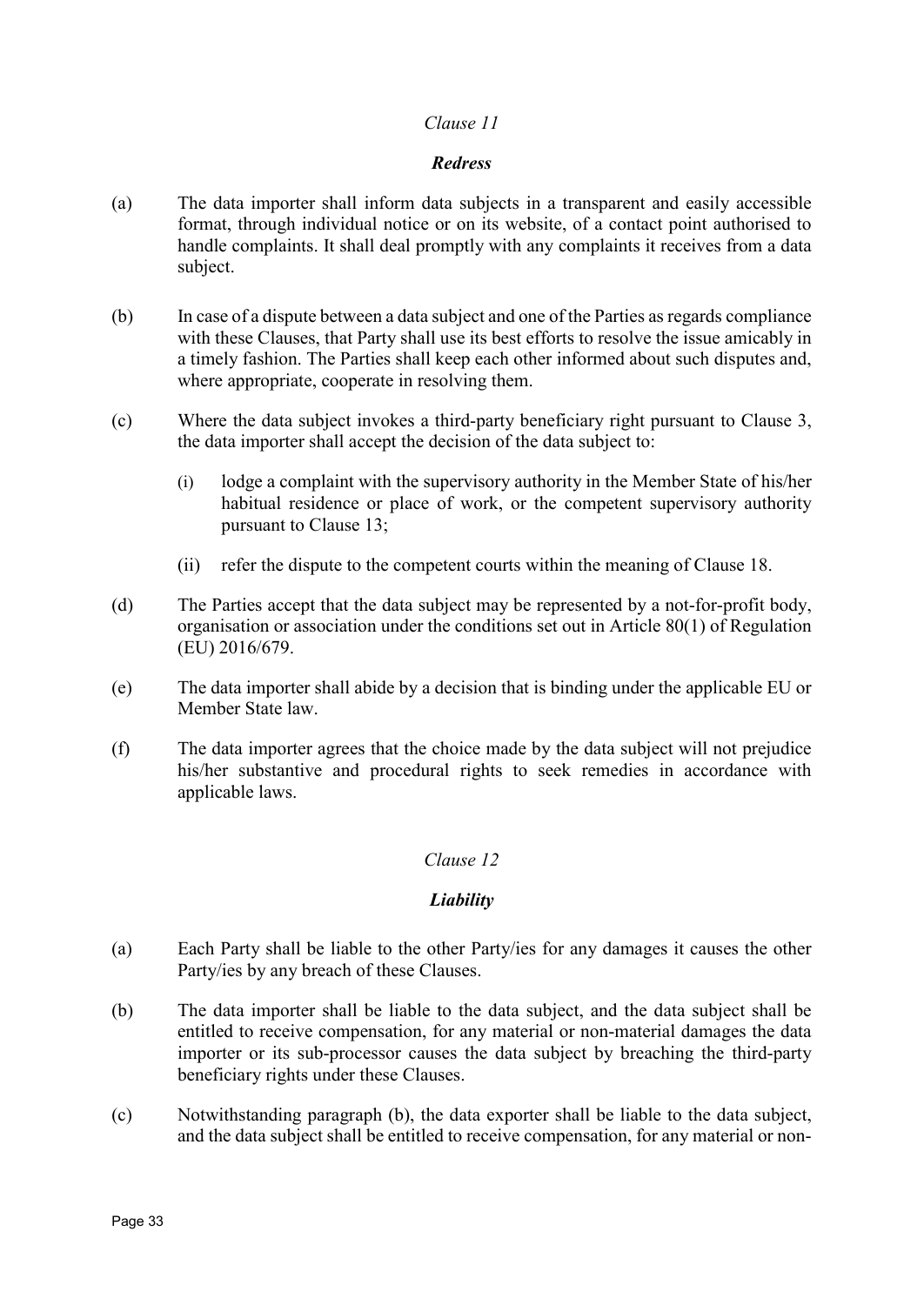material damages the data exporter or the data importer (or its sub-processor) causes the data subject by breaching the third-party beneficiary rights under these Clauses. This is without prejudice to the liability of the data exporter and, where the data exporter is a processor acting on behalf of a controller, to the liability of the controller under Regulation (EU) 2016/679 or Regulation (EU) 2018/1725, as applicable.

- (d) The Parties agree that if the data exporter is held liable under paragraph (c) for damages caused by the data importer (or its sub-processor), it shall be entitled to claim back from the data importer that part of the compensation corresponding to the data importer's responsibility for the damage.
- (e) Where more than one Party is responsible for any damage caused to the data subject as a result of a breach of these Clauses, all responsible Parties shall be jointly and severally liable and the data subject is entitled to bring an action in court against any of these Parties.
- (f) The Parties agree that if one Party is held liable under paragraph (e), it shall be entitled to claim back from the other Party/ies that part of the compensation corresponding to its / their responsibility for the damage.
- (g) The data importer may not invoke the conduct of a sub-processor to avoid its own liability.

## *Clause 13*

## *Supervision*

(a) Where the data exporter is established in an EU Member State: The supervisory authority with responsibility for ensuring compliance by the data exporter with Regulation (EU) 2016/679 as regards the data transfer, as indicated in Annex I.C, shall act as competent supervisory authority.

Where the data exporter is not established in an EU Member State, but falls within the territorial scope of application of Regulation (EU) 2016/679 in accordance with its Article 3(2) and has appointed a representative pursuant to Article 27(1) of Regulation (EU) 2016/679: The supervisory authority of the Member State in which the representative within the meaning of Article 27(1) of Regulation (EU) 2016/679 is established, as indicated in Annex I.C, shall act as competent supervisory authority.

Where the data exporter is not established in an EU Member State, but falls within the territorial scope of application of Regulation (EU) 2016/679 in accordance with its Article 3(2) without however having to appoint a representative pursuant to Article 27(2) of Regulation (EU) 2016/679: The supervisory authority of one of the Member States in which the data subjects whose personal data is transferred under these Clauses in relation to the offering of goods or services to them, or whose behaviour is monitored, are located, as indicated in Annex I.C, shall act as competent supervisory authority.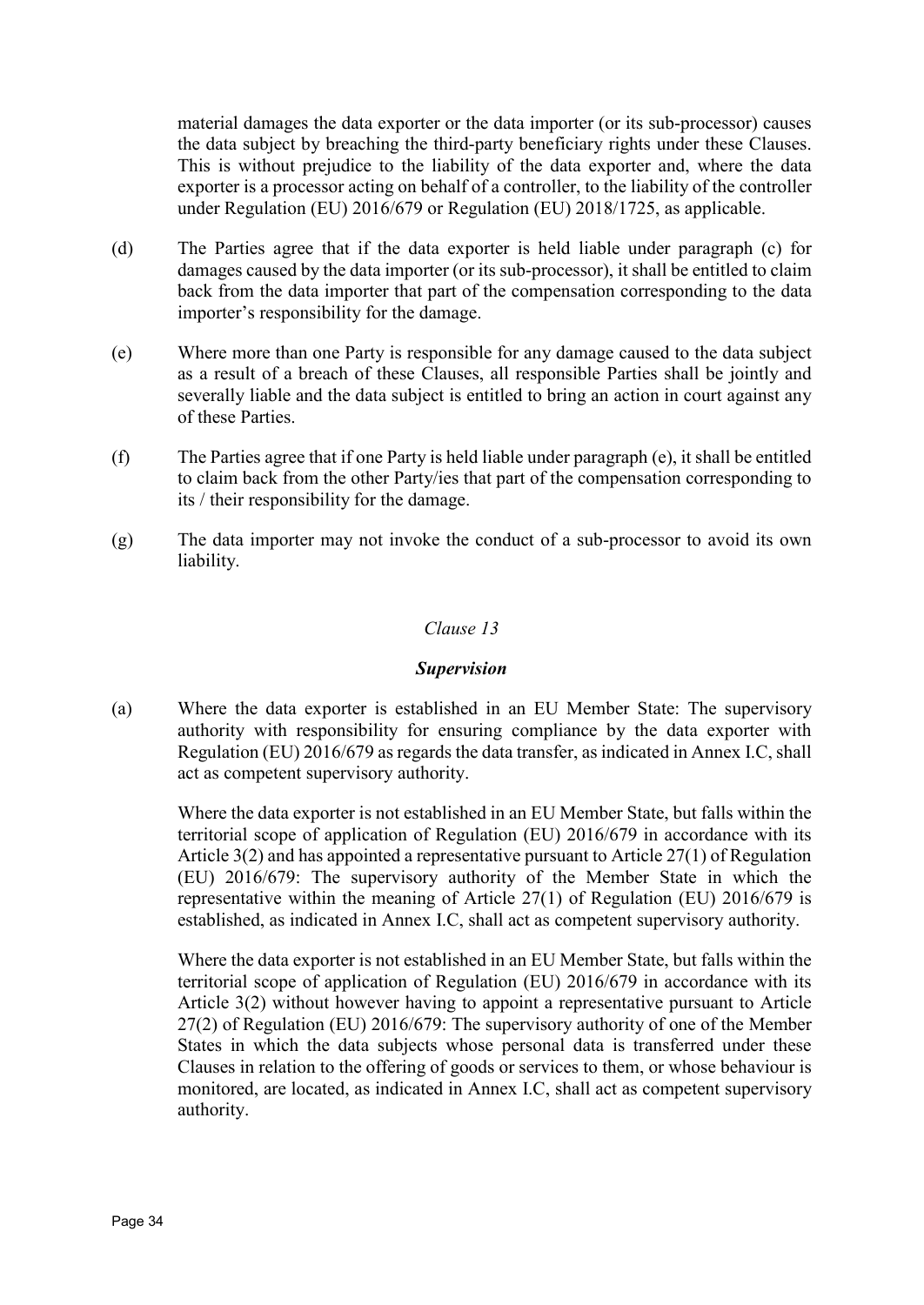(b) The data importer agrees to submit itself to the jurisdiction of and cooperate with the competent supervisory authority in any procedures aimed at ensuring compliance with these Clauses. In particular, the data importer agrees to respond to enquiries, submit to audits and comply with the measures adopted by the supervisory authority, including remedial and compensatory measures. It shall provide the supervisory authority with written confirmation that the necessary actions have been taken.

## **SECTION III – LOCAL LAWS AND OBLIGATIONS IN CASE OF ACCESS BY PUBLIC AUTHORITIES**

## *Clause 14*

## *Local laws and practices affecting compliance with the Clauses*

- (a) The Parties warrant that they have no reason to believe that the laws and practices in the third country of destination applicable to the processing of the personal data by the data importer, including any requirements to disclose personal data or measures authorising access by public authorities, prevent the data importer from fulfilling its obligations under these Clauses. This is based on the understanding that laws and practices that respect the essence of the fundamental rights and freedoms and do not exceed what is necessary and proportionate in a democratic society to safeguard one of the objectives listed in Article 23(1) of Regulation (EU) 2016/679, are not in contradiction with these Clauses.
- (b) The Parties declare that in providing the warranty in paragraph (a), they have taken due account in particular of the following elements:
	- (i) the specific circumstances of the transfer, including the length of the processing chain, the number of actors involved and the transmission channels used; intended onward transfers; the type of recipient; the purpose of processing; the categories and format of the transferred personal data; the economic sector in which the transfer occurs; the storage location of the data transferred;
	- (ii) the laws and practices of the third country of destination– including those requiring the disclosure of data to public authorities or authorising access by such authorities – relevant in light of the specific circumstances of the transfer, and the applicable limitations and safeguards;
	- (iii) any relevant contractual, technical or organisational safeguards put in place to supplement the safeguards under these Clauses, including measures applied during transmission and to the processing of the personal data in the country of destination.
- (c) The data importer warrants that, in carrying out the assessment under paragraph (b), it has made its best efforts to provide the data exporter with relevant information and agrees that it will continue to cooperate with the data exporter in ensuring compliance with these Clauses.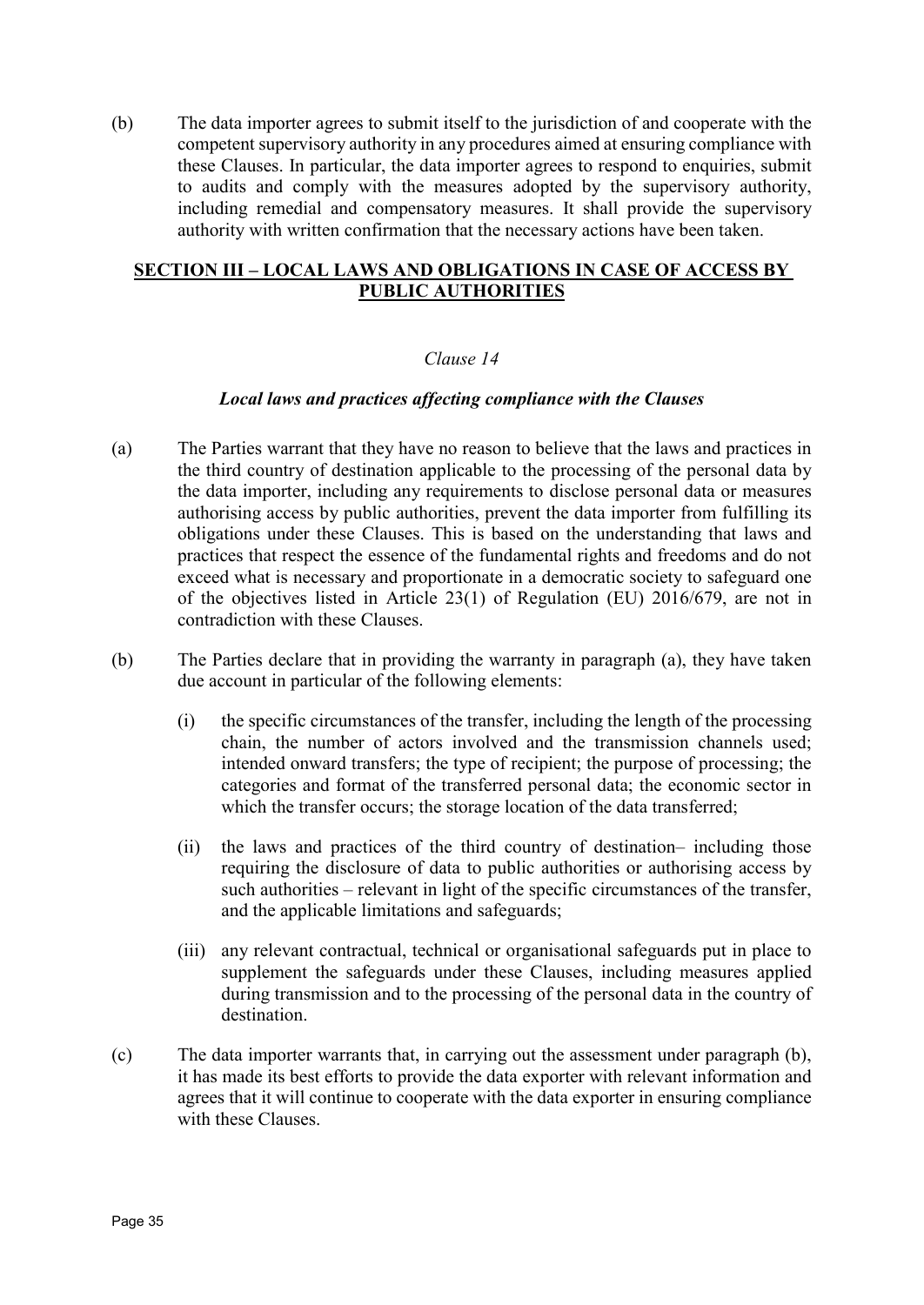- (d) The Parties agree to document the assessment under paragraph (b) and make it available to the competent supervisory authority on request.
- (e) The data importer agrees to notify the data exporter promptly if, after having agreed to these Clauses and for the duration of the contract, it has reason to believe that it is or has become subject to laws or practices not in line with the requirements under paragraph (a), including following a change in the laws of the third country or a measure (such as a disclosure request) indicating an application of such laws in practice that is not in line with the requirements in paragraph (a). For Module Three: The data exporter shall forward the notification to the controller.
- (f) Following a notification pursuant to paragraph (e), or if the data exporter otherwise has reason to believe that the data importer can no longer fulfil its obligations under these Clauses, the data exporter shall promptly identify appropriate measures (e.g. technical or organisational measures to ensure security and confidentiality) to be adopted by the data exporter and/or data importer to address the situation for Module Three: , if appropriate in consultation with the controller. The data exporter shall suspend the data transfer if it considers that no appropriate safeguards for such transfer can be ensured, or if instructed by for Module Three: the controller or the competent supervisory authority to do so. In this case, the data exporter shall be entitled to terminate the contract, insofar as it concerns the processing of personal data under these Clauses. If the contract involves more than two Parties, the data exporter may exercise this right to termination only with respect to the relevant Party, unless the Parties have agreed otherwise. Where the contract is terminated pursuant to this Clause, Clause 16(d) and (e) shall apply.

## *Clause 15*

#### *Obligations of the data importer in case of access by public authorities*

### **15.1 Notification**

- (a) The data importer agrees to notify the data exporter and, where possible, the data subject promptly (if necessary with the help of the data exporter) if it:
	- (i) receives a legally binding request from a public authority, including judicial authorities, under the laws of the country of destination for the disclosure of personal data transferred pursuant to these Clauses; such notification shall include information about the personal data requested, the requesting authority, the legal basis for the request and the response provided; or
	- (ii) becomes aware of any direct access by public authorities to personal data transferred pursuant to these Clauses in accordance with the laws of the country of destination; such notification shall include all information available to the importer.
- (b) If the data importer is prohibited from notifying the data exporter and/or the data subject under the laws of the country of destination, the data importer agrees to use its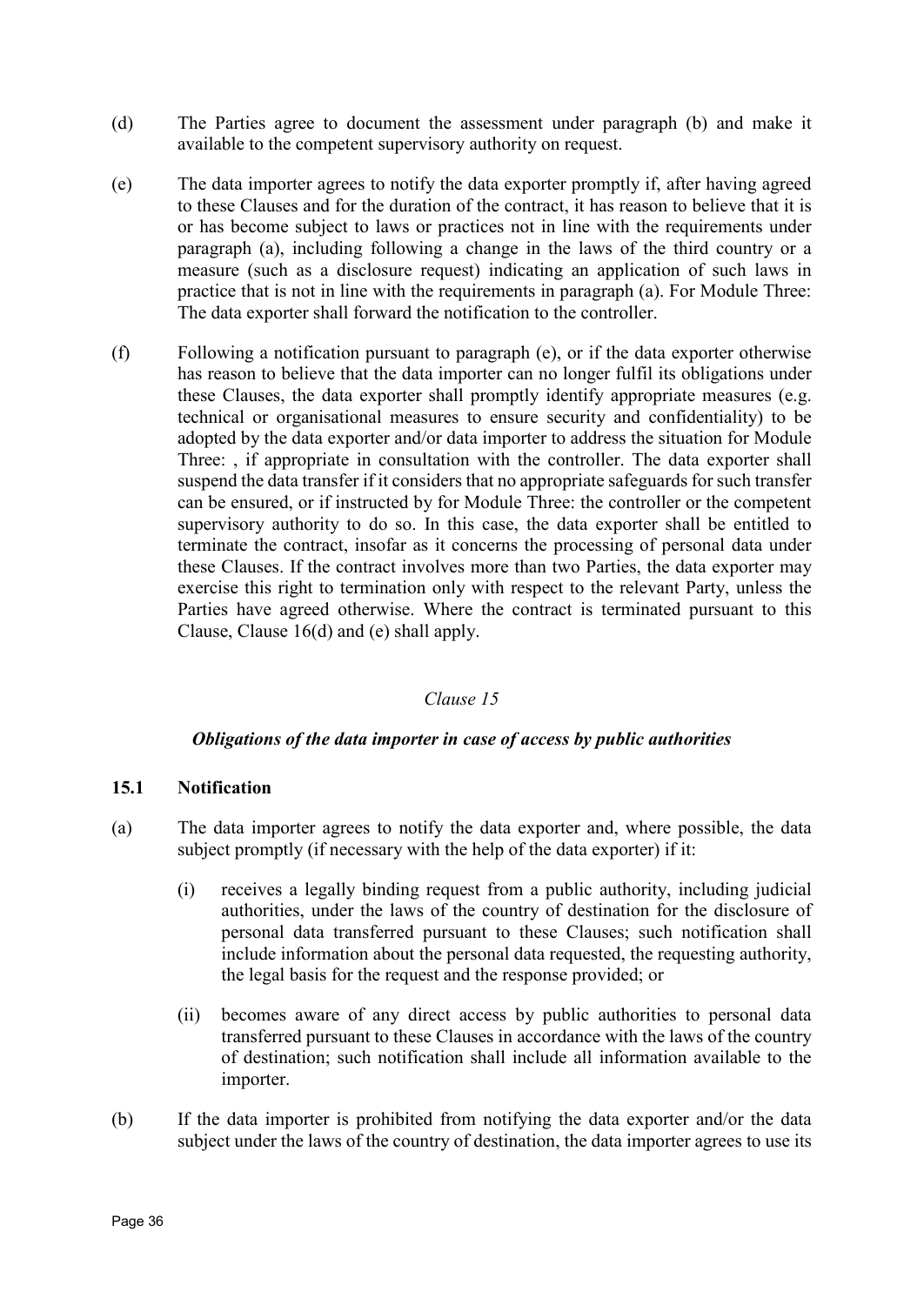best efforts to obtain a waiver of the prohibition, with a view to communicating as much information as possible, as soon as possible. The data importer agrees to document its best efforts in order to be able to demonstrate them on request of the data exporter.

- (c) Where permissible under the laws of the country of destination, the data importer agrees to provide the data exporter, at regular intervals for the duration of the contract, with as much relevant information as possible on the requests received (in particular, number of requests, type of data requested, requesting authority/ies, whether requests have been challenged and the outcome of such challenges, etc.). For Module Three: The data exporter shall forward the information to the controller.
- (d) The data importer agrees to preserve the information pursuant to paragraphs (a) to (c) for the duration of the contract and make it available to the competent supervisory authority on request.
- (e) Paragraphs (a) to (c) are without prejudice to the obligation of the data importer pursuant to Clause 14(e) and Clause 16 to inform the data exporter promptly where it is unable to comply with these Clauses.

# **15.2 Review of legality and data minimisation**

- (a) The data importer agrees to review the legality of the request for disclosure, in particular whether it remains within the powers granted to the requesting public authority, and to challenge the request if, after careful assessment, it concludes that there are reasonable grounds to consider that the request is unlawful under the laws of the country of destination, applicable obligations under international law and principles of international comity. The data importer shall, under the same conditions, pursue possibilities of appeal. When challenging a request, the data importer shall seek interim measures with a view to suspending the effects of the request until the competent judicial authority has decided on its merits. It shall not disclose the personal data requested until required to do so under the applicable procedural rules. These requirements are without prejudice to the obligations of the data importer under Clause 14(e).
- (b) The data importer agrees to document its legal assessment and any challenge to the request for disclosure and, to the extent permissible under the laws of the country of destination, make the documentation available to the data exporter. It shall also make it available to the competent supervisory authority on request.
- (c) The data importer agrees to provide the minimum amount of information permissible when responding to a request for disclosure, based on a reasonable interpretation of the request.

# **SECTION IV – FINAL PROVISIONS**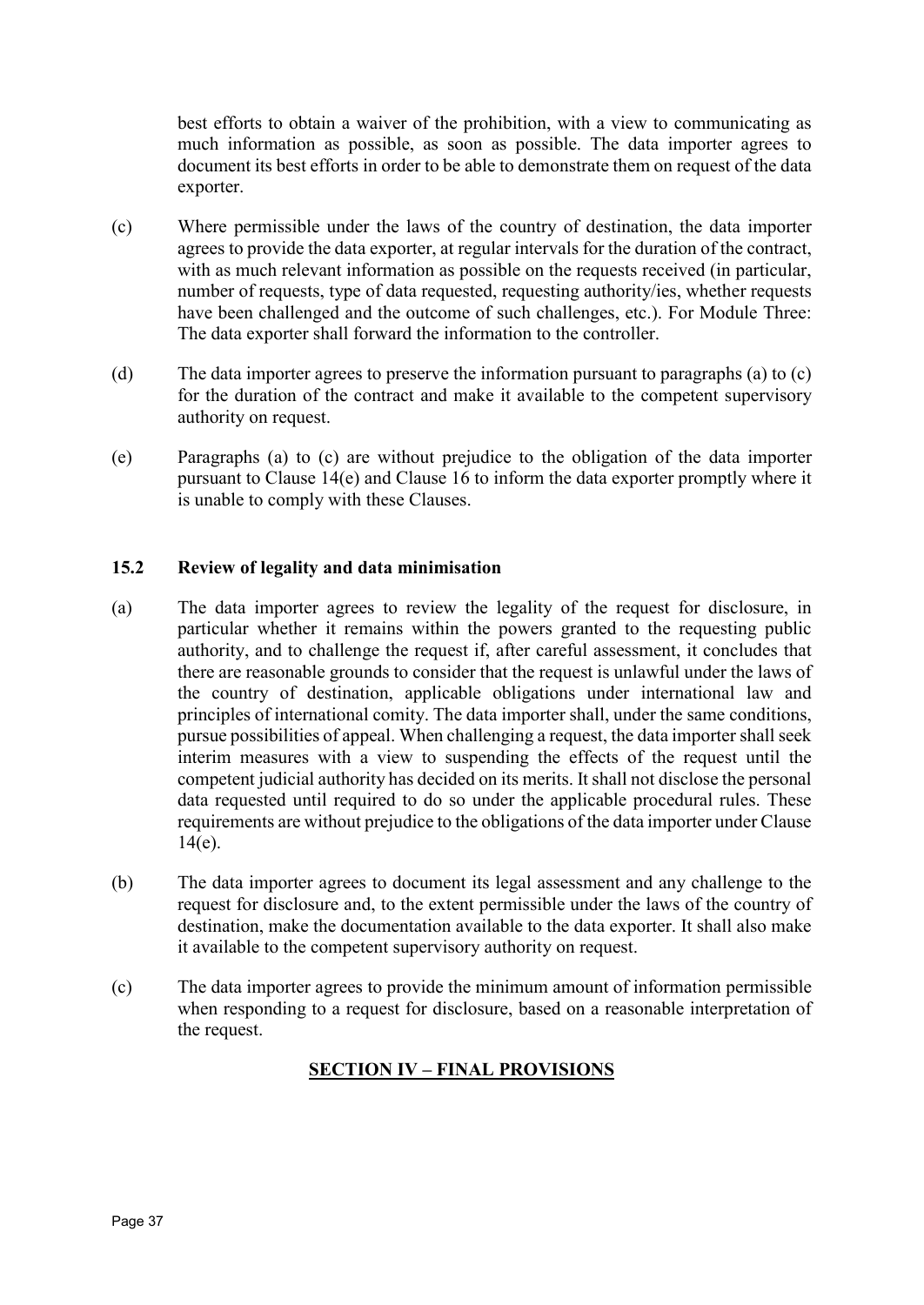## *Clause 16*

### *Non-compliance with the Clauses and termination*

- (d) The data importer shall promptly inform the data exporter if it is unable to comply with these Clauses, for whatever reason.
- (e) In the event that the data importer is in breach of these Clauses or unable to comply with these Clauses, the data exporter shall suspend the transfer of personal data to the data importer until compliance is again ensured or the contract is terminated. This is without prejudice to Clause 14(f).
- (f) The data exporter shall be entitled to terminate the contract, insofar as it concerns the processing of personal data under these Clauses, where:
	- (i) the data exporter has suspended the transfer of personal data to the data importer pursuant to paragraph (b) and compliance with these Clauses is not restored within a reasonable time and in any event within one month of suspension;
	- (ii) the data importer is in substantial or persistent breach of these Clauses; or
	- (iii) the data importer fails to comply with a binding decision of a competent court or supervisory authority regarding its obligations under these Clauses.

In these cases, it shall inform the competent supervisory authority for Module Three: and the controller of such non-compliance. Where the contract involves more than two Parties, the data exporter may exercise this right to termination only with respect to the relevant Party, unless the Parties have agreed otherwise.

- (g) Personal data that has been transferred prior to the termination of the contract pursuant to paragraph (c) shall at the choice of the data exporter immediately be returned to the data exporter or deleted in its entirety. The same shall apply to any copies of the data. The data importer shall certify the deletion of the data to the data exporter. Until the data is deleted or returned, the data importer shall continue to ensure compliance with these Clauses. In case of local laws applicable to the data importer that prohibit the return or deletion of the transferred personal data, the data importer warrants that it will continue to ensure compliance with these Clauses and will only process the data to the extent and for as long as required under that local law.
- (h) Either Party may revoke its agreement to be bound by these Clauses where (i) the European Commission adopts a decision pursuant to Article 45(3) of Regulation (EU) 2016/679 that covers the transfer of personal data to which these Clauses apply; or (ii) Regulation (EU) 2016/679 becomes part of the legal framework of the country to which the personal data is transferred. This is without prejudice to other obligations applying to the processing in question under Regulation (EU) 2016/679.

## *Clause 17*

## *Governing law*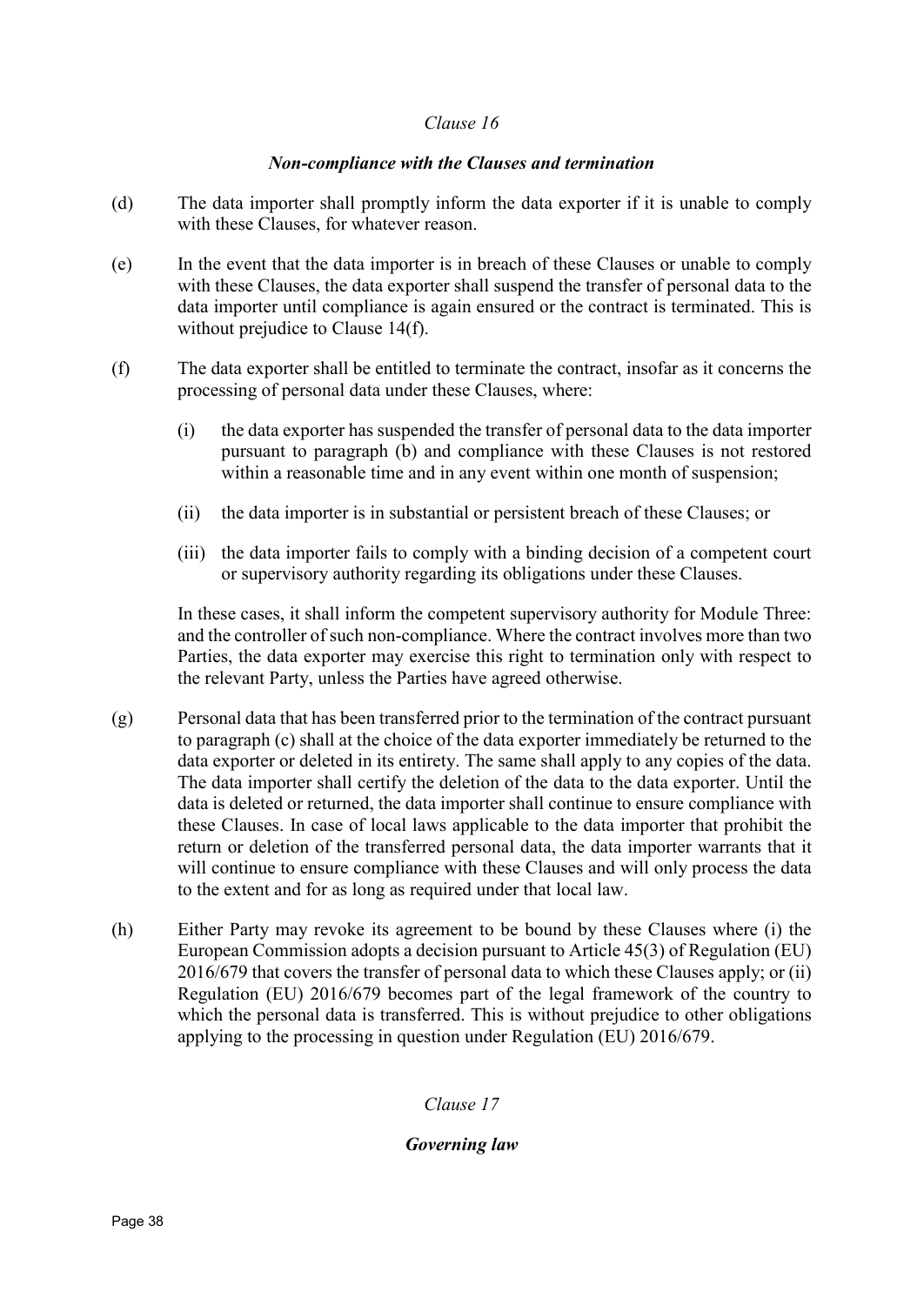OPTION 1: These Clauses shall be governed by the law of one of the EU Member States, provided such law allows for third-party beneficiary rights. The Parties agree that this shall be the law of Germany.

OPTION 2: These Clauses shall be governed by the law of the EU Member State in which the data exporter is established. Where such law does not allow for third-party beneficiary rights, they shall be governed by the law of another EU Member State that does allow for third-party beneficiary rights. The Parties agree that this shall be the law of Germany.

# *Clause 18*

# *Choice of forum and jurisdiction*

- (a) Any dispute arising from these Clauses shall be resolved by the courts of an EU Member State.
- (b) The Parties agree that those shall be the courts of Germany.
- (c) A data subject may also bring legal proceedings against the data exporter and/or data importer before the courts of the Member State in which he/she has his/her habitual residence.
- (d) The Parties agree to submit themselves to the jurisdiction of such courts.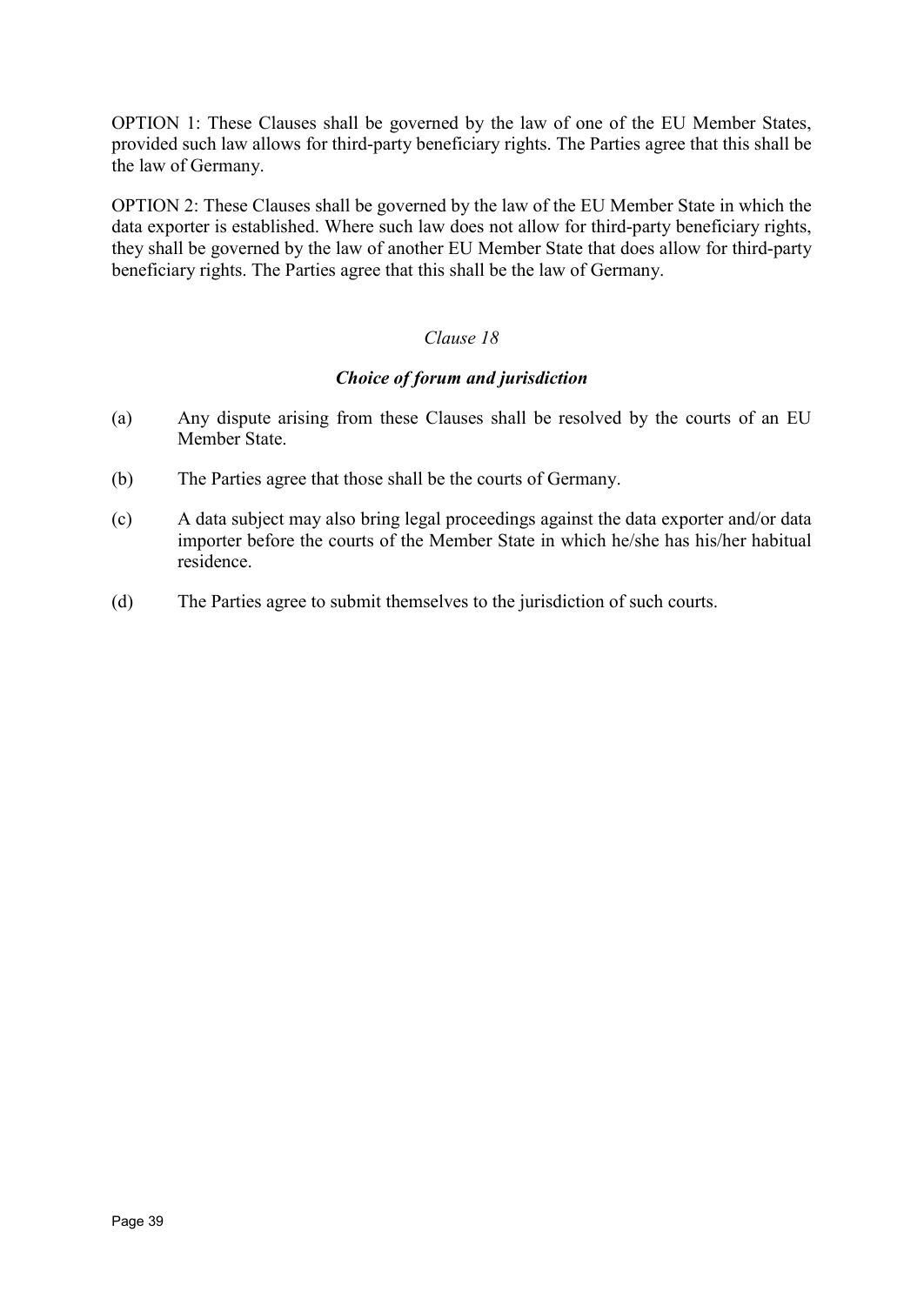### **ANNEX I TO THE STANDARD CONTRACTUAL CLAUSES**

This Annex forms part of the Clauses and must be completed and signed by the parties.

#### **A. List of Parties**

**Data exporter** The data exporter is:

Customer as detailed in Original Agreement

Description of Activities Relevant to the Transfer:

#### **Data importer**

The data importer is: Name: VBrick Systems, Inc. d/b/a Vbrick Address: 607 Herndon Parkway, Suite 300, Herndon VA 20170 USA Contact Person: Tel.: [1.866.827.4251;](tel:18668274251) e-mail: [privacy@vbrick.com](mailto:privacy@vbrick.com) Role: Processor

Description of Activities Relevant to the Transfer:

#### **B. Description of Transfer**

#### **Data subjects**

The personal data transferred concern the following categories of data subjects:

Customer videos will be transferred by the data exporter (the customer) to the service in the Cloud via encrypted HTTPS protocol and stored in the Cloud service for later access. Recordings of live events which have been hosted using our webcast platform may also be stored on our service. The Data exporter (the customer) will also likely export LDAP directory data to our service to allow for the creation of user identities for their users. This information usually entails only a user name, email address and last name of the user. Other than values for these three fields, no other personal data for individuals is necessary, but the customer may choose to upload optional information such as full name, a phone number (presumably for their work phone) and their title.

#### **Categories of data**

The personal data transferred concern the following categories of data:

The Data exporter has complete control over what video data is uploaded to our service and may upload data at any time. The Cloud service undertakes automated processing to reformat the videos in the format chosen by the customer, but no manual work or processing is done by Vbrick staff. All administration of a customer's tenant is done by customer assigned administrators or users granted permissions by those administrators.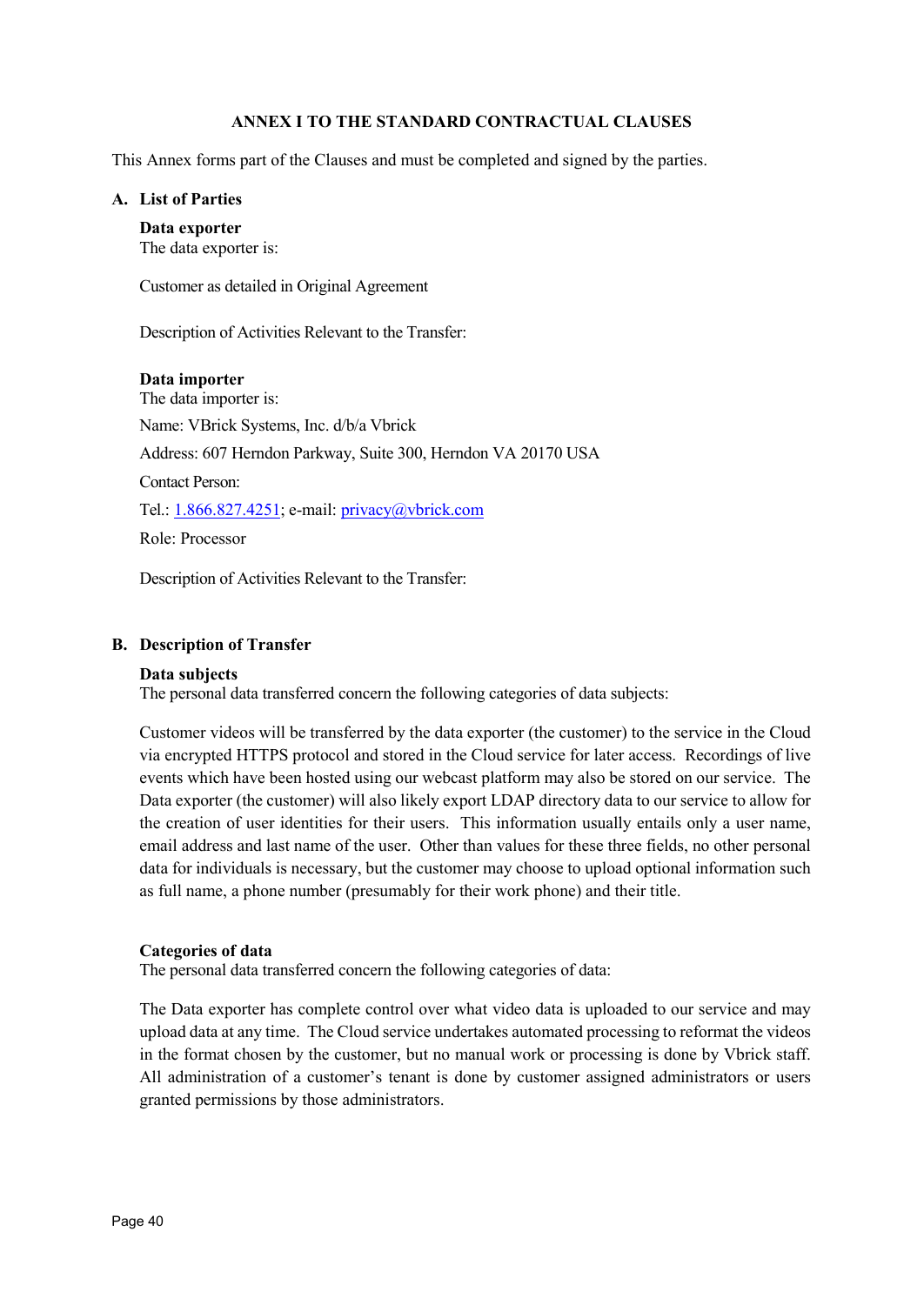#### **Special categories of data (if appropriate)**

The personal data transferred concern the following special categories of data: NA

#### **Frequency of the transfer:**

#### **Nature of the processing**:

The personal data transferred will be subject to the following basic processing activities:

Video data uploaded to the Cloud service is run through a video reformatter to allow the video to be stored in a format which is able to be played in both web and mobile platforms. This usually consists of producing HLS video data for multi-bitrate streaming.

Webcasts or video conferences which are recorded are uploaded to the Cloud service and reformatted in a similar fashion to video files. The difference is that the recording is produced for conference calls in real time before the video is formatted and made available for viewing. This is all automated.

LDAP or other Directory data uploaded to Rev is used to create both user identities and user groups based on the customer's existing corporate directory structure. The customer can control what groups and users are uploaded to the Cloud service. These identities are stored in a database and used to attach permissions for that user as well as group membership.

#### **Purpose of the data transfer and further processing:**

**The period for which the personal data will be retained, or, if that is not possible, the criteria used to determine that period:**

#### **C. Competent Supervisory Authority**

The data exporter is established in an EU Member State: The supervisory authority with responsibility for ensuring compliance by the data exporter with Regulation (EU) 2016/679 as regards the data transfer shall act as competent supervisory authority.

The data exporter is not established in an EU Member State, but falls within the territorial scope of application of Regulation (EU) 2016/679 in accordance with its Article 3(2) and has appointed a representative pursuant to Article 27(1) of Regulation (EU) 2016/679: The supervisory authority of the Member State in which the representative within the meaning of Article 27(1) of Regulation (EU) 2016/679 is established shall act as competent supervisory authority.

The data exporter is not established in an EU Member State, but falls within the territorial scope of application of Regulation (EU) 2016/679 in accordance with its Article 3(2) without however having to appoint a representative pursuant to Article 27(2) of Regulation (EU) 2016/679: The supervisory authority of one of the Member States in which the data subjects whose personal data is transferred under these Clauses in relation to the offering of goods or services to them, or whose behaviour is monitored, are located shall act as competent supervisory authority.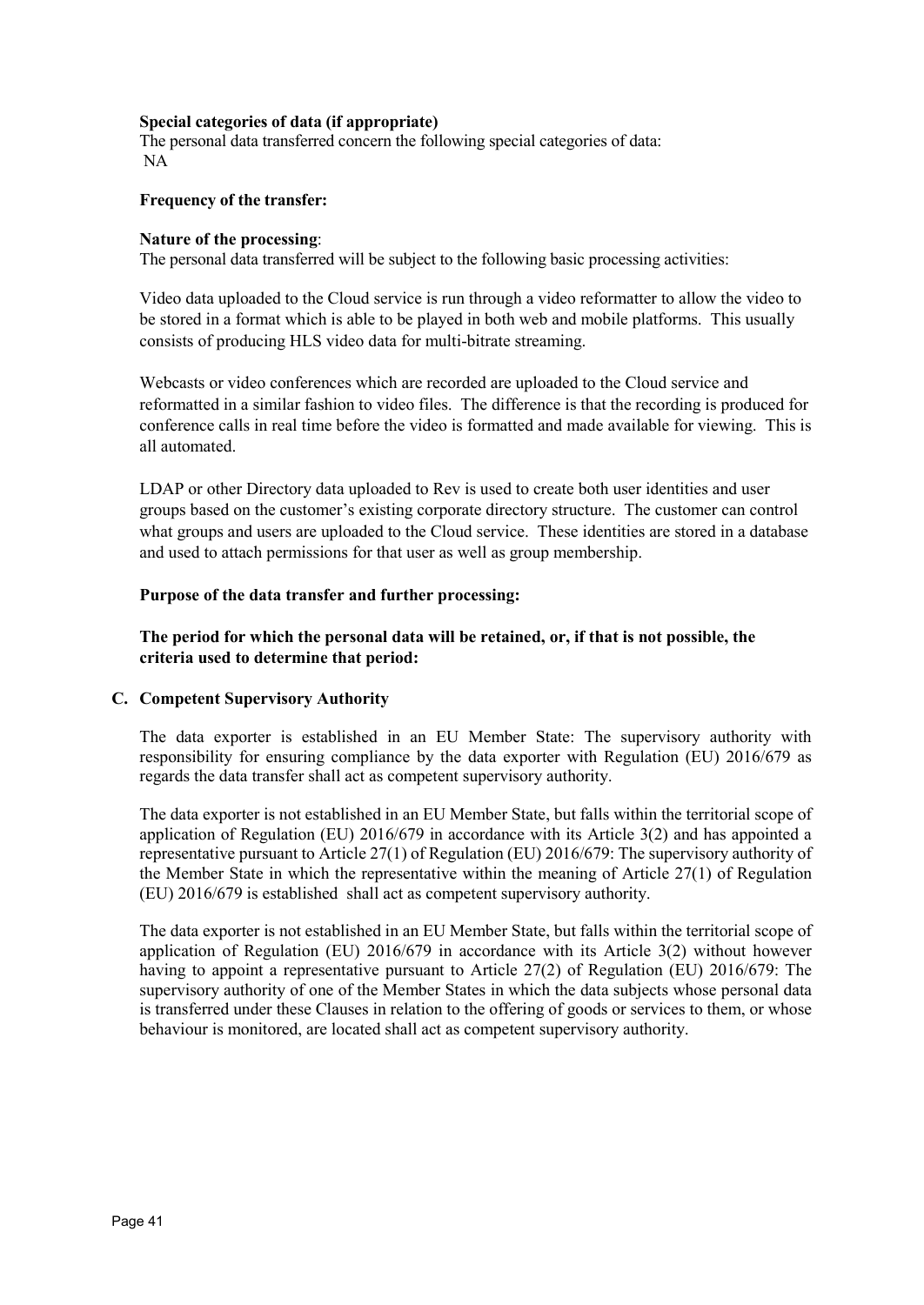### **ANNEX II TO THE STANDARD CONTRACTUAL CLAUSES**

### **TECHNICAL AND ORGANISATIONAL MEASURES INCLUDING TECHNICAL AND ORGANISATIONAL MEASURES TO ENSURE THE SECURITY OF THE DATA**

This Annex forms part of the Clauses and must be completed and signed by the parties.

### **Description of the technical and organisational security measures implemented by the data importer in accordance with Clause 8.6 and 10(b)**

Vbrick shall establish, maintain, and enforce security measures that meet or exceed the requirements of this Schedule that are designed to protect against the destruction, loss, unauthorized access, use, or alteration of Customer Confidential Information, which is defined as Customer Personal Data, video content, hosted by Vbrick for Customer in its virtual private cloud environment,. Notwithstanding the requirements of this Schedule, for so long as Vbrick retains Customer's Confidential Information or has access to Customer's Confidential Information including Customer Personal Data, computer systems, or networks, Vbrick shall: (a) use commercially reasonable efforts to meet the ever-evolving risks facing the security of Confidential Information and computer systems and networks; and (b) comply with all applicable privacy and security laws, regulations, and standards. In the event that Vbrick subcontracts, outsources, or otherwise relies on a third-party in support of Customer or Vbrick's obligations under the Agreement, Vbrick shall ensure that such third-parties (including Subcontractors) meet information security obligations consistent with the following requirements, and that Vbrick uses reasonable effort to exercise oversight over such third parties, to the extent applicable to the third party's performance.

#### 1. ACCESS CONTROL

a. **Access**: Vbrick uses measures designed to deny all access to information systems and resources by default. Access is granted by request for specific business purposes and requires approval by management. Vbrick maintains usage restrictions and configuration/connection requirements for information systems (including wireless) access, which requires prior authorization for access to the systems prior to allowing such connections.

b. **Account Management**: Vbrick configures its information systems and resources in a manner designed to enforce access control policies and standards. This includes the use of mechanisms designed to support information system account management, which remove and/or disable temporary, emergency, and inactive accounts after a pre-determined time period for each type of account and mechanisms that require and/or force users to log out after a pre-determined amount of inactivity.

c. **Access Control for Mobile Devices**: Vbrick maintains usage restrictions, configuration/connection requirements, and implementation guidance for organization-controlled mobile devices, and authorizes (as described above) the connection of mobile devices to organizational information systems.

d. **Separation of Duties**: Vbrick employs the principle of separation of duties of individuals to reduce the risk of potential abuse and malevolent activity, documents the separation of such duties and individuals, and defines information system access authorizations.

e. **Least Privilege**: Vbrick employs the principle of least privilege, allowing only authorized accesses for users (or processes acting on behalf of users) that are necessary to accomplish assigned tasks and business functions. Vbrick controls the use of administrative privileges by tracking, preventing, and correcting the use, assignment, and configuration of administrative privileges on computers, networks, and applications.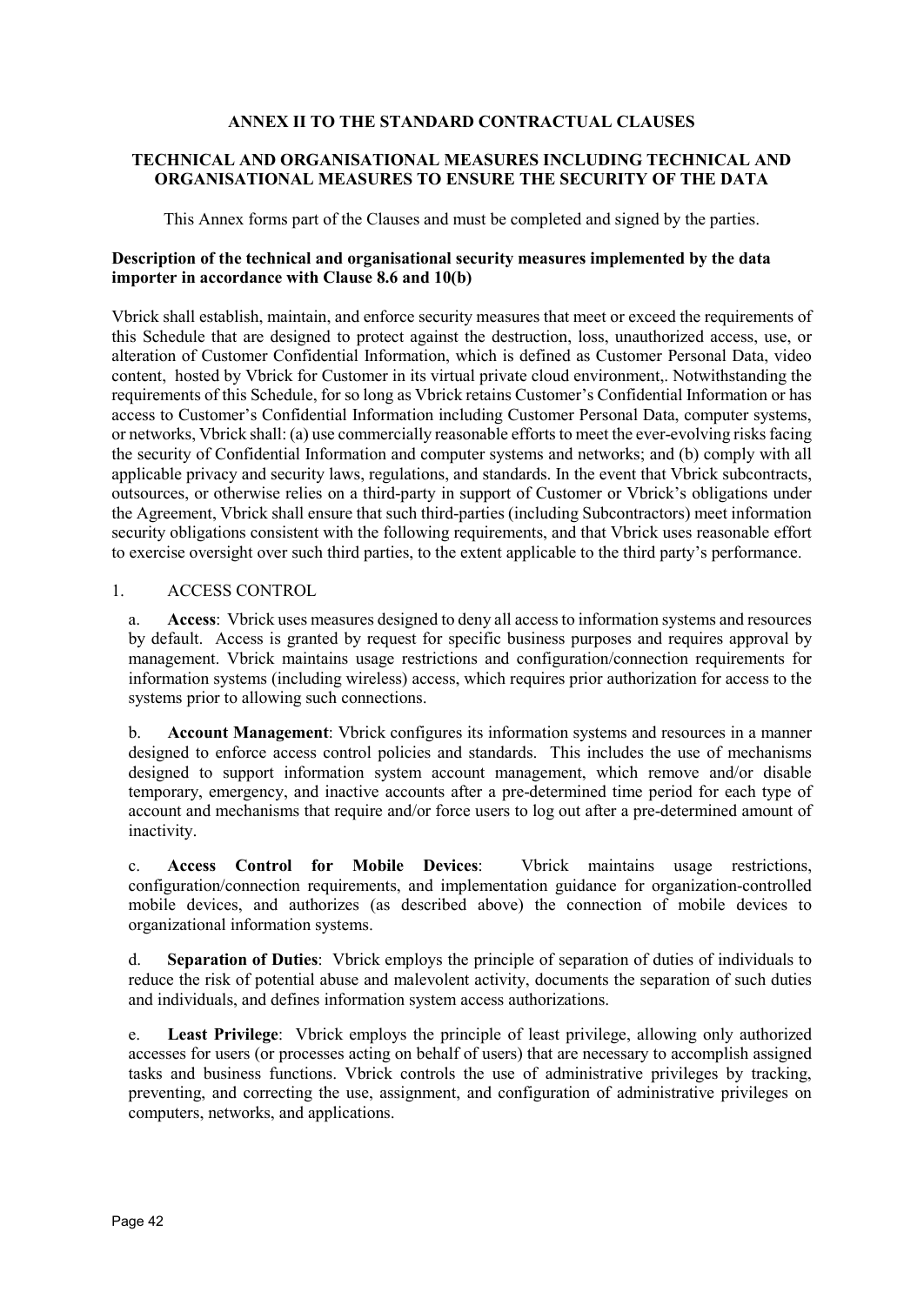f. **Premises Access:** Vbrick agrees that Customer in its sole discretion, but in compliance with law, may require Vbrick to remove a person or entity within Vbrick's authority or control from Customer property or prevent the access of a person or entity within Vbrick's authority or control to Customer's systems, in which case that person or entity may not be reassigned to another Customer location.

### 2. AWARENESS AND TRAINING

a. **Security Awareness Training/Role-Based Training**: Vbrick maintains, documents, and distributes a security awareness and training policy that addresses the purpose, scope, roles, responsibilities, coordination among organizational entities, and compliance with the policy. Vbrick maintains procedures that implement the security awareness training policy. The program isreviewed and updated regularly to reflect changes in the organizational risk management strategy and industry best practices and standards. Vbrick provides role-based security training to personnel with assigned security roles and responsibilities before authorizing access to applicable information systems and as Vbrick determines is needed thereafter.

b. **Security Training Records**: Vbrick documents and retains individual information security training activities, including basic security awareness training and specific information system security training.

### 3. AUDIT AND ACCOUNTABILITY

#### a. **Audit Records**:

- i. Vbrick's information systems generate audit records for certain types of events containing the type of event, the date and time of the event, the location of the event, the source of the event, the outcome of and response to the event, the individual(s) associated with the event and any other information relevant to the event and provide such information to Customer upon request.
- ii. Vbrick agrees that Customer may, upon reasonable request (but not more than once every twelve (12) months) and with reasonable prior written notice (not less than thirty (30) days), conduct a security audit, based on NIST 800-53 revision 4 standards, of Vbrick systems and physical facility which may cover, Vbrick's security measures for its computer systems (subject to any applicable restrictions or requirements, including without limitation confidentiality, security, and nondisclosure obligations and policies, imposed by third parties or Subcontractors) and physical facilities and its security policies, procedures, and controls, and may involve preparing a confidential report thereon ("Security Report"). Such audit, which will occur during Business Hours, may be conducted by Customer's personnel. Customer shall bear its own costs and expenses and reimburse Vbrick for all costs and expenses Vbrick incurs, in connection with any such audit.

b. **Standardized Audit Reporting**: The Vbrick security program is based on NIST 800-53 revision 4 standards and is audited annually as part of our FedRAMP Continuous monitoring program. Access to reports is restricted to authorized Federal Agencies, however status can be validated on the FedRAMP Marketplace. The scope of such audit will include attestations of availability, security, privacy, processing integrity, disaster recovery, backup, and contingency plans and systems, and confidentiality, as Vbrick deems appropriate.

c. **Non-Repudiation**: Information systems are designed to enforce non-repudiation to protect against an individual (or process acting on behalf of an individual) falsely denying having performed certain tasks, including creating information, sending and receiving messages, approving information, signing contracts, and approving procurement requests.

### d. **Audit Information**: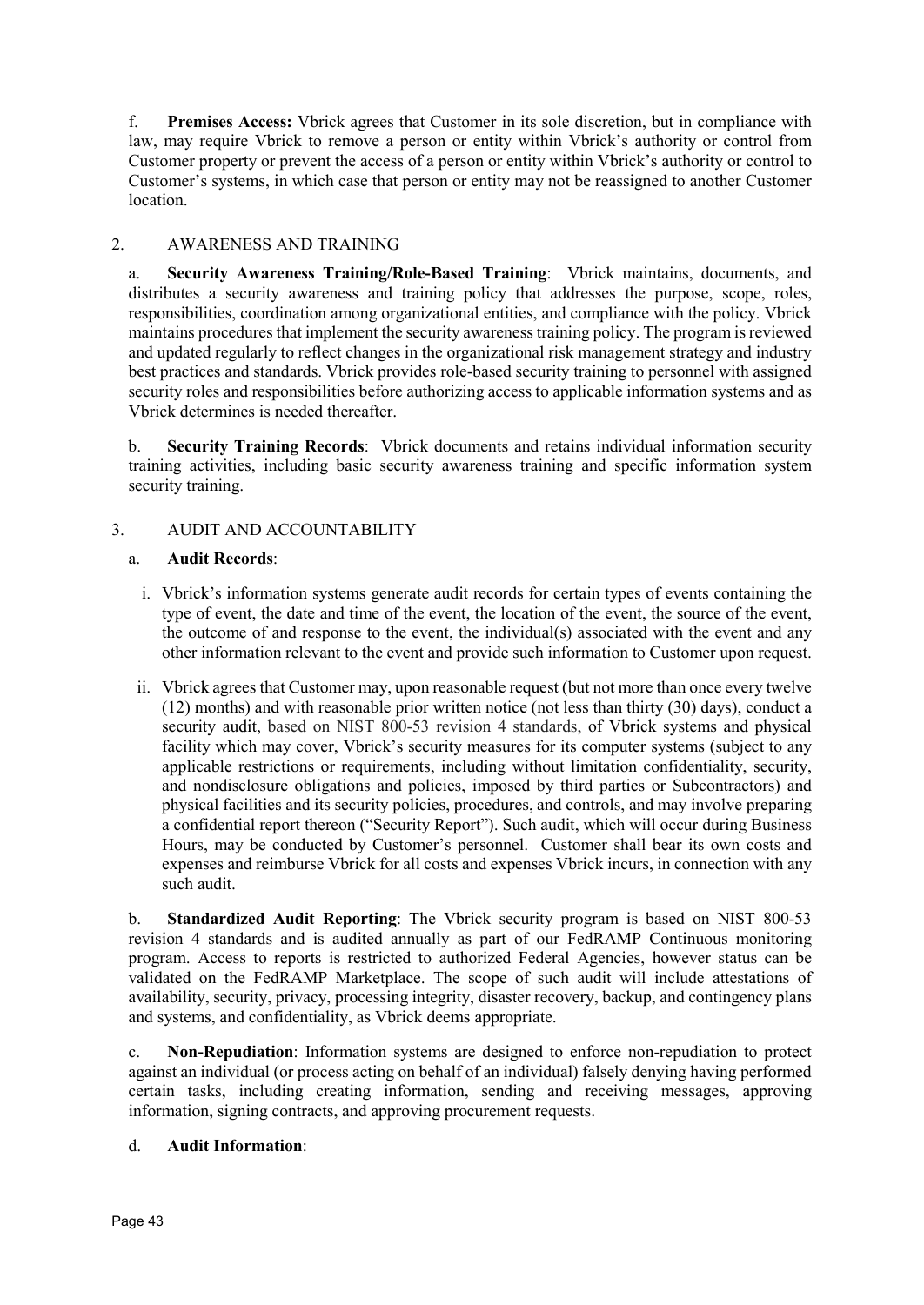- i. Information systems are designed to protect audit information, including audit records, audit settings, audit reports, and audit tools from unauthorized access, modification, and deletion. Audit information is backed up onto a physically different system or system component than the system or component being audited. The information systems implement cryptographic protection designed to ensure the integrity of audit information.
- ii. Vbrick retains audit records for reasons including, without limitation, to provide support for after-the-fact investigations of Security Incidents and to meet regulatory and organizational information retention requirements.

### 4. SECURITY ASSESSMENT AND AUTHORIZATION

a. **System Interconnections**: Vbrick documents the interface characteristics, security requirements, and the nature of the information communicated for each interconnection, and reviews and updates the Interconnection Security Agreements regularly.

b. **Security Authorization**: Vbrick assigns a senior-level executive or manager as the authorizing official for the information systems, implements processes to ensure that such official authorizes the information systems for processing before commencing operations, and periodically updates the security authorization as needed.

c. **Continuous Monitoring**: Vbrick maintains a continuously monitors information systems in a manner designed to prevent data exfiltration, mitigate the effects of exfiltrated data, and protect the privacy and integrity of sensitive information. Vbrick's continuous monitoring program includes establishing metrics to be monitored, the frequency for monitoring, and ongoing security control assessments and ongoing security status monitoring of organization-defined metrics, in accordance with Vbrick's continuous monitoring strategy, correlation and analysis of security-related information generated by assessments and monitoring, response actions to address the results of such analysis, and reporting the security status of Vbrick and information systems to the appropriate personnel.

#### 5. CONFIGURATION MANAGEMENT

a. **Baseline Configuration**: Vbrick develops, documents, and maintains a current baseline configuration of the information systems. Baseline configurations are formally reviewed, and regularly listd, including when Vbrick deems necessary, as an integral part of information system component installations and updates. Vbrick retains previous versions of baseline configurations of the information systems to support rollback, and maintains a baseline configuration for information system development and test environments that is managed separately from the operational baseline configuration. Vbrick establishes, implements, and actively tracks, corrects, and reports on the security configuration of network infrastructure devices using a configuration management and change control process designed to prevent attackers from exploiting vulnerable services and settings.

b. **Configuration Change Control**: Vbrick establishes, implements, and actively manages the security configuration of network infrastructure devices using a configuration management and change control process designed to, in part, prevent attackers from exploiting vulnerable services and settings. Vbrick: (a) determines the types of changes to the information systems that are configuration-controlled; (b) reviews proposed configuration-controlled changes to the information systems and approves or disapproves such changes with explicit consideration for security impact analyses; (c) documents configuration change decisions; (d) implements approved changes; (d) retains records of changes; (e) audits and reviews activities associated with configuration-controlled changes to the systems; and (f) coordinates and provides oversight for configuration change control activities. Vbrick employs automated mechanisms to document proposed changes to the information system. Vbrick tests, validates, and documents changes to the information systems before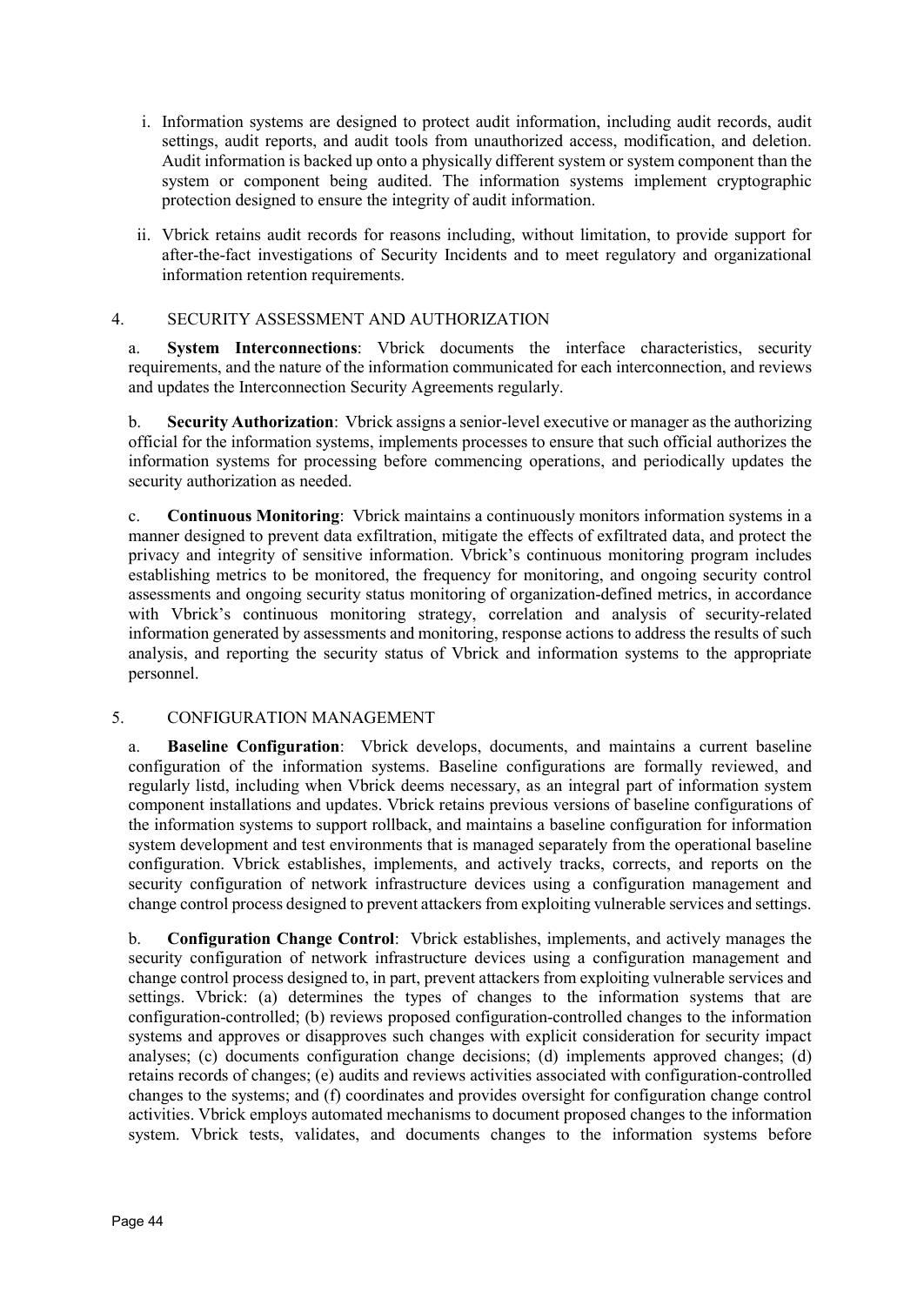implementing the changes on the operational systems, and requires that an information security representative be a member of the configuration change control team.

c. **Information System Component Inventory**: Vbrick develops and documents an inventory of information system components that reflect the current information systems, which includes all components within the authorization boundary of the system, is at the level of granularity Vbrick deems appropriate for tracking and reporting, and is reviewed and updated regularly and on an as needed basis. Vbrick tracks hardware devices on its non-public networks in a manner designed to ensure that only authorized devices are given access.

d. **Configuration Management Plan**: Vbrick develops, documents, and implements a configuration management plan for the information systems that addresses roles and responsibilities, as well as defines detailed processes and procedures for how configuration management is used to support the system development lifecycle. The plan describes how to move changes through the system, how to update baselines and configuration settings, how to maintain system component inventories, and how to control development, test, and operational environments.

## 6. CONTINGENCY PLANNING AND BUSINESS CONTINUITY / DISASTER RECOVERY

a. **Contingency Plan**: Vbrick develops a contingency plan for the information systems, which identifies essential business missions/functions and associated contingency requirements, provides recovery objectives and restoration responses, addresses contingency roles and responsibilities, addresses maintaining essential business functions in the event of system disruption or failure, and addresses full system restoration without deterioration of the security safeguards in place. Such plan is be regularly reviewed and updated as Vbrick deems necessary.

b. **Contingency Training**: Vbrick provides contingency training to information system users consistent with assigned roles and responsibilities when an individual assumes a contingency role or responsibility, whenever required by information system changes, and periodically thereafter. Such training may include simulated events and automatic training environments to provide thorough and realistic contingency training.

c. **Alternate Storage Site**: Vbrick maintains alternate storage locations permitting storage and retrieval of information system backup information. Vbrick requires such locations to maintain information security safeguards no less protective than the primary site.

d. **Information System Backup**: Vbrick conducts backups of user-level information, systemlevel information, and system documentation including security-related documentation, and implements safeguards and controls designed to protect the confidentiality, integrity, and availability of backup information at storage locations.

e. **Information System Recovery and Reconstitution**: Vbrick's contingency plans are designed to promote the recovery and reconstitution of the information systems to a known state after disruption, compromise, or failure. This recovery plan includes transaction-based recovery, and is designed to protect backup and restoration hardware, software, and firmware.

#### 7. IDENTIFICATION AND AUTHENTICATION

a. **Identification and Authentication (Organizational Users)**: Vbrick information systems are designed to uniquely identify and authenticate organizational users, or processes (*e.g.* service accounts) acting on behalf of organizational users. Vbrick information systems implement multifactor authentication where available for network and local access to both privileged and nonprivileged accounts, such that one of the factors is provided by a device separate from the system gaining access. Vbrick's systems provide for single-sign on capabilities and implement replayresistant authentication mechanisms.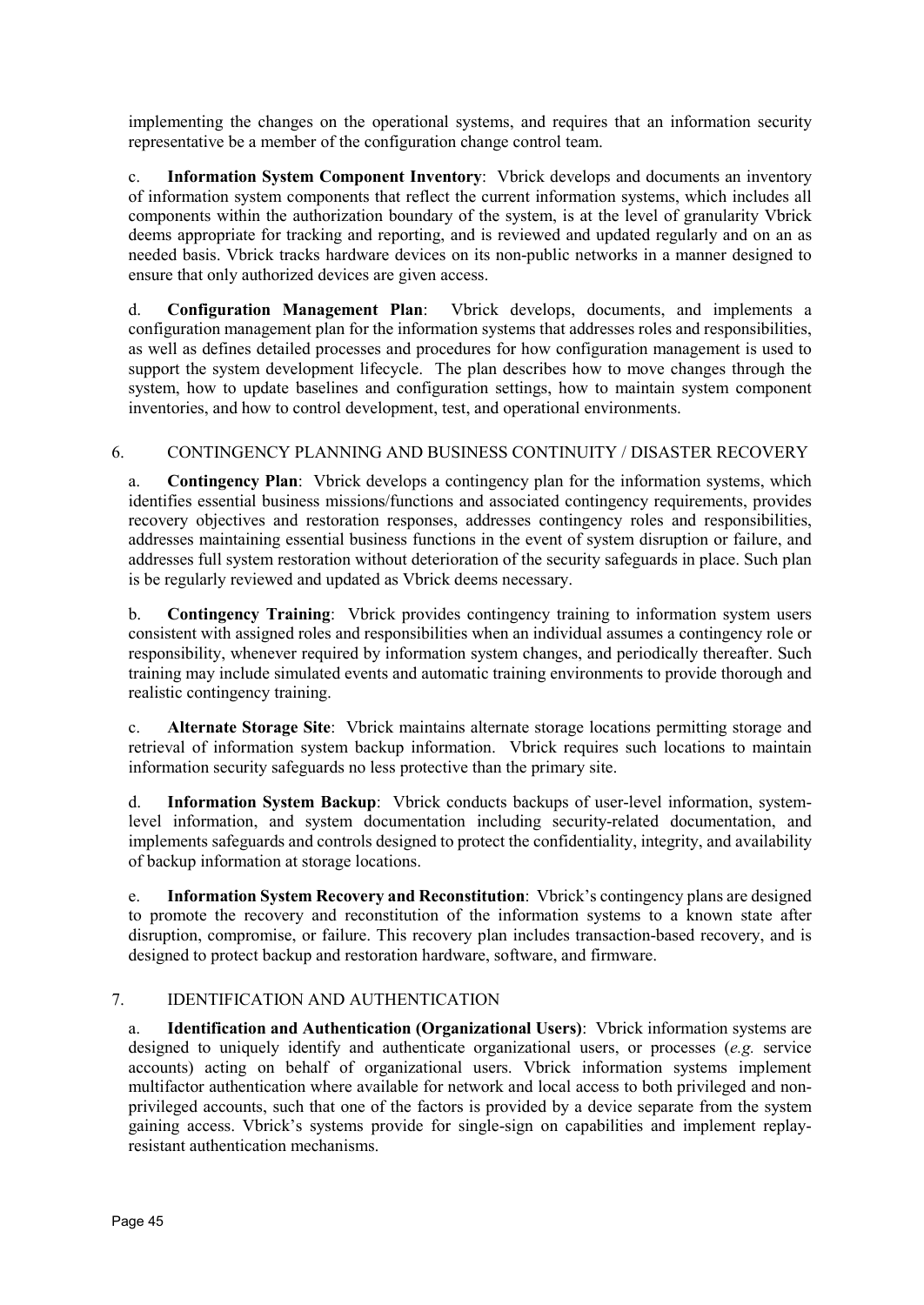b. **Identification and Authentication (Non-Organizational Users)**: Vbrick information systems are designed to uniquely identify and authenticate non-organizational users (or processes acting on behalf of non-organizational users).

c. **Authenticator Management**: Vbrick manages information system authenticators by: (a) using mechanisms designed to verify the identity of the individual, group, role, or device receiving the authenticator; (b) establishing initial authenticator content for authenticators defined by Vbrick (c) using authenticators of a reasonable strength for their intended use; (d) maintaining administrative procedures for initial authenticator distribution, for lost, compromised, or damaged authenticators, and for revoking authenticators; (e) changing default content of authenticators prior to information system installation; (f) establishing minimum and maximum lifetime restrictions and reuse conditions for authenticators; (g) changing/ refreshing authenticators; (h) using safeguards and controls designed to protect authenticator content from unauthorized disclosure and modification; (i) requiring individuals to take, and having devices implement, specific security safeguards to protect authenticators; and (j) changing authenticators for group/role accounts when membership to those accounts changes. Vbrick takes into consideration the type of authentication (e.g., hardware tokenbased, PKI-based, password-based, biometric-based, etc.) and applies additional security controls as it deems appropriate.

### 8. INCIDENT RESPONSE

a. **Incident Response Training**: Vbrick provides incident response training to information system users consistent with assigned roles and responsibilities upon assuming an incident response role or responsibility, when required by system changes, and regularly thereafter.

b. **Incident Handling**: Vbrick implements security incident handling procedures that: (a) cover preparation, detection, analysis, containment, eradication, and recovery capabilities, (b) are designed to coordinate incident handling activities with contingency planning activities, and (c) incorporate past security incidents into ongoing response procedures, training, and testing. Vbrick coordinates with external organizations to correlate and share incident information to achieve crossorganizational awareness and more effective incident responses. This includes coordinating incident handling activities involving supply chain events with other organizations involved in the supply chain.

c. **Incident Notification**: In the event that Vbrick becomes aware of any security incident or Personal Data Breach impacting Customer Personal Data or Confidential Information, Vbrick shall in addition to any notification obligations in the Agreement or the Addendum, (i) promptly, in consultation with Customer, investigate the security incident or Personal Data Breach; (ii) remediate and/or mitigate the risk to Customer Personal Data or Confidential Information or systems or effects of the Security Incident; (iii) preserve relevant records and other evidence; (iv) implement a plan designed to prevent such a Personal Data Breach from reoccurring; and (v) take all other actions required under this Addendum. Vbrick maintains automated mechanisms designed to assist in the reporting of Security Incidents.

## 9. MAINTENANCE

a. **Nonlocal Maintenance**: Vbrick: (a) approves and monitors nonlocal maintenance and diagnostic activities; (b) allows the use of nonlocal maintenance and diagnostic tools only as consistent with organizational policy and documented in the security plan for the information system; (c) employs strong authenticators in the establishment of nonlocal maintenance and diagnostic sessions; (d) maintains records for nonlocal maintenance and diagnostic activities; and (e) terminates session and network connections when nonlocal maintenance is completed. Vbrick protects nonlocal maintenance sessions by employing replay-resistant authenticators and separating the maintenance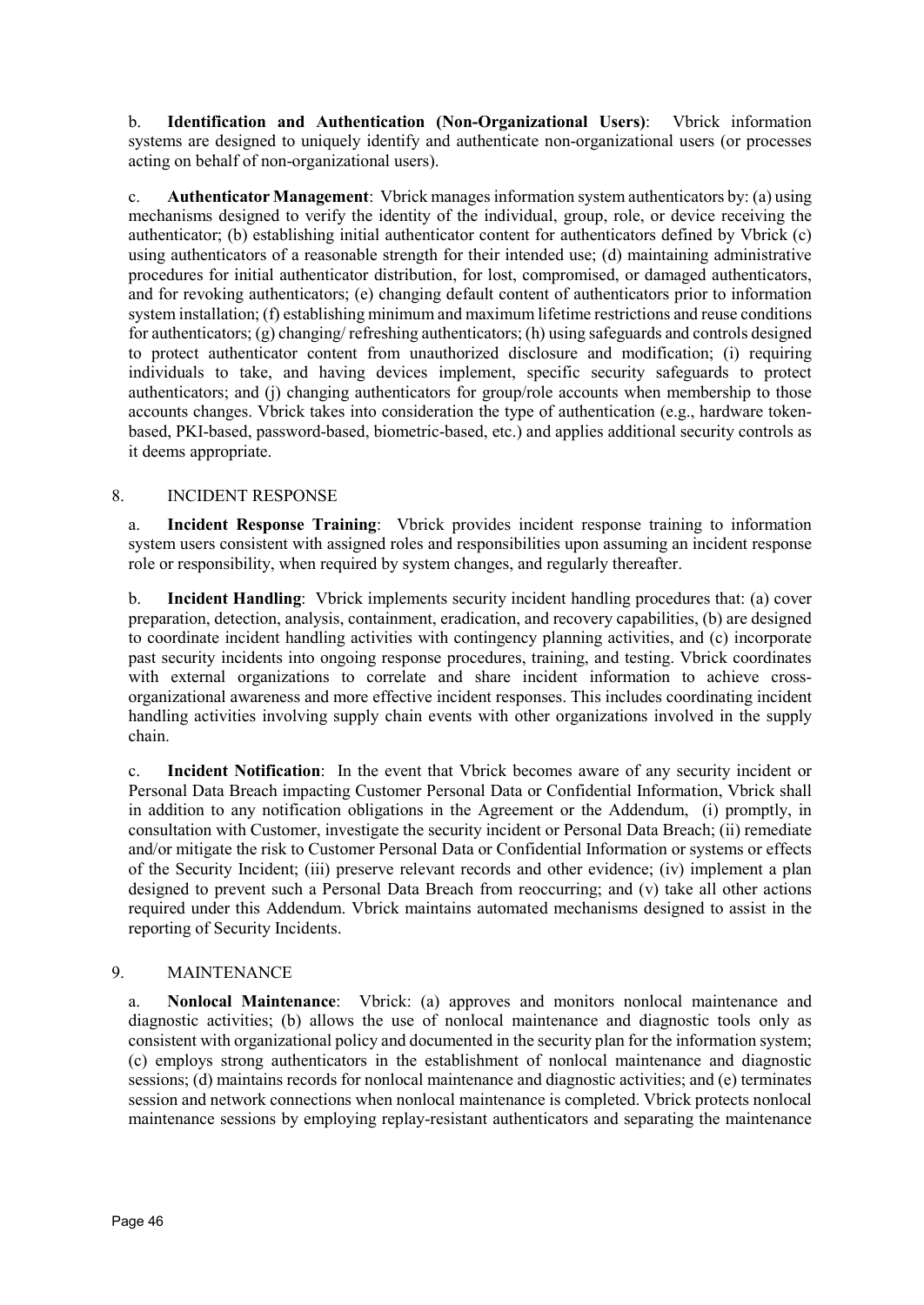sessions from other network sessions by either physically or logically separated communication paths based upon encryption.

b. **Timely Maintenance**: Vbrick endeavors to obtain maintenance support, or spare parts, or both for information system components in a timely manner following system or component failure. Vbrick performs preventative maintenance on critical information system components at regular intervals.

### 10. MEDIA PROTECTION

a. **Media Use**: Vbrick prohibits the transfer of Confidential Information outside of the Vbrick virtual private cloud environment (excluding transfer to virtual private cloud environments used for disaster recovery by Vbrick). Further, Vbrick shall use encryption to protect information stored in the Vbrick virtual private cloud environment ("Covered Information").

b. **Media Storage**: Vbrick physically controls and securely stores both digital and non-digital media, and uses security controls and safeguards designed to protect information system media until such media are destroyed or sanitized using secure data destruction techniques that render data unrecoverable. Vbrick employs mechanisms designed to restrict access to media storage areas and to audit access attempts and access gained.

c. **Media Sanitation**: Vbrick and its hosting provider sanitizes information system media prior to disposal, release from organizational control, or release for reuse in accordance with organizational policies, employing sanitation mechanisms with the strength and integrity commensurate with the security category or classification of the information. Vbrick: tracks and documents the media sanitation process, including personnel who handled such media, and verifies that that sanitation of the media was effective prior to disposal. The information systems, system components, and system devices are capable of being purged/wiped remotely to protect data obtained by unauthorized individuals.

## 11. PHYSICAL AND ENVIRONMENTAL PROTECTION

a. **Physical Access Control**: For facilities housing the Vbrick virtual private cloud systems, Vbrick's hosting services provider: (a) enforces physical access authorizations at facility entrance/exit points by verifying individual access authorizations before granting access to the facility; (b) maintains physical access audit logs for entry/exit points; (c) physical access control devices (*e.g.* alarms, card swipe, keypads); (d) escorts visitors and monitors their activity; (e) secures, through direct and indirect means, physical access devices (*e.g.* keys, cards, combinations, credentials); (f) inventories physical access devices regularly; and (g) changes physical access devices when lost or compromised, or when individuals who are possession thereof are transferred or terminated.

#### b. **Power Equipment and Cabling**:

- i. Vbrick implements measures designed to protect power equipment and power cabling for the information systems from damage and destruction.
- ii. Vbrick employs physically separate, redundant power cables in a manner designed to ensure that power continues to flow to the hosted system environment in the event that one cable is cut or otherwise damaged, as well as automatic voltage controls for critical information system components.

c. **Location of Information System Components**: Vbrick positions information system components within the facility in a manner designed to minimize potential damage from environmental hazards (*e.g.* flooding, fire, tornados, earthquakes, hurricanes, vandalism, acts of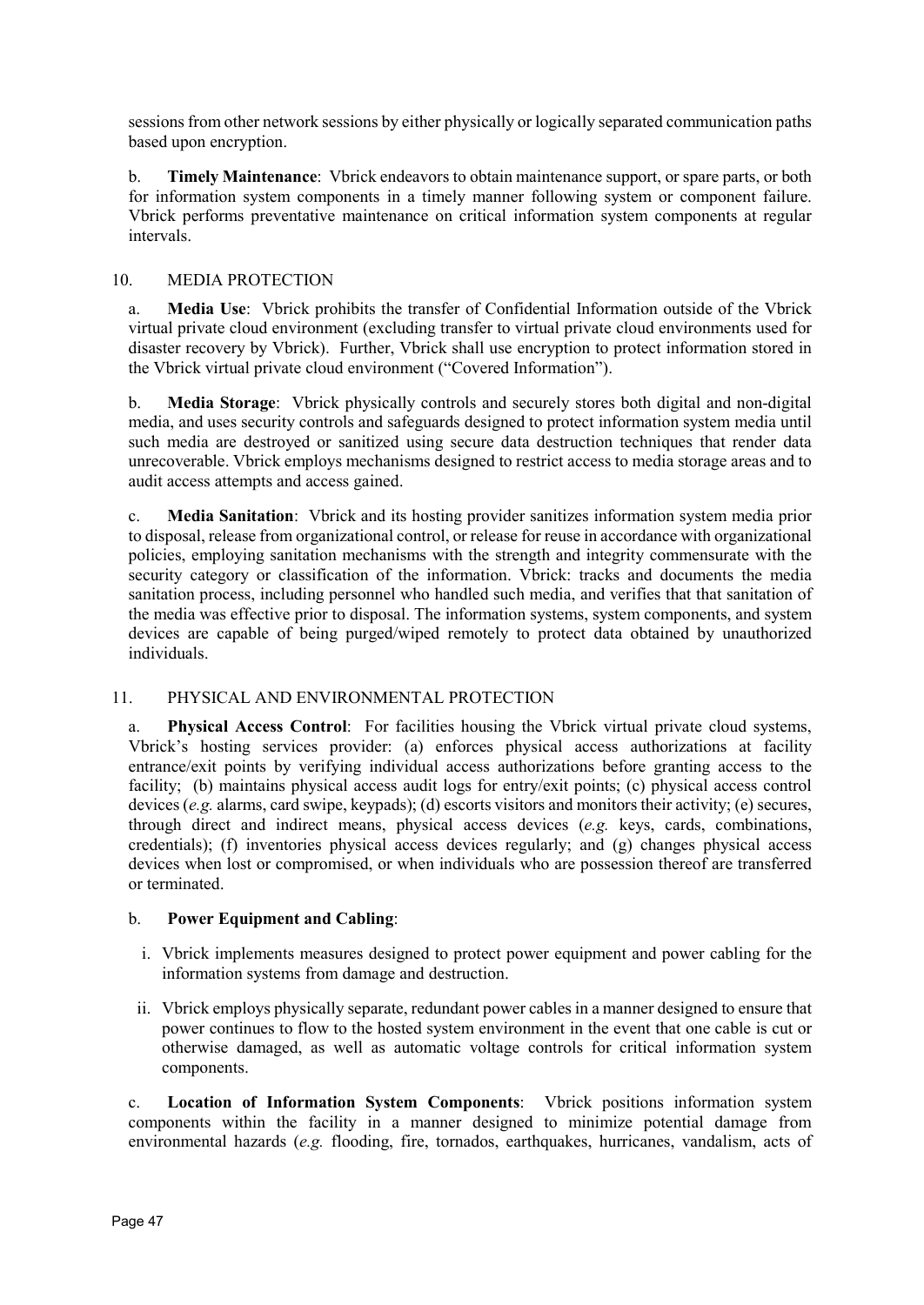terrorism, electromagnetic pulse, electrical interference, etc.) as well as physical hazards, including the opportunity for unauthorized access.

### 12. PERSONNEL SECURITY

a. **Personnel Screening**: Vbrick screens individuals prior to authorizing access to the information system and performs rescreening on individuals Vbrick deems necessary.

b. **Personnel Termination**: Upon termination of an individual, Vbrick promptly: (a) disables the individual's information system access; (b) terminates/revokes any authenticators/credentials associated with the individual; (c) conducts exit interviews that include information security topics; (d) retrieves all security-related organizational information system-related property (*e.g.* hardware authentication tokens, system administration technical manuals, keys, identification cards, building passes, etc.); and (e) retains access to organizational information and information systems formerly controlled by terminated individual.

#### 13. RISK ASSESSMENT

a. **Risk Assessment**: Vbrick annually: (a) conducts a risk assessment, including the likelihood and magnitude of harm, from the unauthorized access, use, disclosure, disruption, modification, or destruction of the information systems and the information they process, store, or transmit; (b) documents and reviews the risk assessment results; and (c) updates the risk assessment regularly, and whenever there are significant changes to the information system or environment of operation (*e.g.*  the identification of new threats and vulnerabilities).

b. **Vulnerability Scanning**: Vbrick: (a) scans for vulnerabilities in the information systems and hosted application at least monthly and when new vulnerabilities potentially affecting the system/applications are identified and reported; (b) employs vulnerability scanning tools and techniques that are designed to facilitate interoperability among tools and automate parts of the vulnerability management process by using standards for enumerating platforms, software flaws, and improper configurations, formatting checklists and test procedures, and measuring vulnerability impact; (c) analyzes vulnerability scan reports and results from security control assessments; (d) remediates or mitigates material vulnerabilities in accordance with the organizational risk assessment; (e) shares information from the vulnerability scanning and security control assessments with appropriate personnel to help eliminate similar vulnerabilities in other information systems; g) employs annual vulnerability scanning and periodic penetration testing to assess the overall strength of Vbrick's safeguards.

#### 14. SYSTEM SERVICES AND ACQUISITION

a. **System Development Life Cycle**: Vbrick manages information systems using an industry standard System Development Life Cycle ("SDLC") that incorporates information security considerations, defines and documents information security roles and responsibilities throughout the SDLC, identifies individuals having such roles or responsibilities, and integrates Vbrick's information security risk management process into SDLC activities.

b. **Developer Security Testing and Evaluation**: Vbrick requires Developer to: (b) perform unit, integration, system, and regression testing and evaluation, and produce evidence and results thereof; (c) implement a verifiable flaw remediation process; and (d) remediate identified flaws. Vbrick employs static code analysis tools to identify common flaws and document the results of such analysis.

c. **Supply Chain Protection**: Vbrick (a) protects against supply chain threats to the information systems, components, or service by employing security safeguards as part of a comprehensive information security strategy, including the use of secure acquisition strategies, contract, tools, and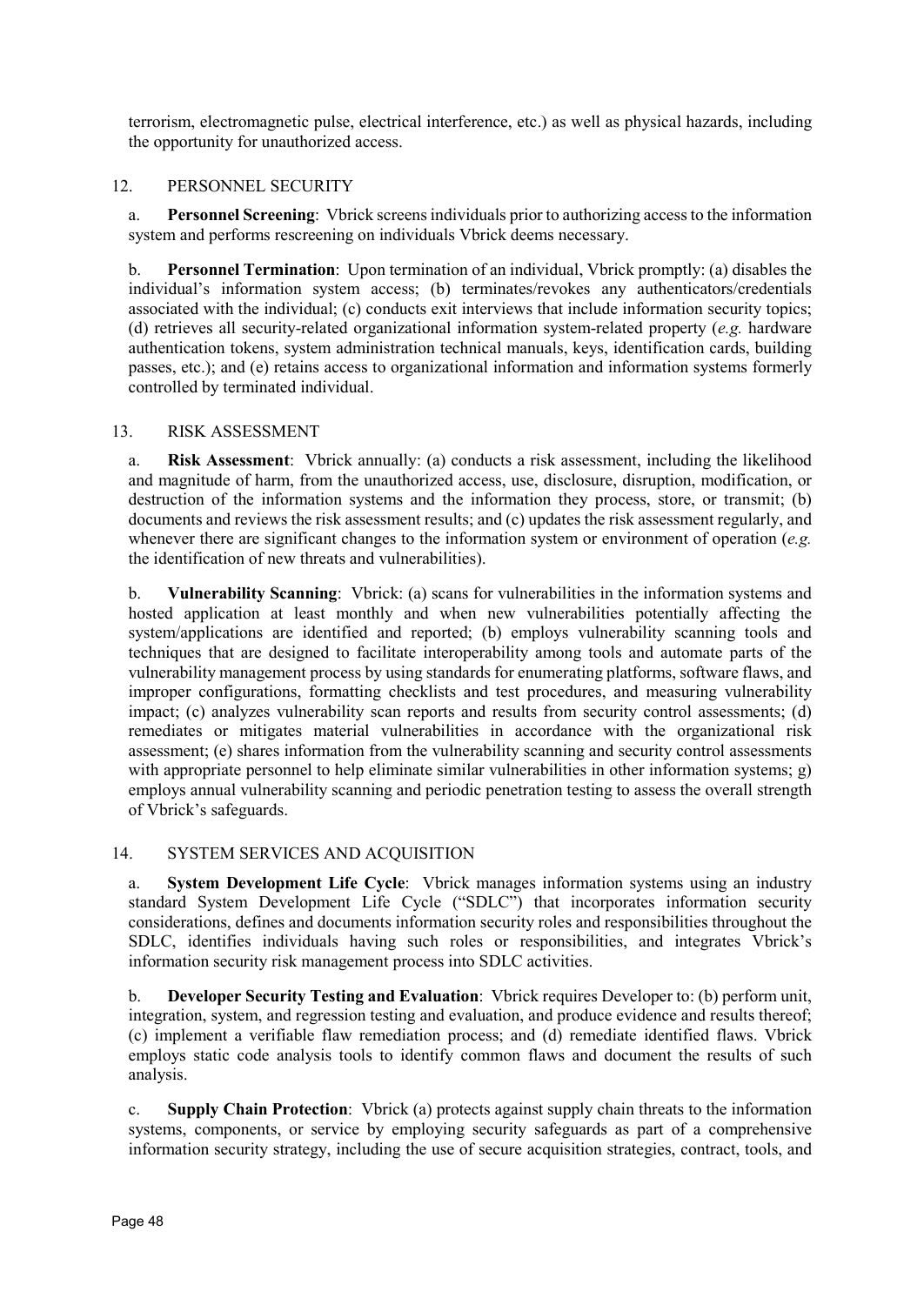procurement methods for purchasing of information systems, components, and services from suppliers; (b) conducts supplier reviews prior to engaging into a contractual agreement to acquire information systems, components, or services; (c) maintains security safeguards designed to limit harm from potential adversaries targeting the organizational supply chain; and (d) conducts assessments of the information systems, components, or services prior to selection, acceptance, or update.

### 15. SYSTEM AND COMMUNIATIONS PROTECTION

a. **Security Function Isolation**: Vbrick information systems are designed to isolate security functions from non-security functions using isolation boundaries designed to control access to and protect the integrity of hardware, software, and firmware that perform security functions, and implement code separation. Vbrick implements security functions as a layered structure minimizing interactions between layers of the design and designed to avoid dependence by lower layers on the functionality or correctness of higher layers.

b. **Boundary Protection**: Vbrick information systems are designed to monitor and control communications at the external boundary of the system and at key internal boundaries within the system, implement sub-networks for publicly accessible system components that are physically and logically separated from internal Vbrick networks, and connect to external networks or information systems only through managed interfaces consisting of boundary protection devices arranged in accordance with organizational security architecture. Vbrick limits the number of external network connections. Information systems at managed interfaces are designed to deny network communications traffic by default and allow network communications traffic by exception for both inbound and outbound communications. Vbrick manages the ongoing operational use of ports, protocols, and services on networked devices in order to minimize windows of vulnerability available to attackers.

c. **Transmission Confidentiality and Integrity**: Vbrick information systems are designed to protect the confidentiality and integrity of transmitted information through the use of both physical and logical means, including employing protected distribution procedures and limiting access to peripherals (*e.g.* servers, computers, printers, scanners, facsimile machines), and through the use of encryption.

d. **Protection of Information at Rest**: Vbrick information systems are designed to protect the confidentiality and integrity of information at rest through the use of encryption or other suitable measures (*e.g.* storing such information off-line in a secure location).

e. **Encryption**: Any Covered Information retained or transmitted by a Vbrick information system shall be encrypted at a rate of at least 256-bit encryption.

## 16. SYSTEM AND INFORMATION INTEGRITY

a. **Flaw Remediation**: Vbrick: (a) implements processes designed to identify, report, and correct information system flaws; and (b) installs security-relevant software and firmware updates once they are available.

b. **Malicious Code Protection**: Vbrick: (a) employs malicious code protection mechanisms at information system exit and entry points (including web browsers and email) designed to detect and eradicate malicious code; (b) updates Malicious Code protection mechanisms and maintains organizational configuration management policy and procedures for managing such updates; (c) configures Malicious Code protection mechanisms to perform periodic scans of the information systems and real-time scans of files from external sources, as the files are downloaded, opened, or executed; and (d) blocks, quarantines, or both, Malicious Code and maintains systems that send alerts to system administrator(s) in response to Malicious Code detection.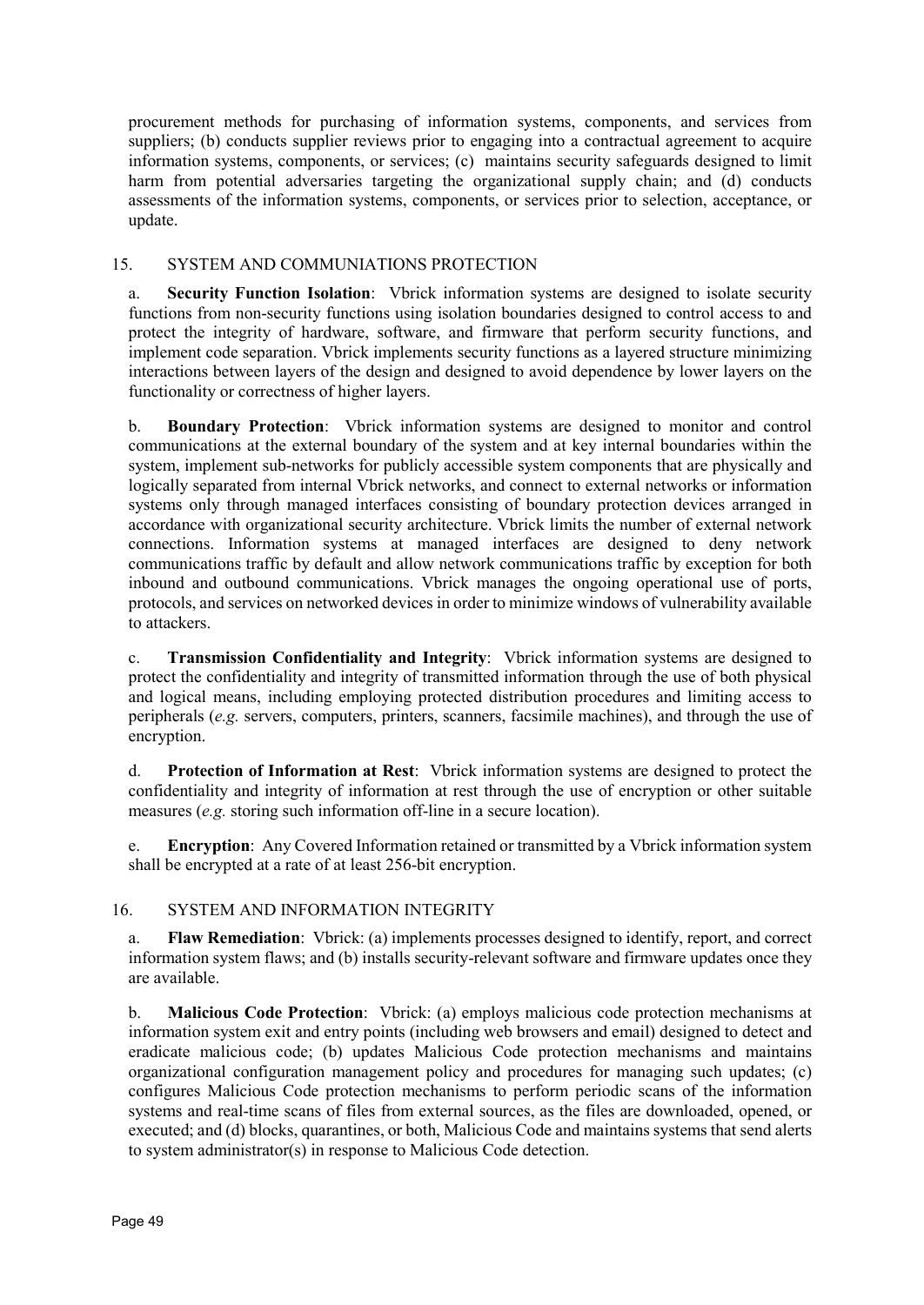c. **Information System Monitoring**: Vbrick: (a) monitors the information systems to detect attacks; indicators of potential attacks; unauthorized local, network, and remote connections; and unauthorized use of the information system; (b) implements safeguards designed to protect information obtained from intrusion-monitoring tools from unauthorized access, modification, and deletion; and (c) provides information system monitoring information to appropriate personnel as needed.

d. **Software, Firmware, and Information Integrity**: Vbrick maintains integrity verification tools designed to detect unauthorized changes to software, firmware, and information. Vbrick performs regular integrity checks and employs tools that provide notification to personnel upon the discovery of discrepancies during integrity verification.